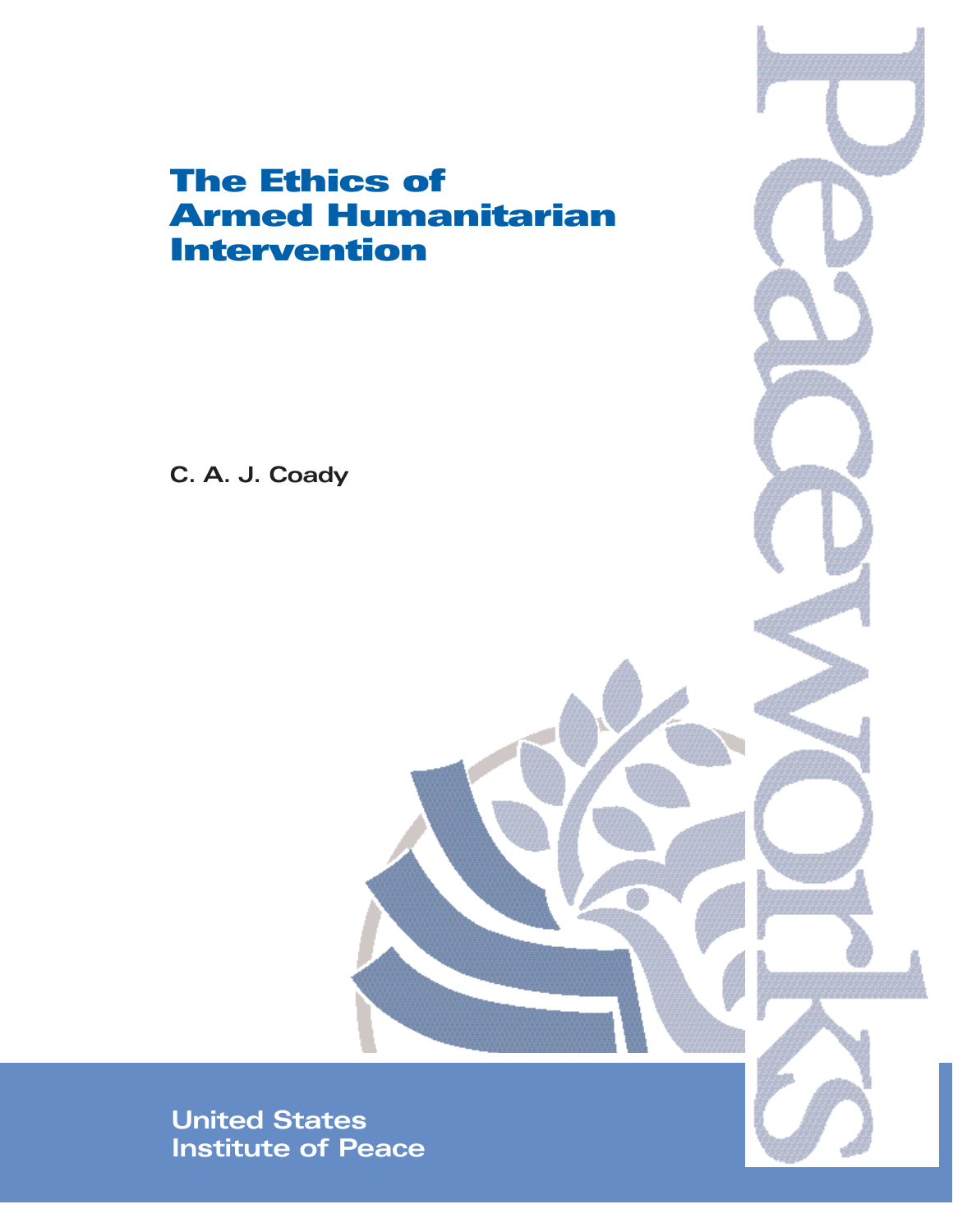Peaceworks No. 45. First published July 2002.

The views expressed in this report are those of the author alone. They do not necessarily reflect views of the United States Institute of Peace.

UNITED STATES INSTITUTE OF PEACE 1200 17th Street NW, Suite 200 Washington, DC 20036-3011

Phone: 202-457-1700 Fax: 202-429-6063 E-mail: usip\_requests@usip.org Web: www.usip.org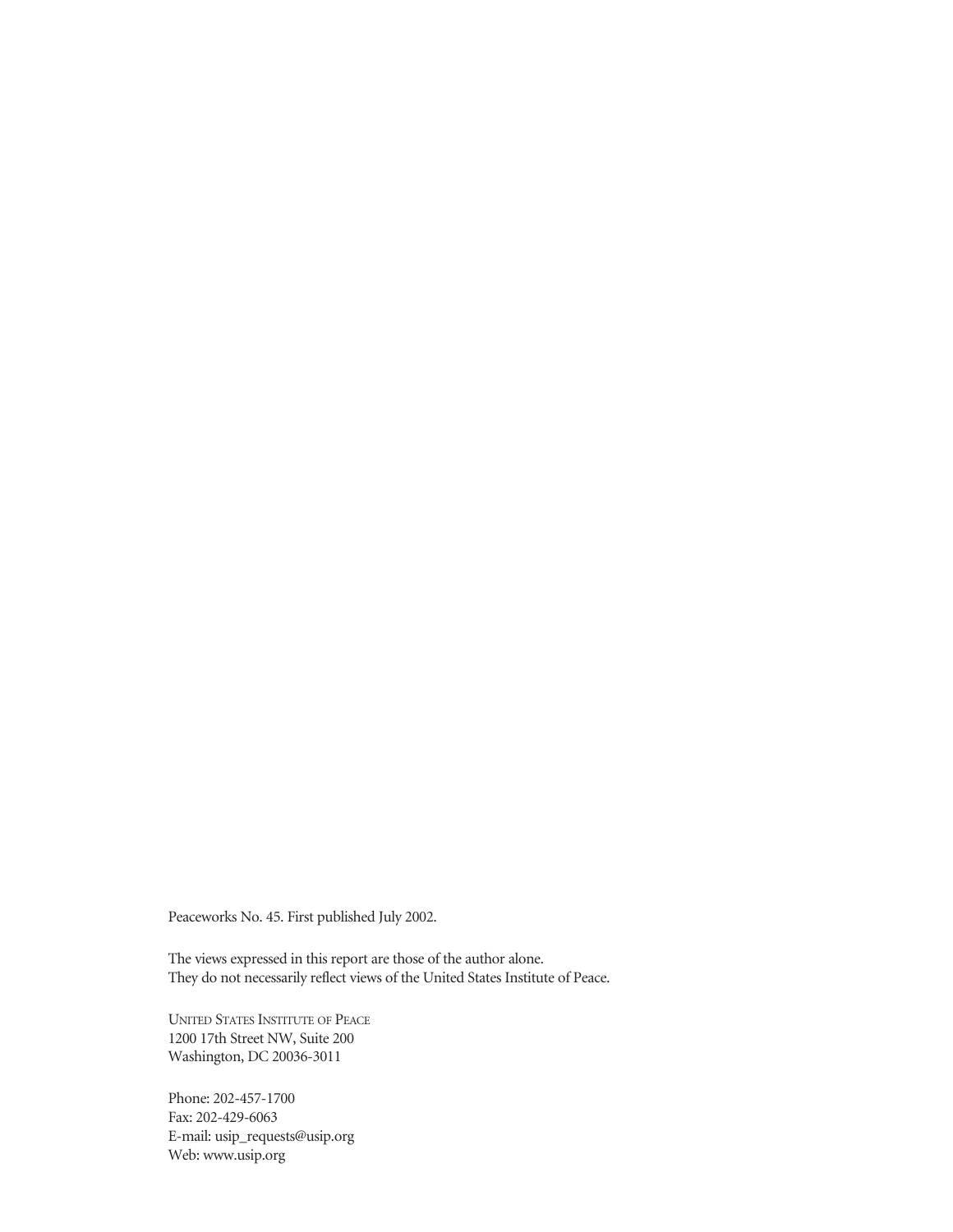# **Contents**

|    | <b>Summary</b>                                                                                                                                                                                                                                                                      | 5                                      |
|----|-------------------------------------------------------------------------------------------------------------------------------------------------------------------------------------------------------------------------------------------------------------------------------------|----------------------------------------|
| 1. | Introduction                                                                                                                                                                                                                                                                        | 7                                      |
| 2. | Definitions and Cautions                                                                                                                                                                                                                                                            | 10                                     |
|    | The Meaning of "Intervention"<br>The Meaning of "Humanitarian"<br>The Nature of Ethics<br>Realist Cautions<br>Humanitarian Violence: A Paradox?                                                                                                                                     | 10<br>11<br>13<br>15<br>16             |
| 3. | The Just War Tradition and Defense against Aggression                                                                                                                                                                                                                               | 18                                     |
|    | The Just War Tradition<br>Grounding the Paradigm<br>Challenging the Paradigm: The Case for Intervention<br>The Sovereignty Debate and the Theory of Aggression                                                                                                                      | 18<br>19<br>20<br>21                   |
| 4. | Just War and Humanitarian Intervention:<br>The Burden to Be Met                                                                                                                                                                                                                     | 24                                     |
|    | <b>Just Cause</b><br>Right Authority: Who Is to Intervene?<br><b>Proportionality and Its Ambiguities</b><br>Last Resort: Exploring the Alternatives<br>The Prospects for Success                                                                                                    | 24<br>26<br>27<br>28<br>29             |
| 5. | Facing the Future                                                                                                                                                                                                                                                                   | 32                                     |
|    | Moral Legitimacy, the United Nations, and<br><b>International Collaboration</b><br>Arrangements for Peacekeeping and Peacemaking<br>The Need for a UN Intervention Force<br><b>Holistic Solutions</b><br>Cooperative Multilateral Action<br>Avoidance of Demonization<br>Conclusion | 32<br>33<br>34<br>34<br>35<br>35<br>36 |
|    | <b>Notes</b>                                                                                                                                                                                                                                                                        | 37                                     |
|    | <b>Bibliography</b>                                                                                                                                                                                                                                                                 | 41                                     |
|    | <b>About the Author</b>                                                                                                                                                                                                                                                             | 45                                     |
|    | <b>About the Institute</b>                                                                                                                                                                                                                                                          | 46                                     |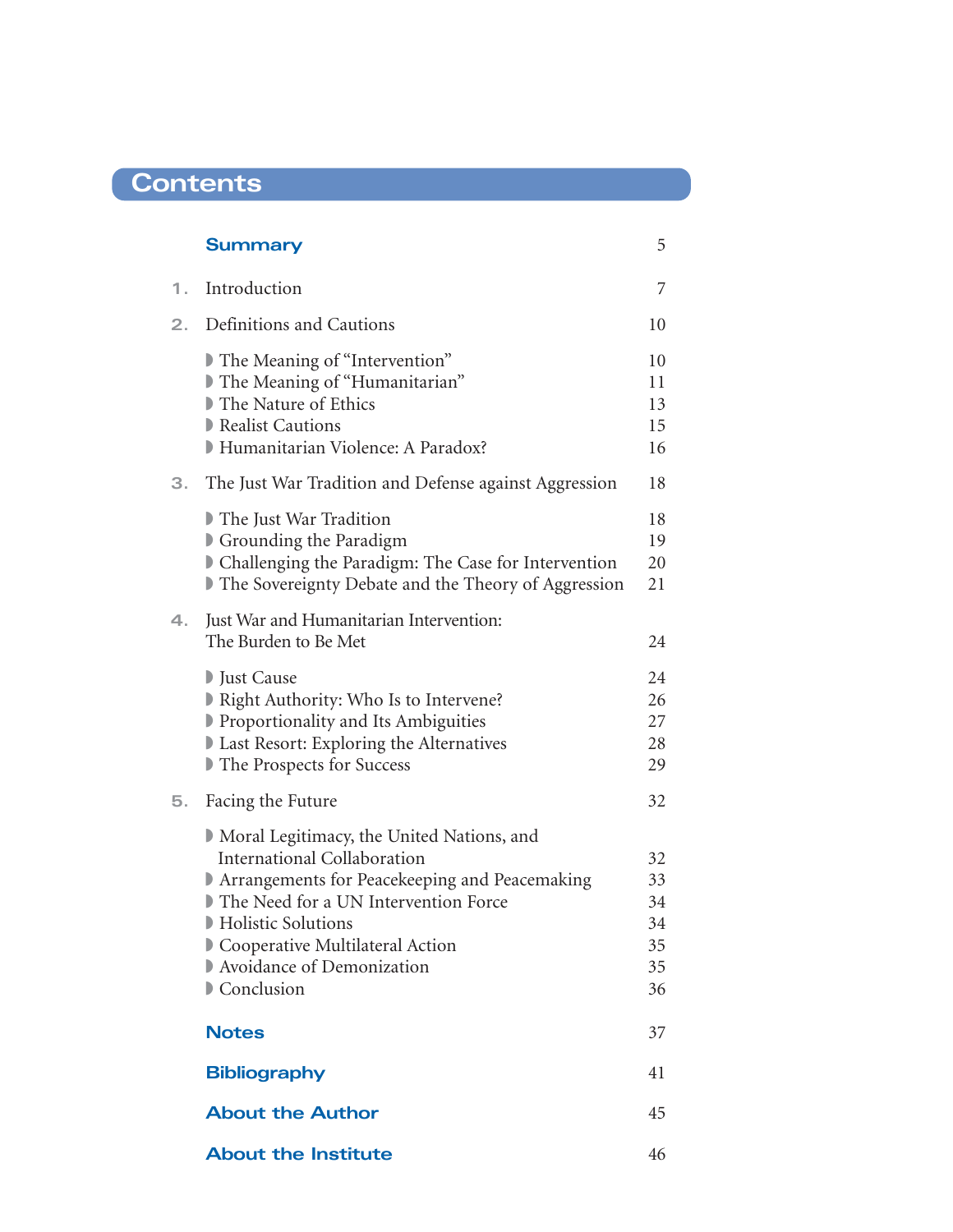# **Summary**

t the very beginning of the twenty-first century, two concerns ranked high<br>on the military-political agenda of the Western world: humanitarian inter-<br>vention and terrorism. This is an essay on the ethical issues surroundin on the military-political agenda of the Western world: humanitarian interformer. The events of September 11, 2001, have understandably increased the concern with terrorism and pushed the problems of humanitarian intervention into the background. But the issue is unlikely to remain offstage for long, if only because the shadows cast by humanitarian disasters such as the genocide in Rwanda in 1994 will continue to darken the conscience of the international community—and there is every prospect that further such shadows will be cast in the future. Moreover, if military interventions in the Middle East against terrorism prove successful, they may bolster the case for the use of military intervention in the cause of humanitarian relief by suggesting that military power can be effective in solving political problems at a distance and in aiding positive social transformation of other societies. But the dialectic here is complex, since any such antiterrorist interventions may be successful (if they are) precisely because their objectives are restricted to the retaliatory or defensive. In any event, as this essay shows, the moral issues raised by the question whether to wage humanitarian war go to the heart of the ethical justifications available for any form of military intervention.

This essay begins with definitional discussions of the key terms of any such debate: "humanitarian,""intervention," and "ethics.""Humanitarian" refers principally to the motives for the intervention, namely, to save foreigners from the ills inflicted upon them by their rulers or by powerful, protected groups in their own country. But since motives are always complex, this motive need only be dominant, not exclusive. "Intervention" is then defined in terms that involve the action being against the consent of the target state. This requirement is controversial, so it is defended against the objections to it. The meaning of "ethics" is then elaborated in terms that distinguish its rationale from that of religion, culture, or law and locate its significance as providing one answer to the question "How should we live?"Viewed in this light, the ethical dimensions of public policy have an obvious claim to be taken seriously."Realist" objections to doing so in the realm of international relations are then assessed. Although realism fails as a rejection of the relevance of morality to foreign affairs, it provides some salutary warnings about the distortions that moral perspectives can produce. These warnings guide some of the ethical analysis that follows.

The basic framework of just war theory is then introduced and its central motivation analyzed. It is argued that the just war tradition provides the best framework for discussing the moral arguments for and against humanitarian intervention. This framework has two key structural supports, sometimes referred to by Latin tags: the *jus ad bellum* (abbreviated here to JAB) and the *jus in bello* (the JIB). The JAB is concerned with the moral justification for waging war, as contrasted with the provisions of the JIB, which address the morality of the methods employed in the war. Within the humanitarian con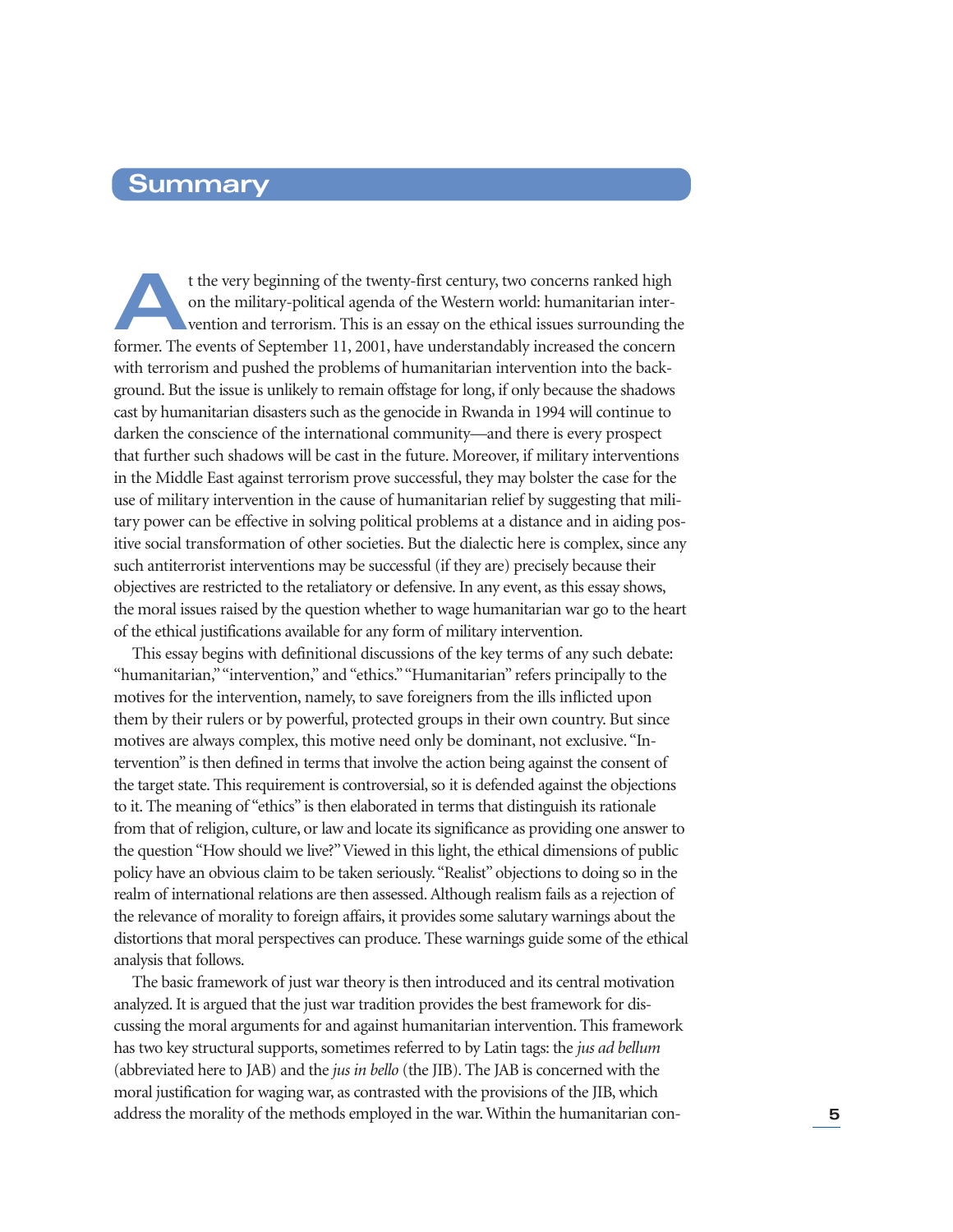text, the JAB is of primary interest (although the JIB, too, can also be of interest, because immoral ways of waging war or intervention will often cast doubt on its overall legitimacy).

The conditions of the JAB, especially that of just cause, are these days treated more restrictively than in past so that a just war has tended to be seen primarily as a defensive war. Military interventions in the affairs of other states without the warrant of selfdefense or defense of allies were largely ruled out, both morally and legally. The older tradition of allowing certain aggressive wars to be morally licit fell into disrepute during the latter half of the twentieth century, and the reasons for this are explored. The call for humanitarian war harks back to the older tradition and challenges the paradigm of outlawing all aggression of states against other states. This challenge raises issues of the value of sovereignty, since the sovereign right of states to manage their own affairs has been a mainstay of international relations theory and has a direct connection with the prohibition on aggressive war. There are undoubtedly good reasons for being suspicious of any absolute right for states to remain immune to outside criticism, pressure, or sanction by the international community or even by other states. Malevolent action of states against their own populations certainly constitutes one of those reasons. Nonetheless, the case against violent intervention cannot be dismissed merely by noting that sovereignty is not absolute. Warfare destroys lives, property, infrastructure, and environment in ways—and to an extent—that economic and diplomatic pressures do not. The case against military intervention has to be seen in this light and against the background of just war thinking.

The relevant conditions of the JAB are those of legitimate authority, just cause, prospects for success, last resort, and proportionality. Assuming, for the sake of discussion, that the condition of right intention has been met, the other conditions are scrutinized for their pertinence to the issue of humanitarian intervention. Under these headings, a cautious, even skeptical, note is struck about many of the hopes entertained by advocates of armed humanitarian intervention. In particular, the requirement of legitimate authority creates concerns about the appropriate authorizations for humanitarian intervention and about the role of a dominant superpower; the requirement of last resort raises issues about the need to explore alternatives to violent intervention; the requirement to have reasonable prospects of success challenges short-term thinking about "rescue"; and the demands of proportionality require a sober assessment of the complex costs of intervention.

Suggestions are then made about the circumstances in which intervention might be morally licit. These concern legitimacy in the international order and the role of the United Nations; the need for holistic measures in the management of intervention; the significance of multilateral versus unilateral forms of intervention; the need for a specialist UN intervention force; and the problems posed by demonization. In conclusion, it is emphasized that humanitarian concerns must be located within a context of the striving for a peaceful world.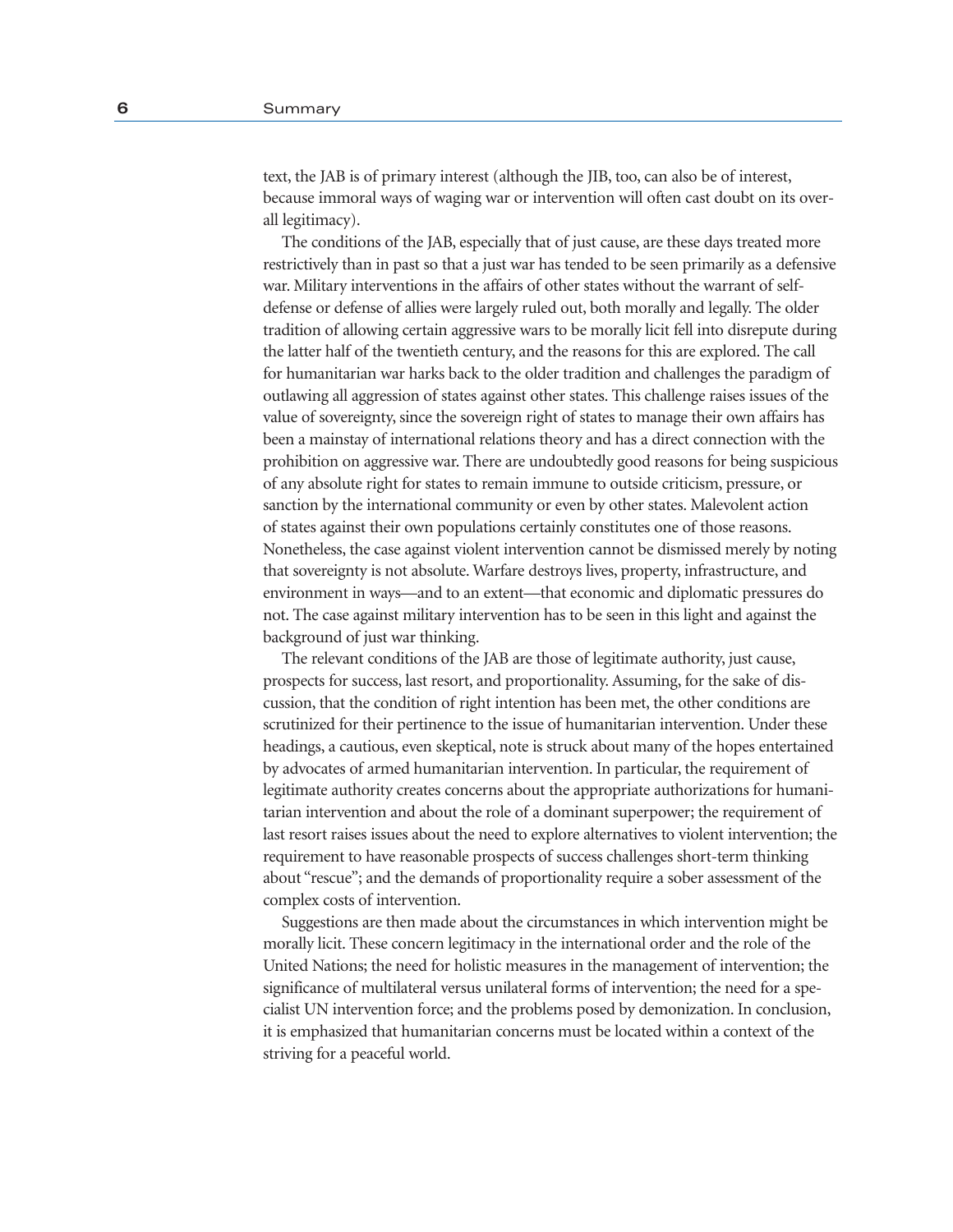### **One**

## **Introduction**

n an article entitled "The Short, Unhappy Life of Humanitarian War," Charles Krauthammer writes in scathing terms of humanitarian military intervention and concludes by remarking of the "successful" Kosovo intervention, "This is what happens when you *win.* Which is why there will be no more of it. It is an idea whose time has come and gone."<sup>1</sup> Krauthammer writes from a "realist" perspective (of which more later), but his view is in striking contrast with Fernando Tesón's passionate defense of humanitarian war from a human rights perspective. Tesón's real (though qualified) enthusiasm for the idea Krauthammer regards as discredited is captured in the following quotation: "[F]oreign armies are morally entitled to help victims of oppression in overthrowing dictators, provided that the intervention is proportionate to the evil which it is designed to suppress."<sup>2</sup> **I**<br> **I**<br> **I**<br> **Det** 

These contrasting views indicate why the ethics and politics of armed intervention for humanitarian purposes have proved to be among the most theoretically difficult and practically controversial issues facing governments in the past decade. As we begin the second millennium, the problem shows no sign of growing more manageable or, pace Krauthammer, of going away. The names Rwanda, Somalia, Bosnia, Kosovo, Chechnya, and East Timor stood, at the end of the twentieth century, as pointers to future conundrums, tragedies, opportunities, and anxieties for the twenty-first century. Moreover, the U.S. intervention in Afghanistan, though not humanitarian in purpose, has resulted in the overthrow of a brutal and repressive regime in a way that is likely to encourage the advocates of humanitarian intervention.

In what follows I will not try to solve the problem of humanitarian intervention outright so much as seek to structure it in a way that makes it more tractable. I will be predominantly concerned with the ethics rather than the politics, although, as will become clear, I am unhappy with too sharp a division between the two: a realistic ethic cannot separate itself from the intricacies of political fact, and a serious politics is inevitably enmeshed with the ethical.

Let me begin proceedings with a quotation from a U.S. president facing a decision involving the use of armed force to influence drastically the affairs of another nation. The quotation is instructive in its appeal to a complex of factors that include what the president clearly thought of as humanitarian or altruistic motives. Since the issue addressed is also historically remote from present contingencies, occurring as it did at the end of the nineteenth century, an analysis of the president's reasoning is helpful in revealing the potential pitfalls of the humanitarian appeal and the hazards that can inhere in the resort to high-minded moral and religious sentiments, no matter how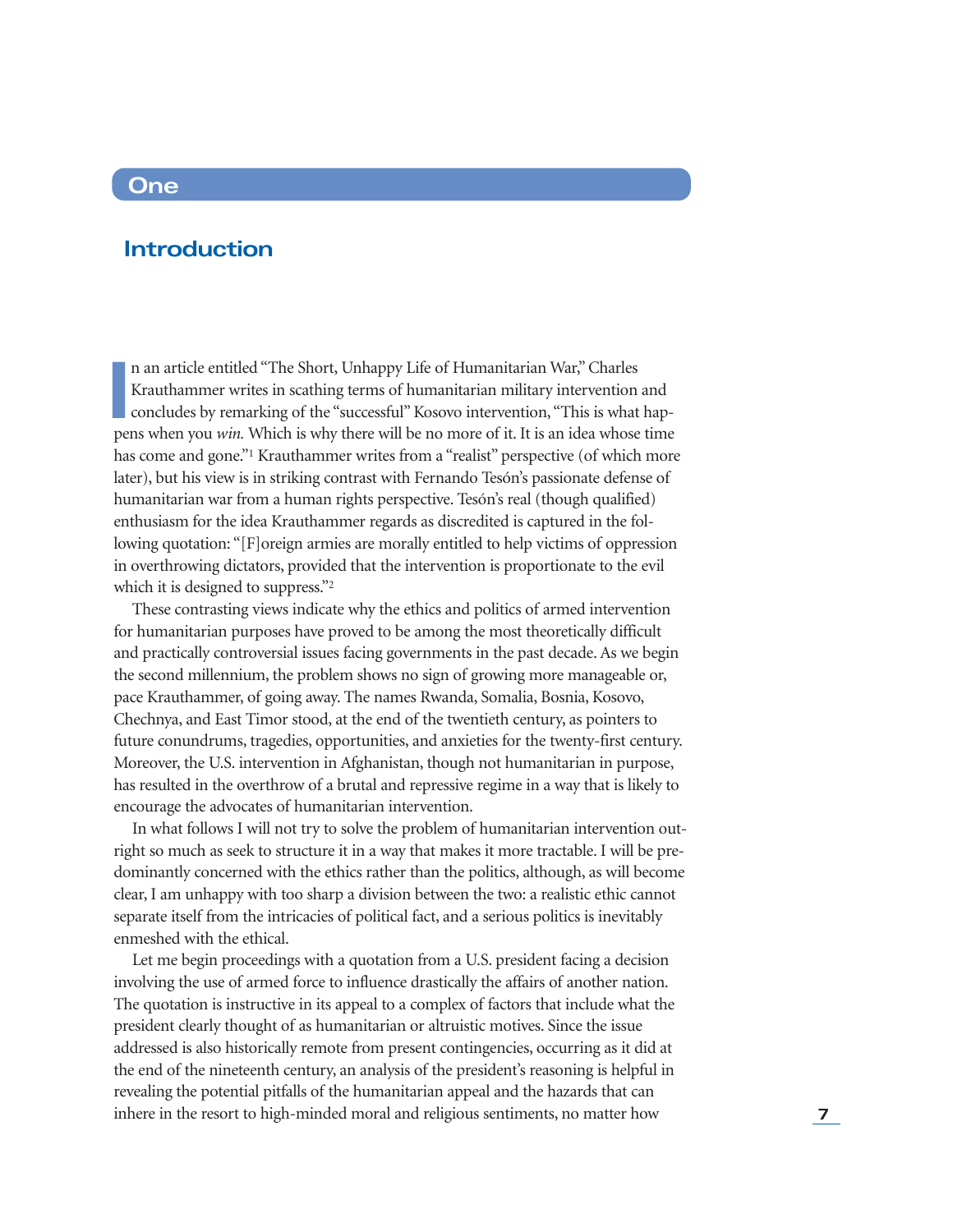sincere. The speaker is President William McKinley, confronting the problem of annexation of the Philippines:

It came to me one night that we could not turn the island over to France or Germany, our commercial rivals; that would be bad business and discreditable. We would not give them back to Spain; that would be cowardly and dishonorable. We could not leave them to themselves; they were unfit for self-government. There was therefore nothing left for us to do but to take care of them and educate them and Christianize them.<sup>3</sup>

I shall say more about the relation of these underlying attitudes to a genuine understanding of the role of morality in foreign affairs, but, for the moment, let me just emphasize that the Filipinos had been Christians for four centuries at the time McKinley spoke of the United States' mission to Christianize them. There had also been an active movement for political independence of some years' standing, with martyrs, exiles, and widespread local support. The United States' humanitarian takeover was unsuccessfully resisted with arms for two years, and the "taking care" (which would nowadays be called "nation building") lasted for fifty years.

It is clear from this quotation that the desire to use political and military muscle to "take care of," benefit, and prevent harm to others is not a novel phenomenon restricted to the period following the end of the Cold War. Nonetheless, the issue of humanitarian intervention is now much more a topic of widespread academic and policy discussion and specific attention than ever before. But the participants in the debate do not always survey the field with the same conceptual instruments. We thus require some initial definitions to guide us, though they need not be totally watertight, just sufficiently dry to keep discussion afloat and avoid some standard confusions. I will therefore proceed to develop working definitions of "intervention,""humanitarian," and "ethics."

Before doing so, however, I should address briefly an objection that might derail our inquiry from the beginning. I have spoken as if there were some renewed enthusiasm for armed intervention, but it might rightly be claimed that such enthusiasm is not in evidence, at least not among governments and their leaders in the world's wealthier countries. This is a legitimate riposte, at least up to a point, since such leaders showed a notable reluctance to use violence in the face of the Rwanda massacres and the Bosnian crisis, not to mention the disaster in Chechnya. Moreover, since the awful events of September 11, 2001, military interventions for reasons quite distinct from humanitarian motives have come to dominate political consciousness to a degree that may swamp most humanitarian concerns for some time to come. Nonetheless, the fact remains that throughout the past decade many intellectuals, public figures, and journalists have strongly criticized the reluctance to use violence for humanitarian purposes. It is unlikely that this pressure will disappear, or that humanitarian crises will evaporate. Moreover, their critique has had practical consequences. The military response to the looming Kosovo disaster was, as Adam Roberts points out, in part a reaction to the shame of standing by during earlier horrors.<sup>4</sup> This response also went against Roberts's earlier predictions that humanitarian intervention was on the decline after peaking in the early nineties.5 The failure of this prediction should caution against the idea that we need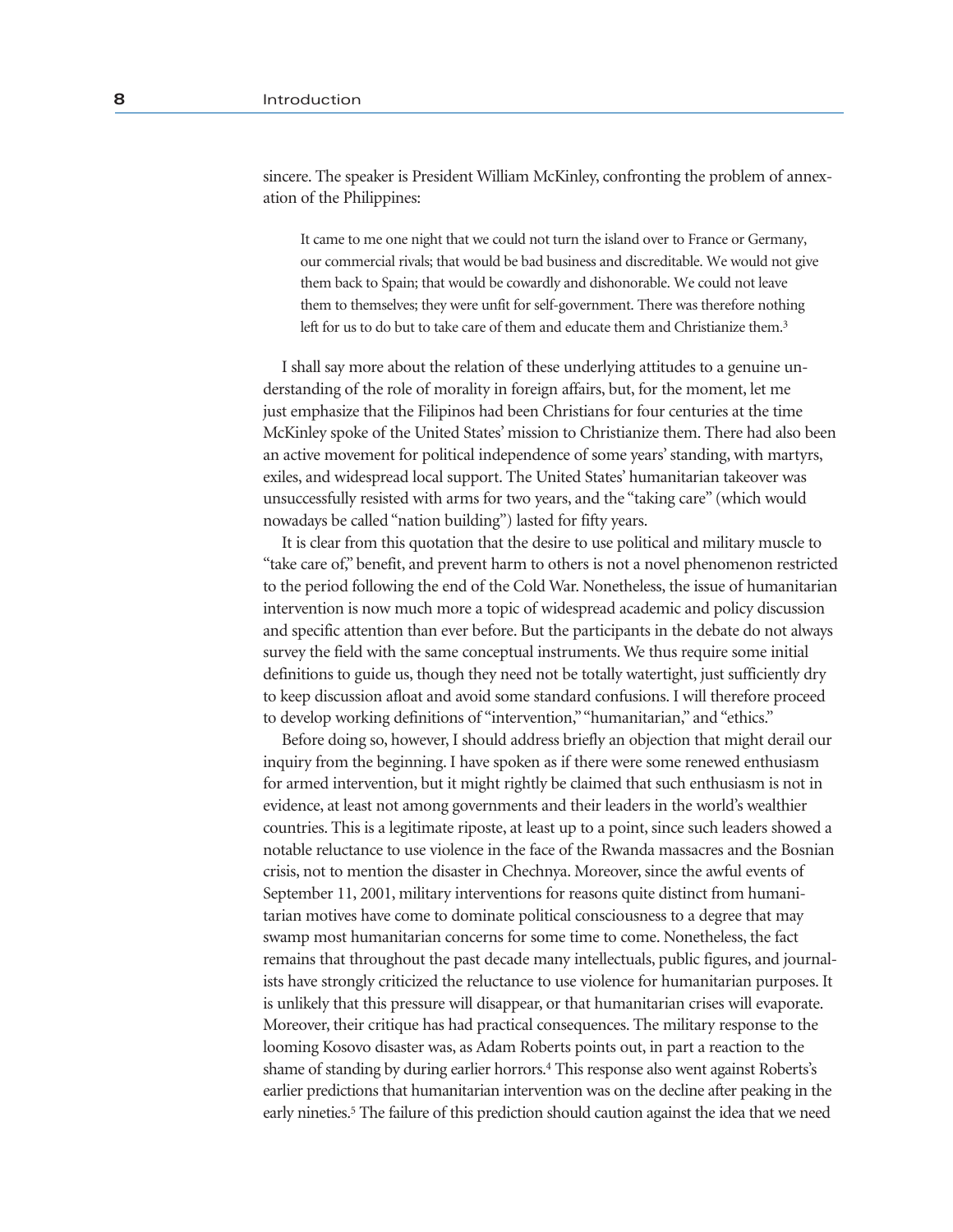no longer bother with the issue of humanitarian intervention. Given appropriate circumstances, the impetus to urge and support such armed intervention among many of those sincerely concerned with continuing human rights violations and persecutions will surely reemerge. It is this impetus that I aim to evaluate. But first I will offer some definitions.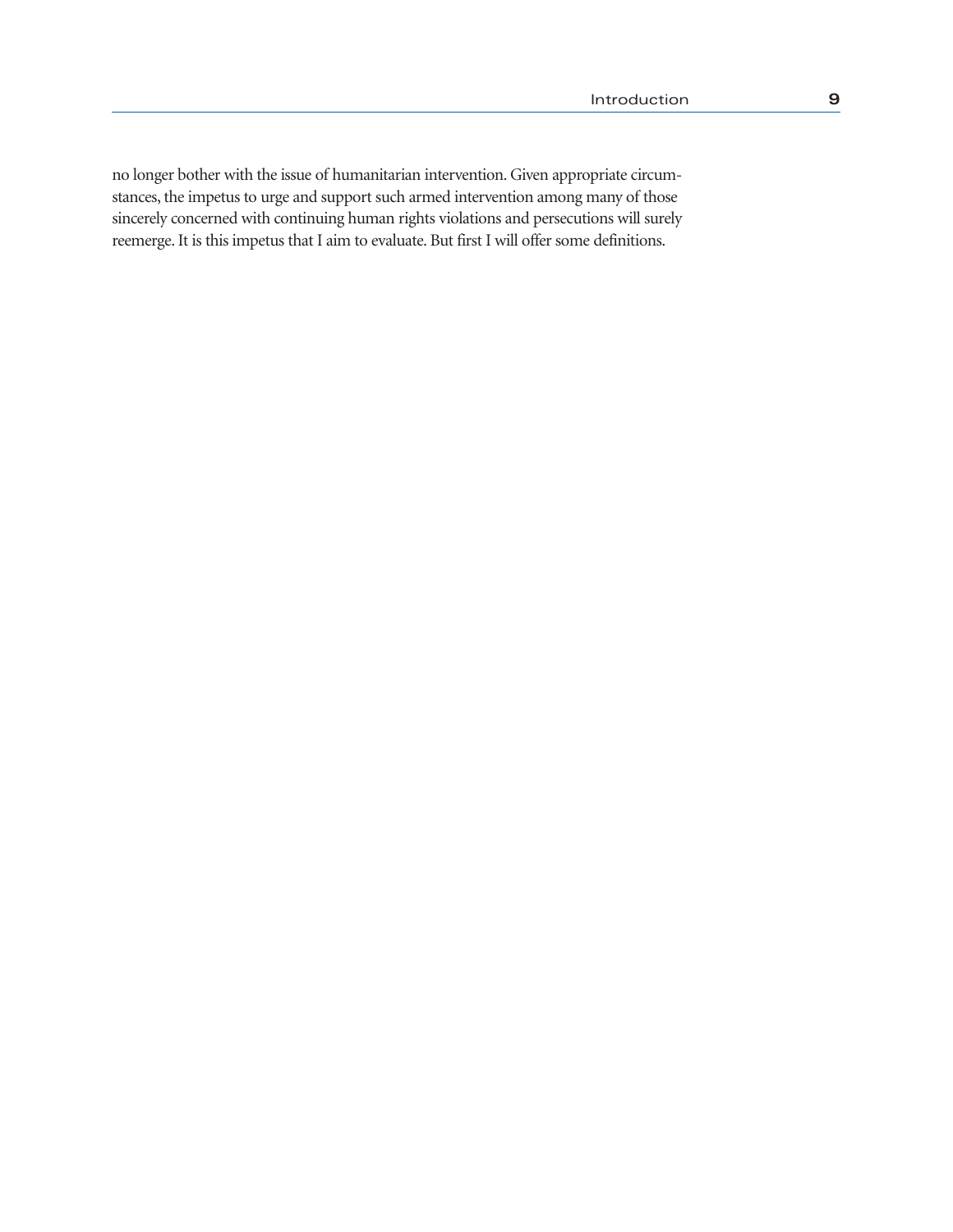#### **Two**

# **Definitions and Cautions**

#### **The Meaning of "Intervention"**

I will take it that our central focus is armed intervention, though I will have something to say later about various forms of coercive intervention short of the use of armed force. I define intervention as an intentional act of one state or group of states or an international agency aimed at exercising overriding authority on what are normally the "internal" policies or practices of another state or group of states. It is crucial here, therefore, that the target state (as I will call it) does not consent to the intervention. So the bombing of Serbia as a means of protecting Albanian Kosovars clearly counts as intervention, whereas the actions of the coalition that went into East Timor with the consent of the Indonesian government do not. The Gulf War is not an intervention because it was not essentially an intrusion into the internal politics of Iraq—though it arguably developed into that with later military efforts to protect the Kurds—but an effort to aid Kuwait (with its consent) against an invasion by Iraq.

It is true that some theorists have either ignored or denied the distinction based on consent. Stanley Hoffmann is one who denies the definitional importance of consent. In his essay "The Politics and Ethics of Military Intervention," he says that he

does not distinguish between cases in which intervention occurs with the formal consent of a government and those in which it does not, mainly because consent is not always voluntary or genuine. Initial consent may turn into resentment and hostility later on. Nor does it fully separate the political from the ethical aspects of intervention, because political actions, even when they are not preceded by any explicit discussion of moral concerns, always raise such issues. Even actions that seem to aim only at the establishment or restoration of order have implications for justice.<sup>6</sup>

But neither of these arguments is persuasive. The second is simply, and somewhat puzzlingly, beside the point. Building lack of consent into the definition of intervention is not intended to separate the political from the moral, nor to suggest that only intervention, so defined, is morally problematic. The decision to wage a war over an "external" matter such as Iraq's invasion of Kuwait may raise extremely important moral doubts even though it is not an intervention. Hoffmann's first and "main" argument cuts a little deeper, but it is still unpersuasive. It is true that consent (or better, the expression of consent) may be coerced or in other ways nongenuine, but there are two responses to this, the second of which reinforces the first.

The first is to require consent to be genuine and the second is to counsel against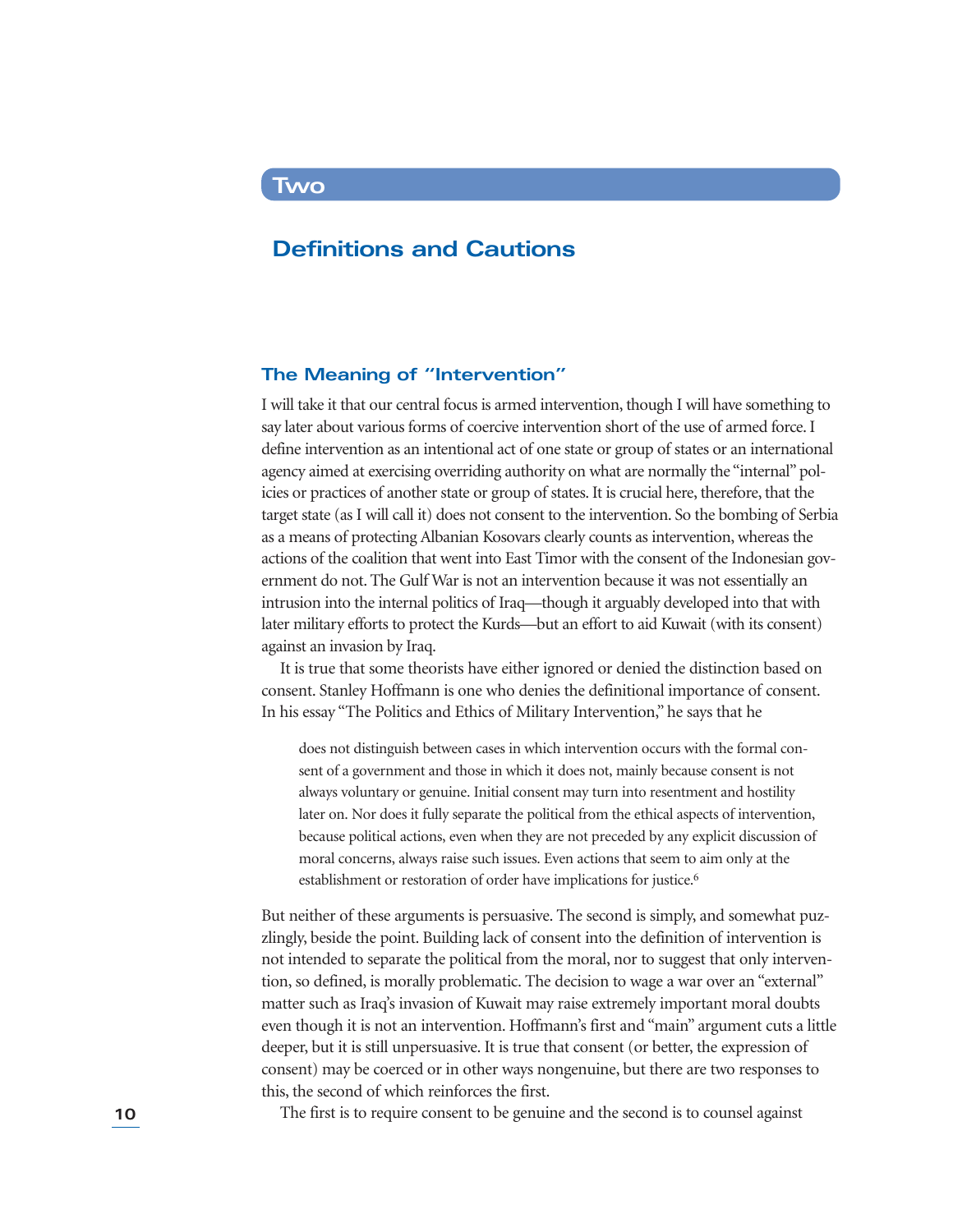setting the standards for genuine consent too high. When people agree to some proposal, especially a political proposal, background pressures and conditions are often at work, appreciation of which constitutes reasons for their agreement. Often these conditions are ones that the agent does not much like and that constrain his or her choices to some degree without being strong enough to vitiate consent. Compromise agreements are nonetheless genuine agreements even though both parties view the outcome as less than ideal and would not have consented to it were greater evils not in store if disagreement were to continue. And it is true, as Hoffmann says, that consent can turn sour, but this hardly counts against requiring it in the first place. It merely reminds us that something that begins as one thing may turn into another: as a mercy mission may turn into an occupation, so military help to an ally may turn into intervention when the ally goes cold on the project and wants you to leave.

Hoffmann's comments point to genuine nuances and problems, but they do not support his definitional proposal. Even so, we could operate with it, but then we would find ourselves still having to distinguish between interventions that take place without or against the will of the target state and those that have the consent of the state. I shall restrict my discussion to the former, since I am principally concerned with humanitarian armed interventions and these usually take place without the target state's consent, a situation that gives rise to the moral difficulties such interventions encounter.

It may be urged that the consent condition gives too much prominence to the status of sovereignty, but, whatever one thinks about the ultimate moral and political value of state sovereignty, it is surely a virtue of the definition that it does this, since part of what is problematic about intervention is violation of sovereignty. As Adam Roberts says: "The idea of humanitarian intervention in its classical sense involves a violation, albeit in exceptional circumstances, of the principle of non-intervention."7 Even certain difficulties for my definition highlight this virtue. For instance, it follows from my definition that one can intervene in a civil or secessionist war only if one does so on the side of the rebels, and this can seem counterintuitive. But what this shows is that in certain contexts the internal and violent contesting of sovereignty can put legitimacy in doubt and hence blur the question of whether the military action has the consent of the target state. The United States' injection of military support for the Colombian government is not viewed as intervention by those who regard that government as exercising legitimate sovereignty, but such support is viewed as intervention by those who regard the FARC as at least a plausible competitor for legitimacy.8

#### **The Meaning of "Humanitarian"**

What is "humanitarian" about humanitarian armed intervention? Basically, the expression refers to the primary motive for the intervention. I say "primary" because we must allow for mixed motives (as in McKinley's justifications), for these are never absent from international affairs or any other area of human agency. It may indeed be too much to require that the humanitarian reasons should constitute sufficient conditions for the intervention, but they should at least be necessary and prominent. The term "humanitarian" is now used to distinguish interventions that are aimed at rescuing foreign people from the harm that is being done, or is about to be done, to them by the state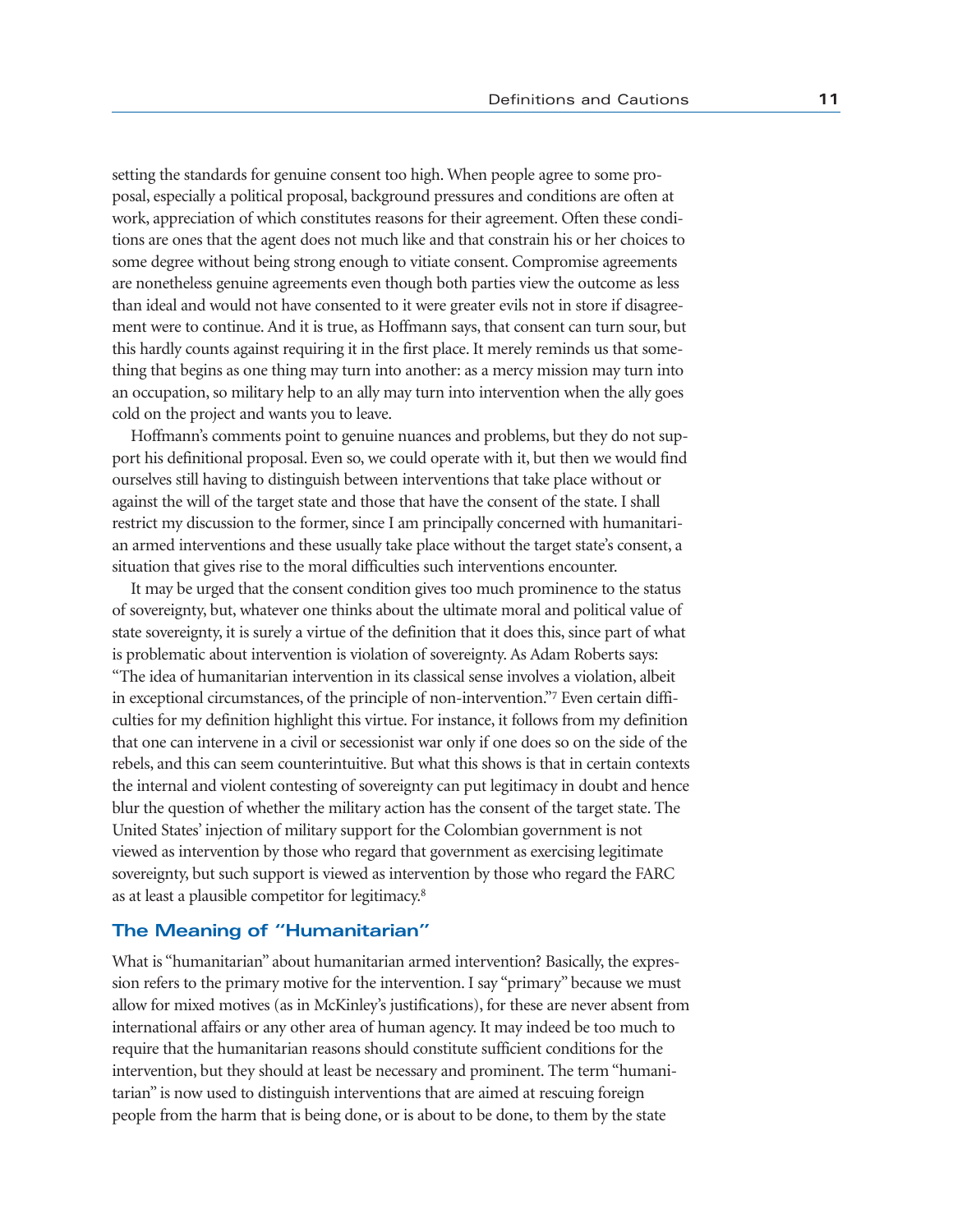authorities who are responsible for their protection. It might be better to call it altruistic intervention, but we will follow common currency and call it humanitarian.<sup>9</sup>

I have defined humanitarian in terms of a conspicuous motive, but some participants in the debate show a tendency to define the expression in terms of beneficial outcome, giving it what philosophers have called "success grammar." Tesón seems inclined this way when he discusses the objection that interventions are very likely to involve partiality and ultimate abuse by the interveners. He says, "If part of the definition of the class of actions 'humanitarian intervention' is that states do not abuse, then it is difficult to resist the conclusion that the adoption of the rule allowing for humanitarian interventions will have beneficial consequences."10 And he adds, "An intervention in which foreign troops abuse their power is not an instance of humanitarian intervention."11 But any such suggestion is disastrous for serious discussion of the merits or pitfalls of embarking on such interventions that are proposed as humanitarian, since we need a vocabulary for debating them that does not assume success in advance.

It is a hotly contested question whether humanitarian motives should, or can, be encompassed by the term "national interest." Several theorists have argued that the term "national interest" has been understood far too narrowly and that, at least in the case of democratic nations, the national interest should include a concern that genocide and egregious human rights violations should not occur anywhere in the world. Kofi Annan is one influential advocate of such a broadening interpretation.12 This is a very interesting debate, but one problem in resolving it is the opacity of the term "national interest," which is used extensively in realist and neorealist writings (see below) and in political discourse but is seldom used with precision. One realist writer, for instance, explicitly restricts it entirely to material interests, claiming that a state's national interest relates only to "its territorial integrity (or political sovereignty), its military security, and its economic well-being."13 Other writers include broader value elements of a nation's political system, but the flexibility generated by the vagueness of the concept reflects its derivation from the idea of an individual's interest, and this concept itself is enmeshed in an ethical and theoretical quagmire centered on the word "egoism."

The history of debates about ethical and psychological egoism, that is, discussions of the significance of self-interest as a justificatory and motivational factor in individual behavior, is bedeviled by a picture of both morality and motivation that initially puts far too stark an opposition between the individual and the community and then, understandably, has great difficulty getting them back together. In reaction to that, it is tempting to make too much of their integration. The truth is that individual and group interests are profoundly linked, but they can also come into opposition. Normally, morality and prudent self-concern are self-supporting; indeed, much traditional ethical thought treats prudence as a crucial part of morality and does not always link it to selfinterest. But it is possible for the individual's interest to conflict with the group's otherwise, the idea of self-sacrifice would have no point. It is clear that unraveling these matters is difficult enough at the individual level; at the elusive level of collective national identity the difficulty is even greater. Hence, it is surprising that politicians and theorists operate so casually with the idea of the national interest and invest it with such normative power. But one thing we can say is that if there is any weight to the analogy between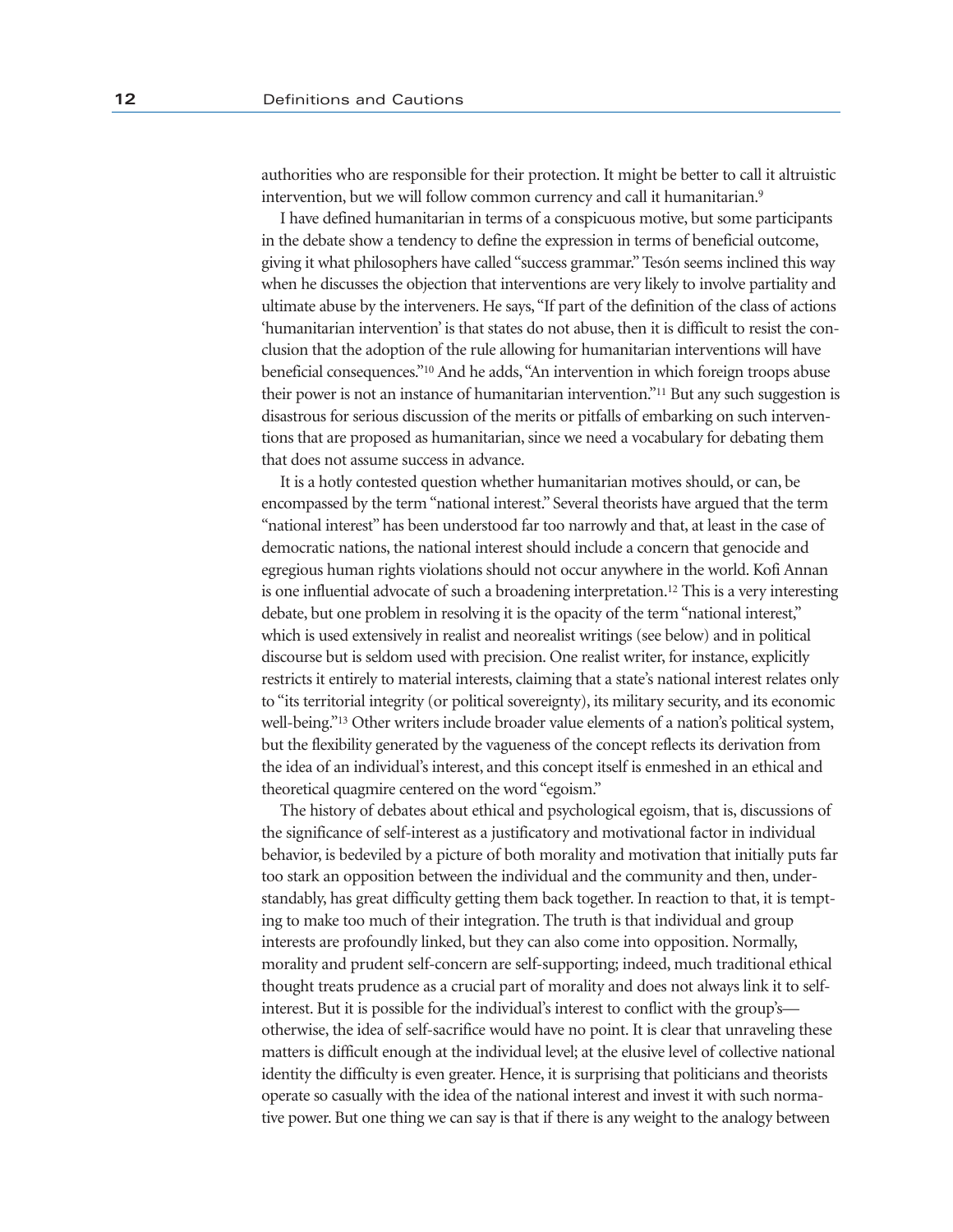individual interest and national interest, then it will not do to understand the national interest too narrowly, and, in particular, the idea should not exclude *ab initio* any concerns for the well-being of humans other than one's own nationals. Whether such concern can require or license armed intervention is a question we will investigate later.

A further complication, related to the issue of interest, is that interventions that begin with no humanitarian motive may turn into a humanitarian intervention or acquire a humanitarian aspect. The U.S. bombing of Afghanistan, and its military support from various allies, was not humanitarian in impulse, but its effects have been so destructive (though also potentially positive in certain ways) that some role, including a military role, in the rebuilding of the Afghan state and the prevention of civil war may well be indicated. Such a shift cannot be ruled out, given the complex responsibilities that accrue to an intervention of this kind.

#### **The Nature of Ethics**

We need to get a little clarity at this point about what ethics or morality is all about since there are many misguided views on this, and some of them fuel various "amoralist" or "realist" objections to any role for ethics in international affairs. (I use the expressions "ethics" and "morality" interchangeably here, though for some purposes they can be usefully distinguished.) I shall try to explain briefly what I mean by ethics, but first, a few negative comments aimed at dislodging some common confusions about the subject. (1) Ethics is not essentially dictated by religion; (2) it is not remote from the realities of life but an inevitable dimension to significant decision making of any sort; (3) it is not, in its most important respects, entirely relative to culture or society in any way that would render it impossible to make genuinely reason-supported judgments of universal scope; and (4) it is not concerned solely with private life (and especially not restricted to sexual conduct).

The basic reason why ethics is not any of the things excluded above is that ethics should form a vital part of the body of knowledge we have and continue to seek about the most sensible and sustainable answers to the question "How should we live?" This is how Plato, through Socrates in *The Republic,*<sup>14</sup> characterized the ethical task centuries before the Christian era, and it is clearly the question that the ancient Chinese philosophers such as Confucius, Mencius, Mo Tzu, Shen Tzu, and numerous others attempted to answer around the same time. Of course, answers can range more broadly than what we are accustomed to treating as the moral. Many would now view some of the concerns of the Confucian gentleman as matters of etiquette rather than ethics; nor would we think of answers that were remote from serious harm or benefit (such as whether we should eat French or Thai food for dinner tonight) as raising a moral issue.

There is room for debate about the exact range that the ethical should cover, but it is reasonable to insist that the range be circumscribed by the concept of importance and that the ethical be particularly concerned with concepts such as injury, harm, vice, benefit, disgrace, obligation, duty, virtue, and honor. From this cluster of concepts emerge more abstract notions of right and wrong that are distinctively moral. There is no doubt that issues of this kind have been a part of the human condition in every age. Moral guidance is available from a sometimes bewildering array of sources: religions, ideologies, political parties, cultural institutions, newspapers, television, health gurus, NGOs,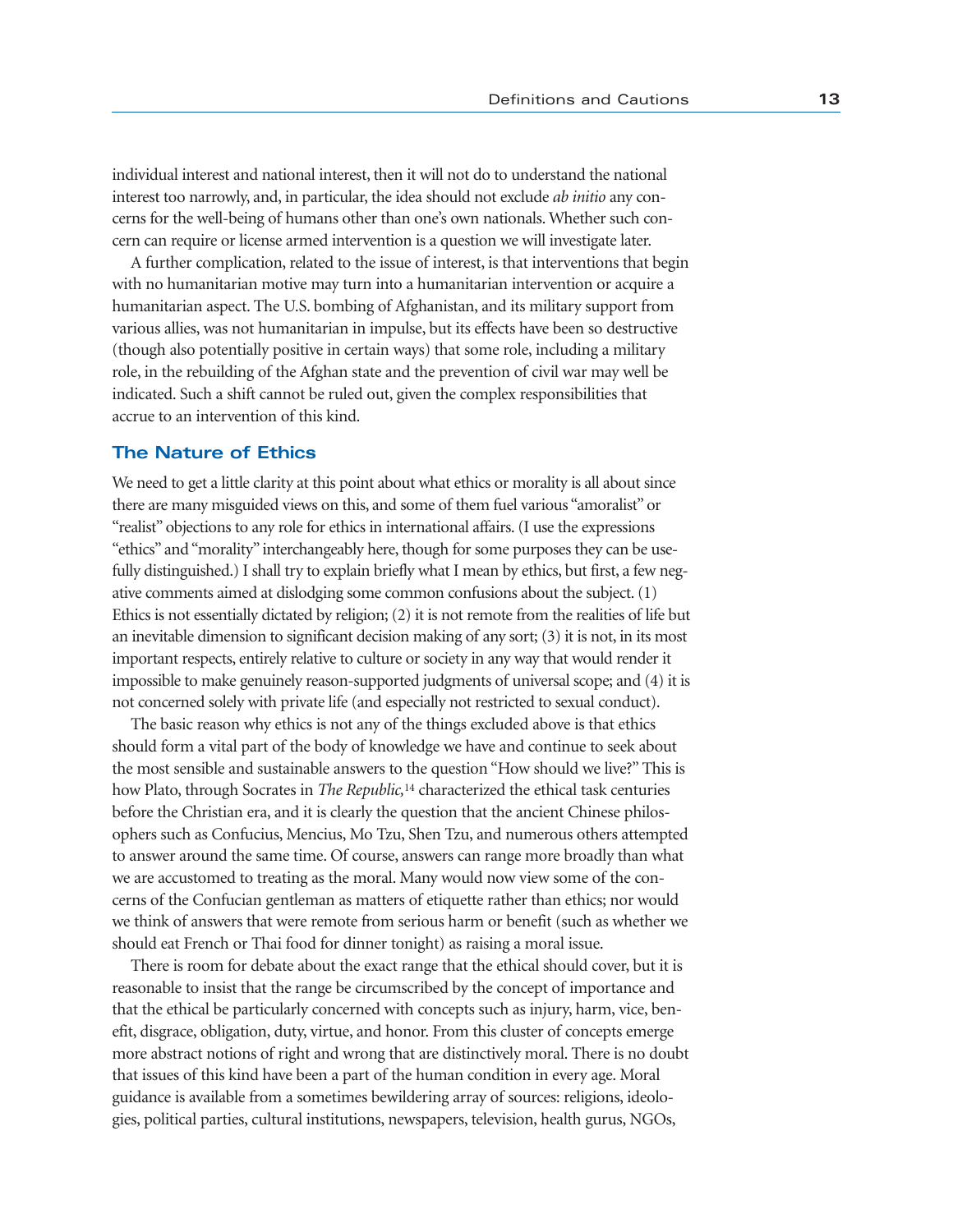even philosophers. Nonetheless, people have to make up their minds about these answers: they have to bring them before the courts of reason, feeling, experience, and conscience. Sometimes the answer is simple and obvious; often it is complex and contentious. Many people think and choose badly (both in the sense of choosing a wrong ethic and in the sense of judging rightly but acting badly), and none of us can always be confident in the rightness of our judgments.

This is as true of those who seek answers to the question in religion as it is of those who seek it in tradition, culture, pure reason, or feeling. All these sources provide answers that need interpretation, especially in the light of changed circumstances (where does the Bible or Koran mention genetic cloning?), and the answers are open to criticism, reflection, and dispute both within the religions or cultures and beyond them. Those who believe that ethics is somehow empty without religion, especially revealed religion, owe us an explanation of how people like Aristotle and Mencius could produce such profound ethical discussions with such minimal reference to religion. In fact, the natural law tradition of the Catholic Church recognizes the fact that much of ethics can be addressed independently of religious revelation. I do not want to say that religion has no significance for ethics, but those connections that exist are much more nuanced than is commonly supposed. We should allow religion a voice at the table of ethical discussion but no decisive veto on how the discussion proceeds.

Much the same applies to culture. There can be no doubt that culture, in one sense or another, is a source of ethical belief, but the ready-made outlooks on ethics provided by one's local traditions, or by one's parents, do not simply settle the matter of how one should live. There is a significant distinction between source and justification. In whatever culture one finds oneself, the answers to the basic ethical question must take account of empirical realities, new possibilities, and answers provided by other cultures and by innovative individuals; of consistency; and of the connection of prevailing local values with the fundamental needs of human nature.

The simple cultural relativist thinks that what is right or wrong can be a matter only of what is parochially approved or disapproved, and since parishes vary, so inevitably does ethics. But this isolates culture unrealistically from outside influences, absurdly simplifies its inner dynamics, ignores the role of reasoning in ethics that always reaches to the universal though it begins with the local, and denies the plain fact that we are all members of the one species. Some of the follies of cultural relativism are fueled by the desire to be tolerant, but tolerance is itself a virtue that needs to be recommended on grounds other than cultural preference. After all, most cultures have endorsed various forms of extreme intolerance rather than mutual respect. It is true, and very relevant to our topic, that perfectly universal values can take varied cultural forms in different places and that some values may have a purely local or religious provenance. Other moral views may well eventually prove to be universal in reach but are presently legitimately contentious. Moral progress in part consists of gaining greater certainty and acceptance about views that were initially controversial—witness the development of understanding about the equality of women.

I do not mean to deny that there are false and strident universalisms that fail to take account of morally relevant differences in the circumstances of individuals and groups.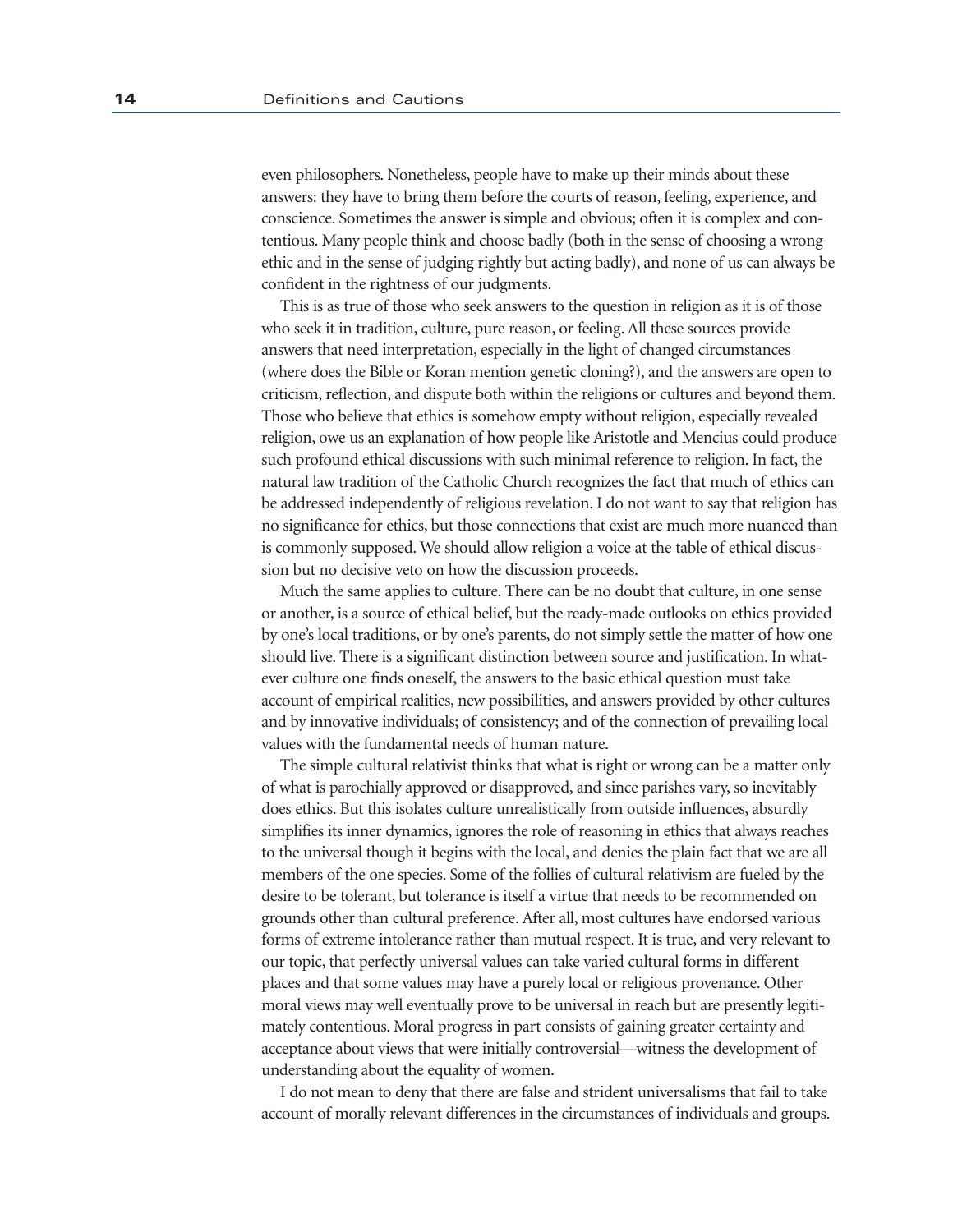Indeed, this is relevant to some of the problems of intervention, as we shall see. Nonetheless, the need to take account of those variations is itself a universal ethical demand. Moral thinking is not easy, and deep moral disagreements on complex issues are to be expected. But attempts to understand and, when possible, resolve these disagreements are demanded by both reason and mutual respect.

Finally, a word about moral theory. The relevance of philosophical theories of morality to actual moral argument and debate is often remote. Whatever their speculative disagreements, most theorists readily reach a degree of consensus about what moral reasons are relevant and even decisive in practical matters. One area, however, where theoretical commitments can make a practical difference is utilitarian thinking. For the utilitarian, it is ultimately only some version of "the greatest happiness of the greatest number" that matters. Utilitarian calculations about what actions will maximize the best outcomes for sentient beings can conflict with duties and prohibitions that are not so based. One may, for instance, be obliged to refrain from murder or torture even when the consequences of doing so can be expected to produce dire results. So, many believe that terrorist attacks on the innocent are wrong even when the terrorists have a just cause and can advance it significantly by the attacks. By contrast, utilitarian calculations might nonetheless show that some terrorism is right because it produces the best outcomes overall. Divergences about the morality of the terror bombings of cities in World War II turn in part on this difference of theoretical approach.

#### **Realist Cautions**

The various schools of realism, so fashionable in the United States over the past seventy years or so, have appeared to deny the importance of ethics in international affairs. But the best of these theorists have in practice exhibited a distinctly conscientious concern for the use of power in foreign relations. This can appear paradoxical, but their various strictures against morality are better seen as objections to a distorted and inappropriate understanding of morality and hence an improper use of it in foreign affairs. In my view, the realists can most sensibly be regarded, in spite of many of their own formulations, as objecting to moralism rather than morality. In doing so, unfortunately, they have sometimes given an absurdly exalted respect to a narrow idea of national interest as the moral fulcrum for discussion of foreign policies, the difficulties in which we have discussed earlier. They have also tended to exaggerate the difference that power makes to moral principle. Nonetheless, they have stressed important aspects of any sane deployment of morality in international affairs. Three of the most significant complaints about moralism in connection with our present topic are the following.

◗ The dangers of moral self-inflation, whereby you instinctively adopt a stance of moral superiority over other nations and thereby become insensitive to the flaws in your own. This is evident in the McKinley statement with which we began but might be matched by numerous others from various world leaders.15 Under the influence of this distortion, the genuine moral and political evils that exist in the world tend to become focused exclusively in certain regions or even persons, and a primitive "good guys/bad guys" grid excludes the complex subtleties that moral and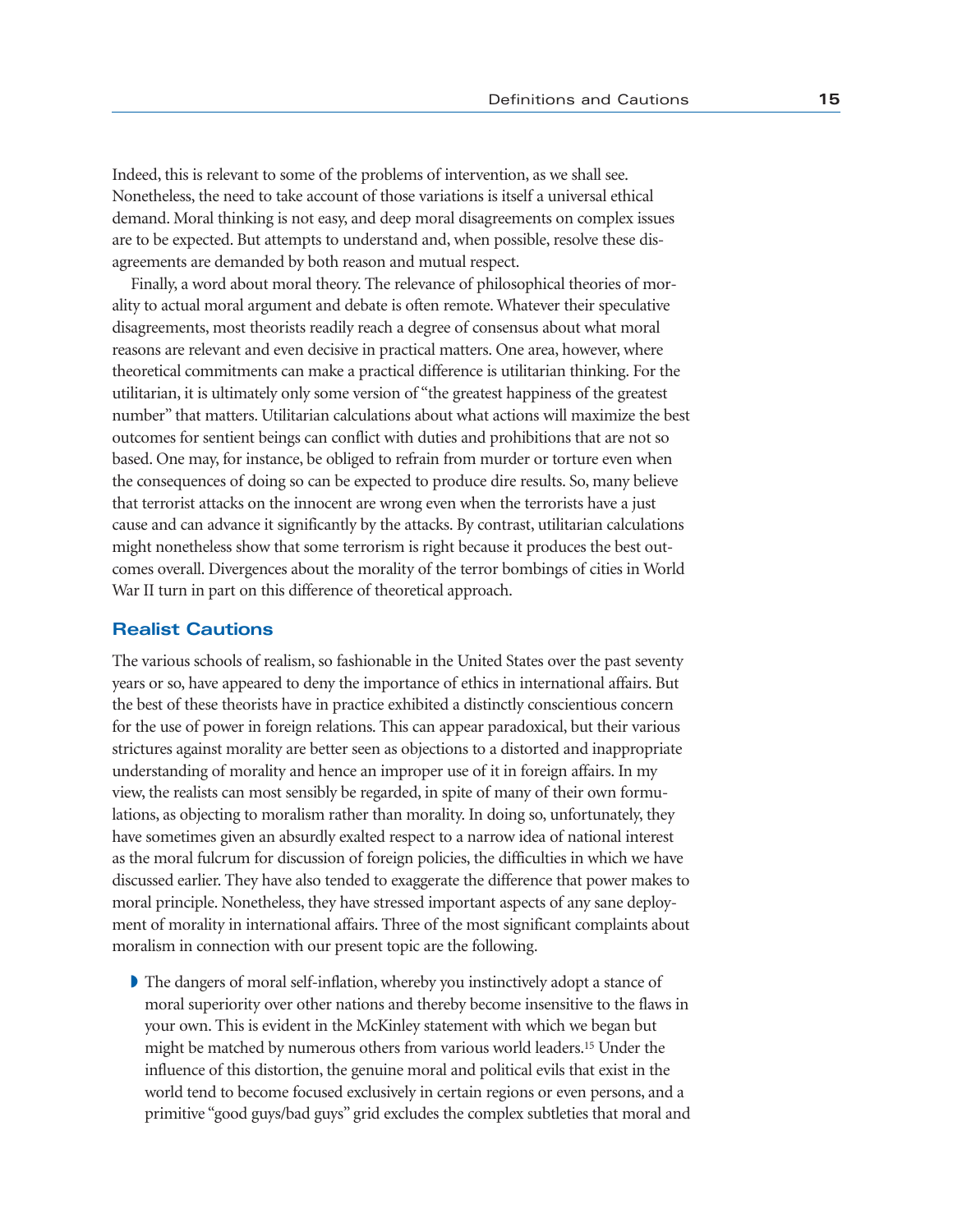political judgment often require. Sanctification of oneself goes hand in hand with demonization of the other, and such rigid dualism is an obstacle to a sober ethic of international responsibility. There are very bad policies and very bad political leaders, but realism dictates that we recognize the presence of evil wherever and whenever it occurs. It also dictates that we take cognizance of the fact that the monsters of today were our allies of yesterday and may be our allies of tomorrow, and that our own shining virtue often appears in a different light to others. Demonization can profoundly distort perceptions and actions in the context of intervention.

- ◗ The dangers of moral oversimplification, whereby the only issues involved in a conflict are seen as human rights violations and other serious acts of oppression. These are always significant and may indeed sometimes be the overwhelming consideration, but a concern for them can blinker our understanding of the history and the context in which they occur. Even if we are not confused by a distorted sense of our own superiority, we may nonetheless fail to grasp the background to the present atrocities or persecutions, and this grasp may be crucial to effective remedial action. Outrage is no substitute for insight. A legitimate concern for principles needs to be anchored in the factual realities within which the principles have to make sense and be applied.
- ◗ The illicit imposition of values on others. Sometimes this is a problem of the imposition of values that are legitimate elsewhere but inappropriate to these different circumstances. It is a crucial maxim of ethics that circumstances alter cases. The total separation of church and state and the freedom of artistic expression certainly embody important values, but these values may have to be negotiated carefully and introduced cautiously by locals in certain cultural contexts where their promotion by foreigners could be disastrous. And other values, like the right to relatively unrestricted private ownership of guns (if a value at all), have little claim to universality.

The realist caution particularly addresses the need to keep these three risks in mind when facing the question of using military might for altruistic purposes.

#### **Humanitarian Violence: A Paradox?**

The question of the morality of intervention is part of the broader question of the morality of war since I treat intervention as an act of war, whether war is "declared" or not. It therefore inherits much of what is morally problematic about war and other uses of political violence. Bryan Hehir apparently disagrees since he wants to "distinguish . . . sharply" between war and intervention, treating the morality of war as governed by the antiaggression paradigm, whereas intervention is not.16 I am not impressed by this proposal, but it is not clear how much turns on it. Hehir, in fact, thinks that "in many ways, the character of intervention makes it more difficult to justify than war" and he treats the task of moral justification as essentially provided by the framework of just war thinking with suitable adaptation.17 One reason for not sharply distinguishing the two is that intervention frequently has all or most of the behavioral features of war, as in the intervention against Serbia over Kosovo or the Vietnamese intervention in Cambodia.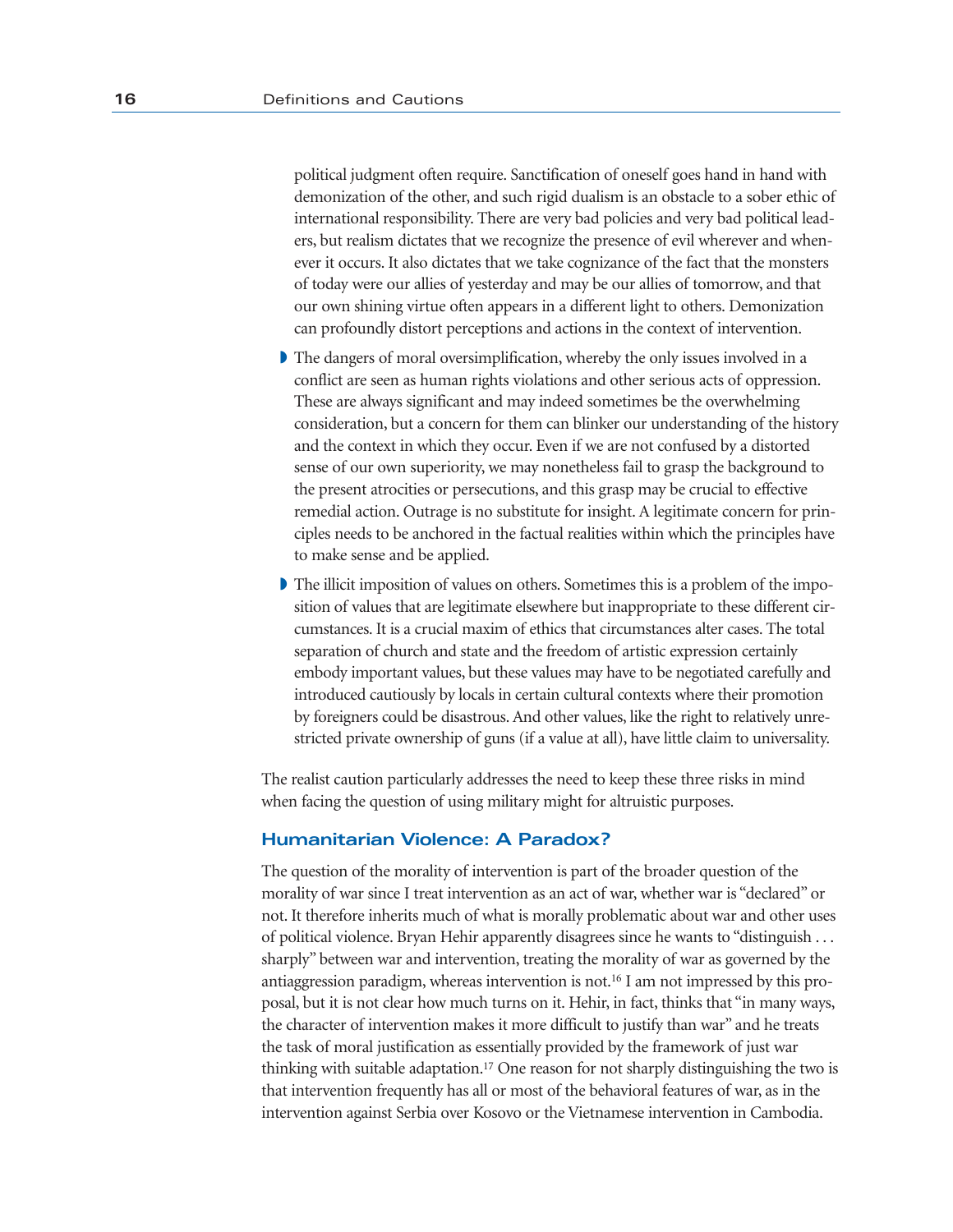He may be influenced by the feeling, shared by many enthusiasts for humanitarian intervention, that it is really a form of policing rather than war. Sometimes that may be plausible, as in very-low-level actions such as the bloodless French intervention with eighteen hundred troops to help overthrow the dictator Bokassa in the Central African Republic in 1979, but, as things usually stand, interventions require warriors rather than police, though police may be useful, if hard to come by, after an intervention.

A further linguistic question is raised by the tendency to restrict the term "violence" or "political violence" to the activity of "illegitimate" agents, who then turn out to be nonstate actors (more recent U.S. discourse lumps "rogue states" with nonstate actors). States, or at least the nonrogues, use force rather than violence, even when the effects and performances are otherwise identical. This reminds me of that other linguistic habit whereby I and my friends are invariably firm and resolute whereas you and your associates are stubborn and pigheaded. Given the appalling record of states in the unjustified employment of lethal force to devastate populations, economies, and cultures over the centuries, I am unimpressed by this sort of attempt to put a conceptual or moral gulf between the resort to weaponry for political purposes by state agencies and its employment by nonstate actors.18

So the air of paradox is connected with the morally problematic nature of resort to war, and this explains, to a large degree, the strong bias in international law and the UN Charter against military intervention, which must be viewed in light of the revulsion against the horrors associated with the great aggressive wars of the twentieth century. The idea that one can initiate such horrors or anything approximating them (hence wage "aggressive" war) for humanitarian purposes must retain an air of paradox. *Can* aggressive war be "humanitarian"?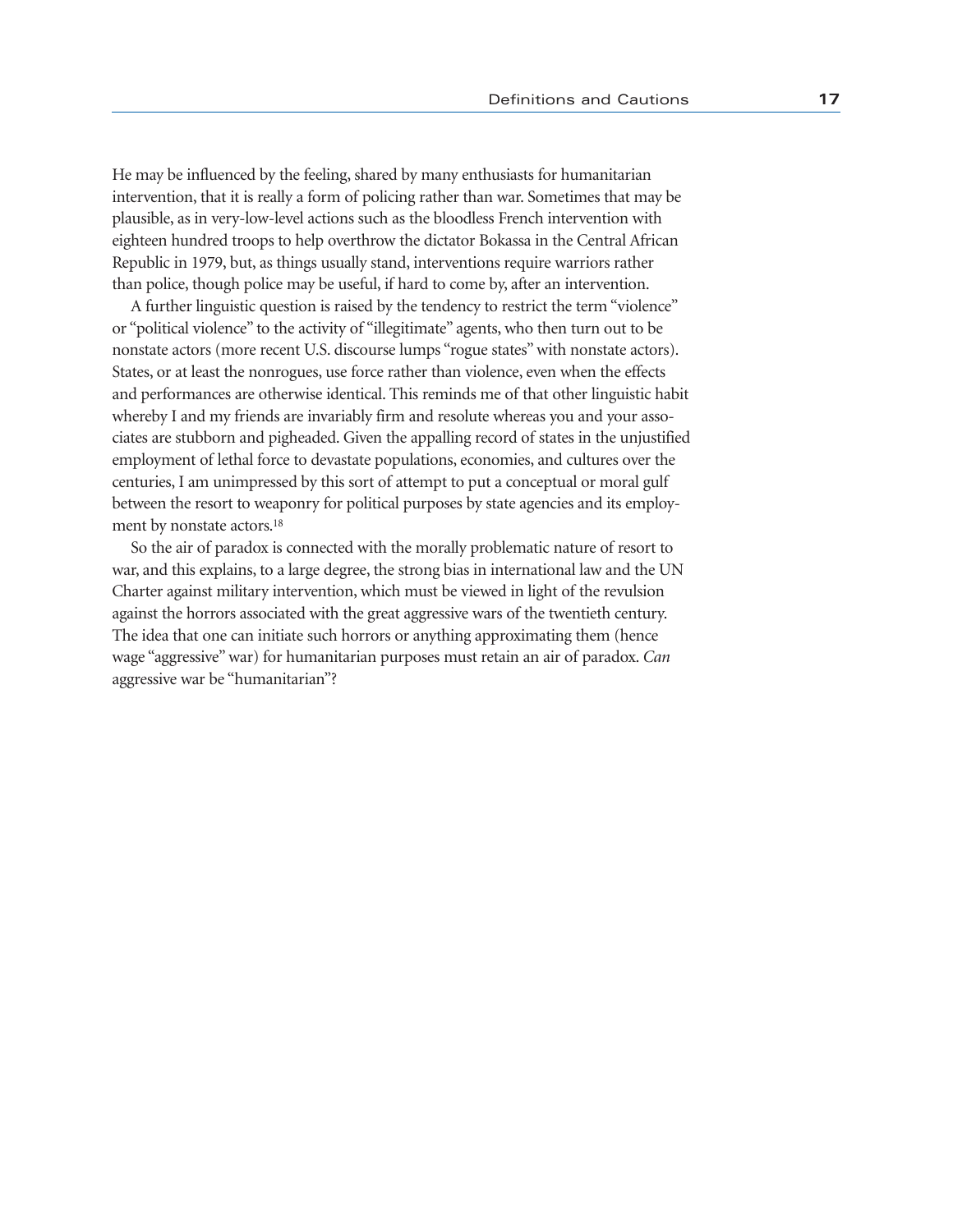### **Three**

# **The Just War Tradition and Defense against Aggression**

#### **The Just War Tradition**

The primary ethical machinery for considering whether aggressive war can be humanitarian must at least begin with the "just war tradition." This tradition has been criticized in various ways, but suitably understood it provides a reasonable apparatus for tackling the questions of war and intervention. Indeed, if you are not a pacifist about war, then there is a minimal sense in which you have to be a just war theorist; that is, you have to give reasons why going to war can be justified and under what circumstances. No matter how common war has been as an instrument of state power and policy, the fact that it involves deliberate killing and maiming of human beings and great destruction of their property and of their natural and cultural environment means that resort to it demands the discharge of a heavy burden of justification. Further, there are convincing reasons (connected with the powerful concept of "atrocity") why your mode of justifying war will have to include considerations about what ways of conducting war are off-limits morally.19 The former issues are often discussed under the rubric of what is called the *jus ad bellum* (which may be translated as "just grounds for going to war," and is here abbreviated as JAB) and the latter under the rubric of the *jus in bello* ("just conduct in waging war," JIB).

All this is largely independent of the precise form a just war theory will take, and it is also, incidentally, relatively independent of culture. The idea that a just war theory is merely "Western" or "European" is somewhat like the idea that the science of physics is merely "Western" or "European." Both claims are rough approximations to the truth in terms of the origin of these explicit intellectual practices, but this says nothing of their validity or their relations to parallel theories from other cultures. In fact, a great deal of writing in the Chinese philosophical tradition addresses precisely the questions that a moral theory about the resort to war and the conduct of war must address. The writings of Mo Tzu and Hsun Tzu are just two significant examples. The Mo-ist text "Against Offensive War" contains a critique of warmongering that would be at home with classical just war writings in the Western tradition. Its flavor can be gathered from the following quotation: "If the rulers and officials and generals of the world sincerely desire to promote what is beneficial to the world and to eliminate what is harmful, they should realise that offensive warfare is in fact a great harm to the world."20 Hsun Tzu's strictures against waging war against civilians are equally significant in connection with the JIB.

As critics often point out, militarists and politicians have undoubtedly abused just war **18** theory as a license for easy and destructive resort to war. As I understand it, however, and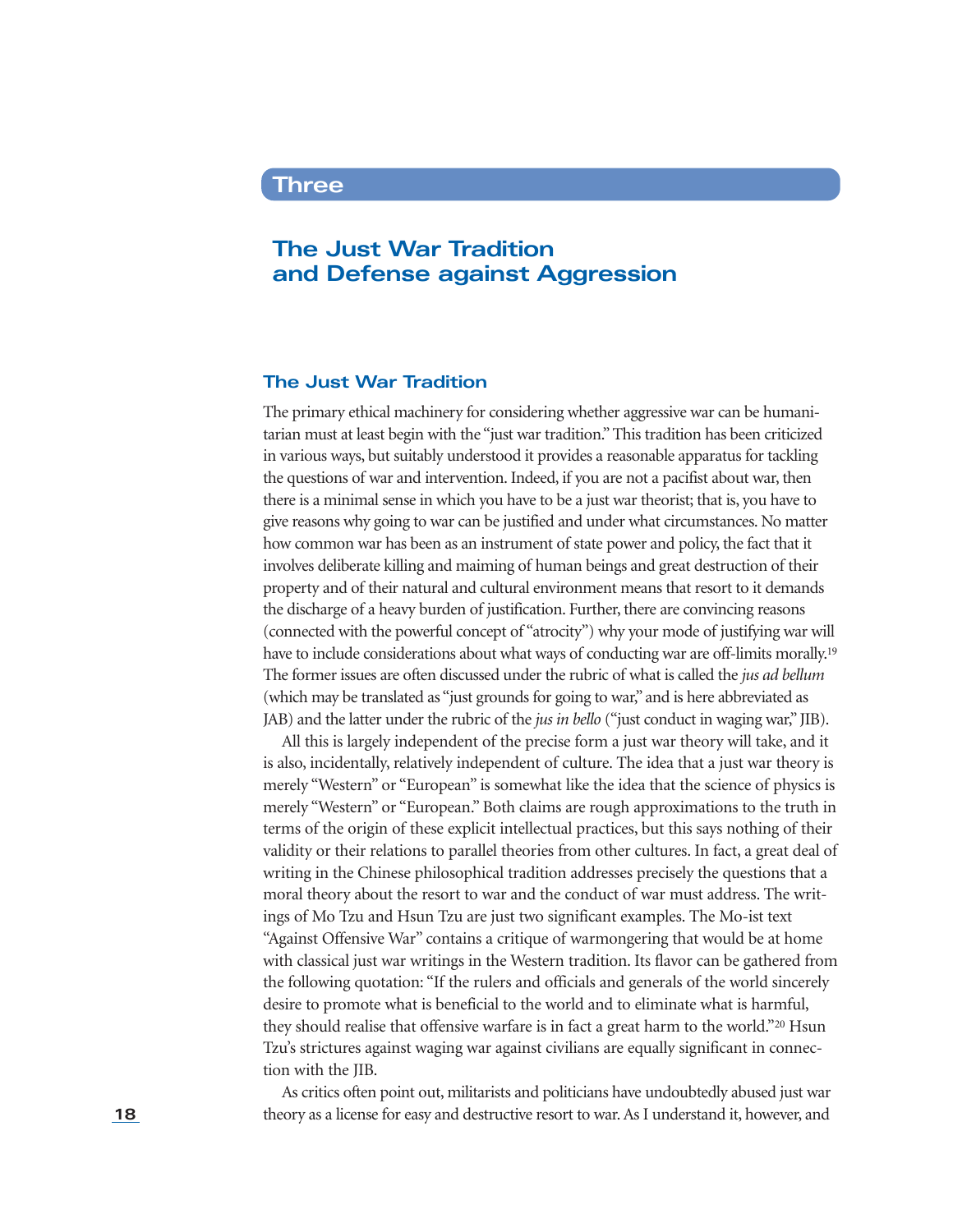as it has been increasingly interpreted by philosophers, theologians, and lawyers in the twentieth century, the ethic of the just war is restrictive. It insists not only on the justice of the cause for which war is conducted, but also on certain other restrictive conditions, chief among which are

- the proportionality of resort to war for such a cause (i.e., is the move to war, fully considering its effects, out of proportion to the offense occasioning it?);
- the requirement of "last resort," which emphasizes the value of the peace that war breaks and cautions against too hasty a recourse to violence;
- the criterion of right intention, which orients the military action toward justice rather than revenge, bloodlust, or mere expansionism;
- the test of appropriate authority, which is aimed at keeping the resort to violence under the control that authority, at least in principle, can give it;
- ◗ the consideration of the realistic prospects for success, which is basically an attempt to rein in the passions of war by the desiderata of rationality in practical reasoning; and
- ◗ various moral criteria for the means used in waging the war, such as noncombatant immunity.

Many of these conditions might be justified in utilitarian terms alone, since it is plausible to think that the outcomes of observing them are likely to be optimal for all concerned. Others are more plausibly addressed from a nonutilitarian perspective, especially the requirement of noncombatant immunity. In broad terms, then, the just war tradition treats war as a sometimes necessary evil rather than a heroic romp, and in terms of just cause, the idea has been that war can only or principally be justified as a defensive measure, a defense against aggression. This has in modern times become the centerpiece of the JAB and the international law of war, which reflects the JAB to a large degree. One of the most instructive features of the debate about humanitarian intervention that emerged in the 1990s was its challenge to this paradigm.

#### **Grounding the Paradigm**

Before considering the challenge, however, we should briefly sketch the moral force of the idea of defense against aggression. The power of the defense-against-aggression model can be derived from the moral appeal of a simple model of legitimate selfdefense. This goes roughly as follows. You are on your way home from work when you are set on by an attacker with an axe. In the ensuing struggle, you are surely entitled to defend yourself, and if you happen to have a gun in your pocket that you have, say, confiscated from a child at the school where you teach, then you are surely entitled to use it on the attacker, if all else fails, even to lethal effect. This is one version of the "domestic model" from which much of the modern theory of the just war can be derived. There are indeed problems extrapolating from an individual's right of self-defense to that of a collective entity such as a nation, just as there are problems moving from a single pistol to an armory of nuclear weapons, but for the moment we shall leave these aside. The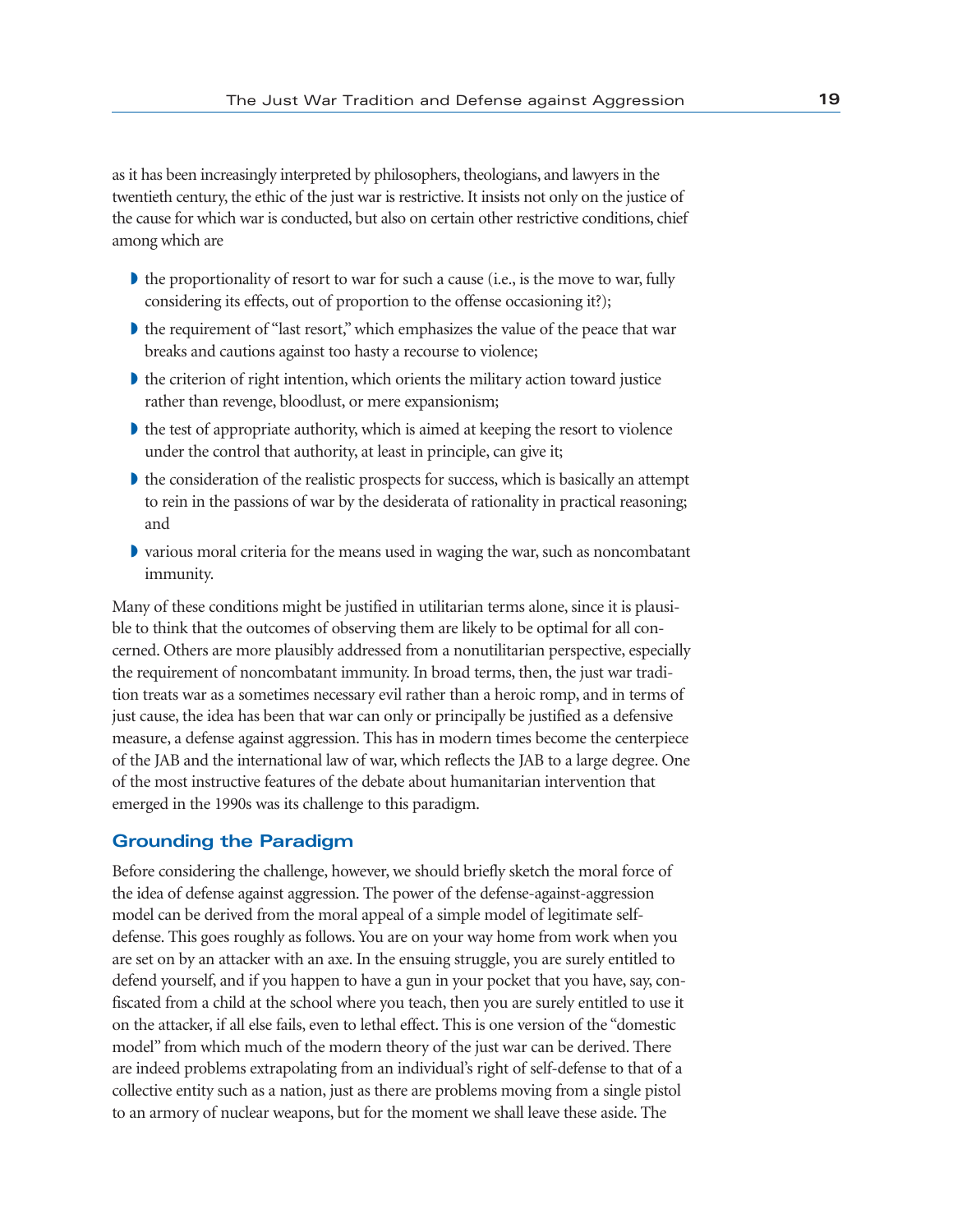crucial point is simply to note the elemental power of the idea of self-defense in justifying what would otherwise be illicit, namely, the violent killing of a human being.

#### **Challenging the Paradigm: The Case for Intervention**

The contemporary debate about intervention, when it is not simply an explicit, or disguised, debate about what great powers can get away with in pursuit of various geopolitical strategies, raises the question of whether legitimate aggressive wars can prevent or correct great wrongs. In some respects, as Bryan Hehir has pointed out, answering this question in the affirmative represents a return to a much earlier just war model that the current paradigm displaced.21 The reigning paradigm, it is true, had always recognized certain extensions of the antiaggression model, such as wars to help others defend themselves against aggression, wars against a clear threat to world peace, and interventions in civil wars to balance prior unjust interventions. But these all had a recognizable, if sometimes stretched, connection with defense against aggression. In recent years, the permissibility of interventions to prevent genocide within state boundaries has been suggested, and some have thought this could be seen as aiding or creating a defense against a sort of aggression. Now, however, we see increasing resort to arguments that advocate interventions to prevent egregious human rights abuses or other grave internal moral crimes. Stanley Hoffmann, for example, lists the following two categories:

- ◗ *Threats to international peace.* Primary candidates for this category are what Hoffmann calls "dangerous states," though "failed states" may pose danger in this way also. He cites the plight of the Kurds in northern Iraq, the overthrow of President Aristide by armed thugs in Haiti, and the collapse of law and order in Somalia.
- ◗ *Massive violation of human rights.* This would include, for Hoffmann, the threat of genocide, as well as lesser, though awful, violations such as forced expulsions of populations and the sort of rampage killings that went on in Kosovo and East Timor.<sup>22</sup>

There is a question about the degree to which such proposals depart at all from the existing restrictions of international law. Chapter VII of the UN Charter provides for military action in the case of threats to international peace, and there has been a movement among those eager to relieve suffering abroad to bring humanitarian intervention under this heading. Hoffmann is one who has such ambitions, and he sees support for this broadening interpretation in decisions of the United Nations and the Security Council.23 This is a much-debated issue, and controversy about it was heightened during the intervention in Serbia on behalf of Albanian Kosovars. Since our topic is ethics rather than law, I shall bypass this debate and merely record my view that it is more plausible to suppose that the UN provision really envisaged a response to international aggression rather than to acts of internal suppression.

It is in any case unclear that the examples given by Hoffmann under this heading do represent threats to international peace, since other nations can seem fundamentally unaffected by such horrors as the military overthrow of Aristide or the Iraqi persecution of the Kurds. Where they are affected, it may be more a minor irritant than a major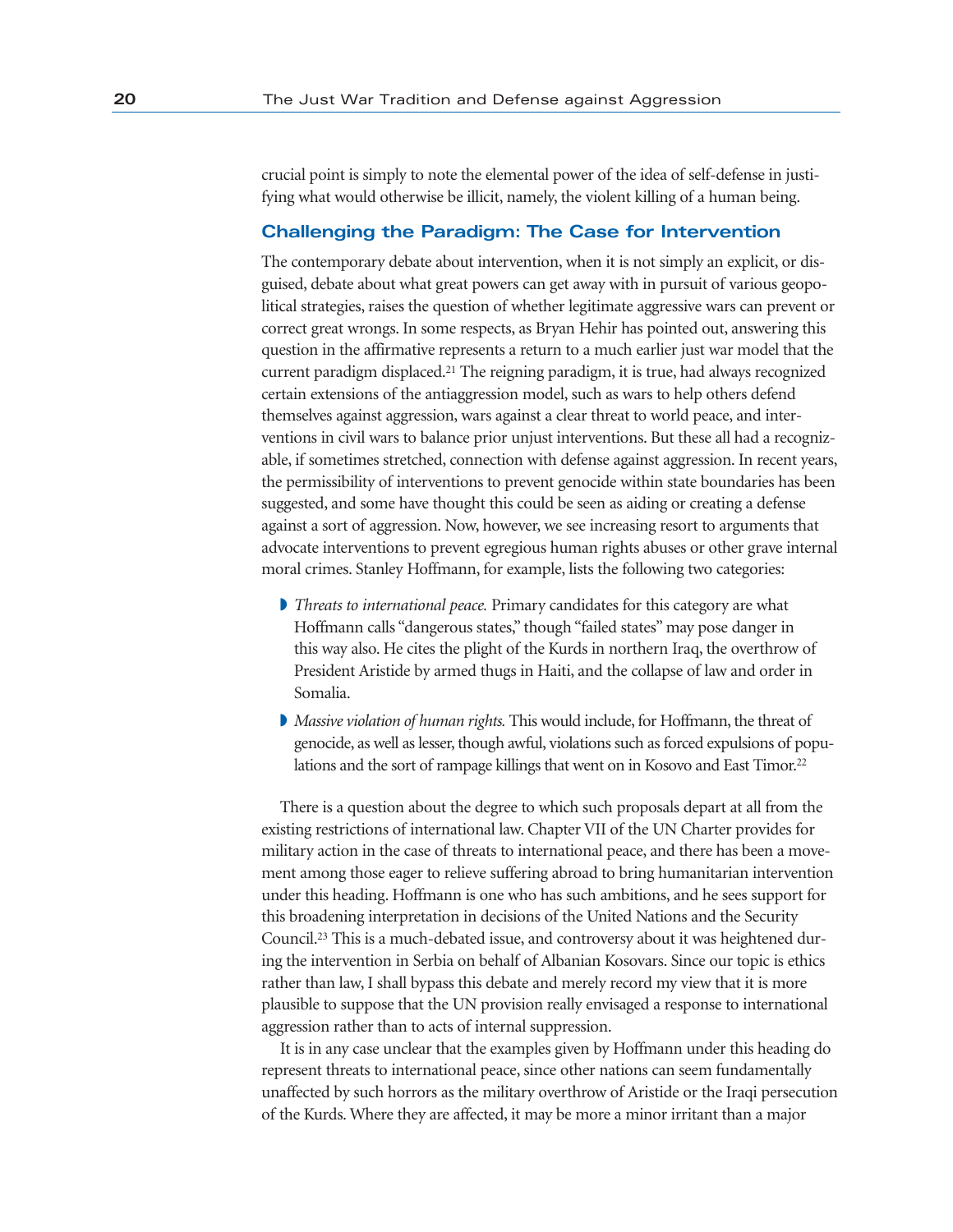disturbance. And if these are really threats to international peace, then so are numerous other occurrences in different parts of the world, such as the military coups in Pakistan and Ivory Coast in recent years. The same points will apply to attempts to bring massive violations of human rights under the current rubrics of international law. More important than the legality question, from the ethical point of view, is the question of whether the prominence given to defense against aggression, on which much legal regulation rests, needs radical revision in light of the problems created by tyrannical regimes or by failed or profoundly unstable states.

There is a powerful moral intuition at work in the thinking of those who advocate interventions that apparently go beyond current international law and depart from the self-defense model. It is the intuition captured by the word "rescue." Humanitarian interventions are seen as attempts to rescue the innocent and helpless from persecution and extreme distress. (This is explicitly indicated by the rise of the phrase "the politics of rescue," most notably used by Michael Walzer, who is himself a somewhat reluctant convert to the cause of interventionism.)<sup>24</sup> We can dramatize its appeal by resort to a simple analogy. You are (once more) on your way home from work and you see a very strong man involved in an argument with his own child. It's noisy and unpleasant, but (you reason) it's their family and none of your business, so you continue on your way. But as you pass by, the dispute rapidly heats up and the man begins beating the child with a heavy stick. You go so far as to protest and remonstrate with the man, but he tells you, in no uncertain terms, to get lost. He continues beating the child viciously and indeed draws a knife and begins to brandish it at him. You fear for the child's life but still have your confiscated gun. Surely you should threaten the bully, and if the threats do not work, you are entitled to shoot. Similar considerations apply, the argument goes, at the level of states, where the amount of power exercised repressively and even murderously is so much greater. It is perhaps significant in this connection to note that the strong objections to "offensive war" made by Mo Tzu fall short of condemning the initiation of altruistic wars, and indeed he favors some righteous wars of punishment.25 This is also allowed to some degree by the sixteenth-century European just war theorists, such as Vitoria and Suarez.

There is no denying the power of this intuition, and the images of death and displacement from Cambodia, Rwanda, Bosnia, East Timor, and Kosovo reinforce it.

#### **The Sovereignty Debate and the Theory of Aggression**

It is often argued that the opposition to military intervention or war for any purpose other than defense against aggression (or causes closely related to it) is based on the modern concept of sovereignty arising from the Peace of Westphalia, which put an end to the European wars of religion.26 Simplifying somewhat, we may say that the concept limited states intervening militarily in matters that were the concern of other sovereign states and gave the sovereign states themselves the right to govern and decide on the use of force internally for control and externally for defense. This constituted the recognition of a form of "absolute sovereignty," and it seemed required by the need to establish a peaceful stability. It is then argued that this concept is dangerously outmoded, since the idea of sovereign power has been eroded by the economic and informational processes known as "globalization" and by the development of cosmopolitan political processes associated with bodies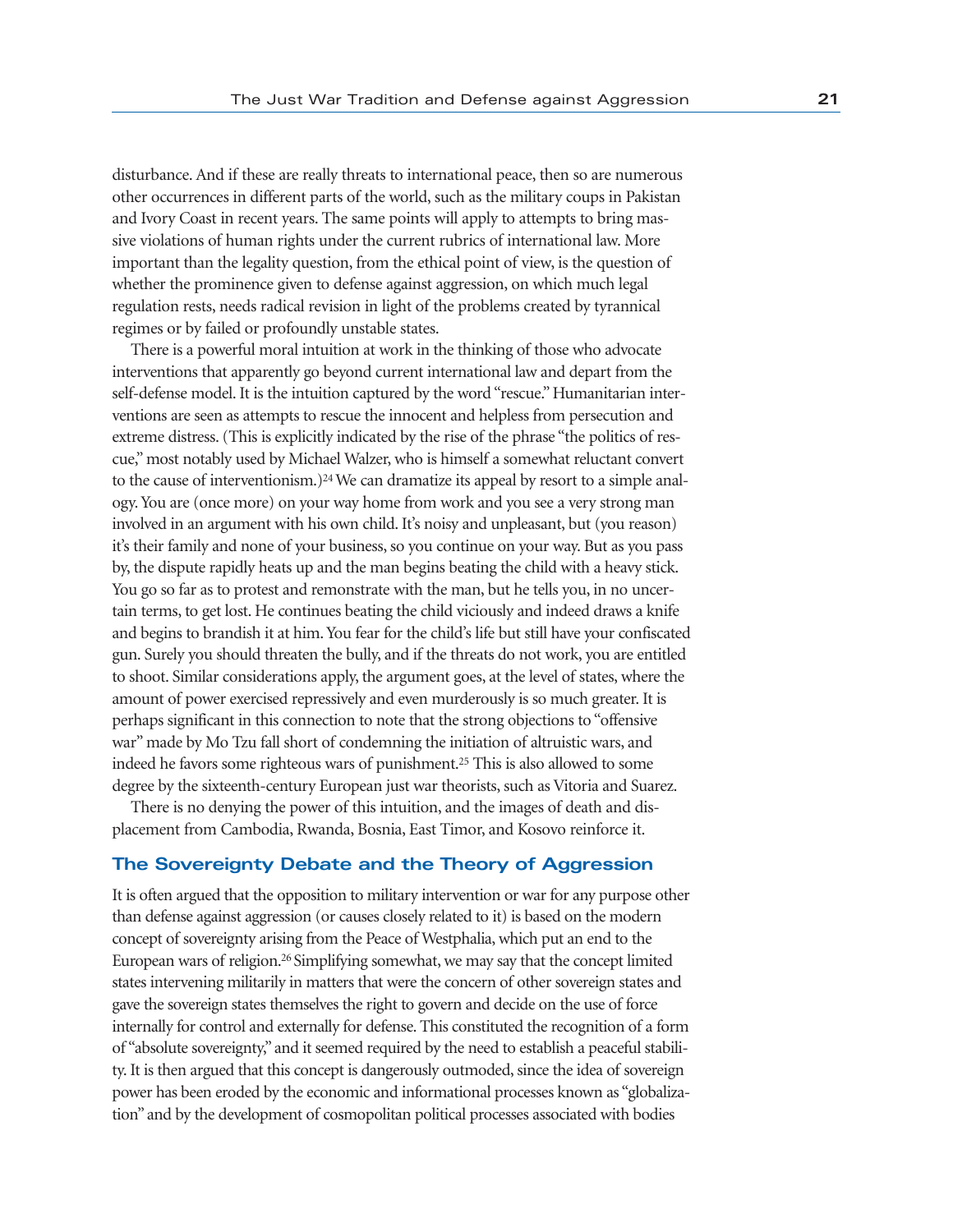such as the United Nations and the various global NGOs. Moreover, the concept was always flawed insofar as it left citizens at the mercy of their governments, with frequently alarming consequences. The nation-state must now be regarded therefore as having "conditional sovereignty," that is, sovereignty that is conditional on some minimal level of discharge of obligations to respect the human rights of its citizens. The critique and rejection of aggressive resort to war need to be viewed against this background and therefore amended appropriately.

There is undoubtedly something in this line of critique. The modern nation-state and its pretensions are by no means sacrosanct. Nonetheless, the reigning paradigm is not so easily dismissed. The opposition to intervention, even for the purposes of doing good, is based on deeper insights than the needs of a seventeenth-century political settlement, even though these insights had relevance to that settlement. There are two sorts of insight involved. The first concerns *the need to limit resort to war.* This puts an emphasis on restricting the impulses to violent solutions to political problems and does so by allowing such resort only in the most palpable circumstances of justification—for example, self-defense. If you are actually under attack you may be presumed to have a right (remember the simple domestic analogy) to the means needed to repel the attack. And much the same point seems to apply at the communal level. However, making the world safe for God, Democracy, or Free Markets may be presumed to yield a much less secure right to unleash large-scale killing and maiming. This is especially so when we consider the ambiguities inherent in that trinity of concepts.

The second concerns *the right to national self-determination.* Here, it is not Westphalia that is significant, but a combination of the much earlier insight that jurisdiction should have a strong local and popular element (which need not be the same as democracy) and the much later developments associated with decolonization that gave prominence to the ethical-political value of national self-determination.

These insights are in danger of being forgotten by those who are enthusiastic for humanitarian intervention. Both insights are moral though they have prudential components. The first needs no further explanation here, except to note that the concern to limit war extends beyond the nonaggression paradigm to the other just war restraints such as proportionality of response, likelihood of achieving aims, respect for the immunities of noncombatants, and the complex (and sometimes ambiguous) requirement of last resort.

The second insight needs some expansion under both elements of the combination. Colonialism got its bad name not merely from the explicitly exploitative and repressive policies of the colonial powers, grim as they commonly were, but also from the inherent difficulties foreigners face in understanding their subject peoples, in properly comprehending their religious, cultural, and historical circumstances. Colonialism is also intrinsically committed to certain attitudes of inequality built into the idea of imperial rule and encapsulated in McKinley's patronizing remarks about Filipinos being "unfit for self-government." The theme about "unfitness" is found even in so enlightened and profound a thinker as John Stuart Mill, whose famous essay on nonintervention made an exception to the prohibition on intervention for the case of "uncivilised" peoples.27Mill is emphatic that it is "a grave error" to "suppose that the same international customs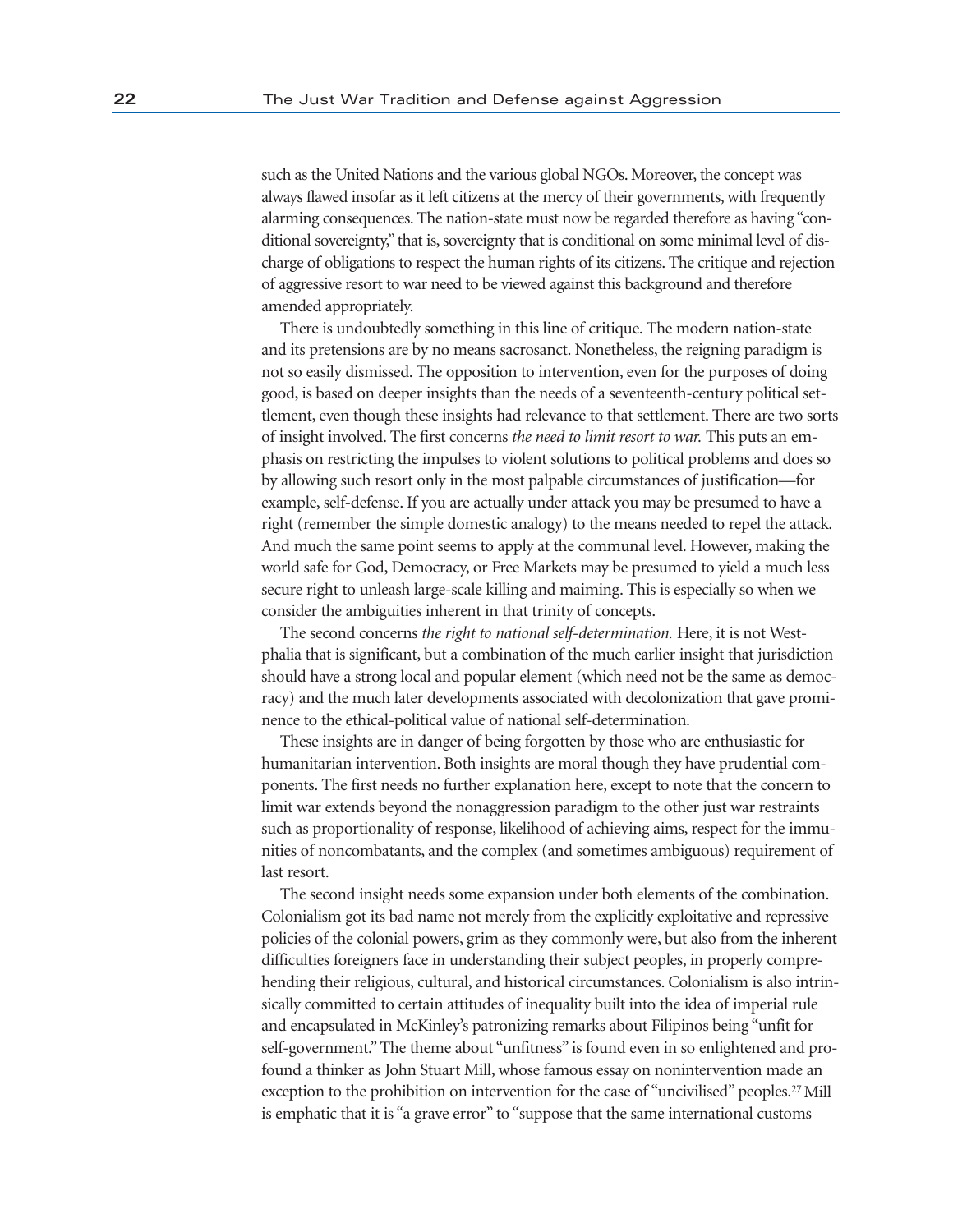and the same rules of international morality, can obtain between one civilised nation and another, and between civilised nations and barbarians."28 It was a theme of the far less noble-minded Spanish conquistadors in South America, though they linked it to the paganism of the Indian peoples that allegedly deprived them of rights to self-government. This proposition was decisively undermined by a number of courageous Spanish theologians, notably Vitoria, Las Casas, and Montesinos, who argued for a natural right of self-government possessed by peoples, whatever their religion. The American Indians, said Vitoria, "undoubtedly possessed as true dominion, both public and private, as any Christians."29

The self-government argument needs supplementation by some account of what constitutes a "people" and what constitutes "self-government." For the first, the idea of "a nation" when couched in ethnic terms is surely too narrow, and when couched in terms of state-identity it tends to beg the question. For the second, the requirement of democracy seems too strong, though it indicates the ideal, and the absence of rebellion seems too weak. Michael Walzer has made some effort to characterize the issue in terms of a certain kind of "fit" between a community and its government that disallows intervention even when the government is dictatorial or mistreating its subjects. Humanitarian intervention is then allowable only when the fit has radically broken down. Walzer's position has its difficulties, and critics have not been lacking to point them out.30 David Luban accused Walzer of being immersed in "the romance of the nation-state" and argued for a commitment to a defense of basic human rights by violence, if necessary, when the target state lacked the consent of its population.<sup>31</sup>

Walzer's rhetoric is certainly somewhat romantic about the community and the state, but there is more to his position than the critics allowed, if only because the pragmatic realities tend to support it. Luban has recently shifted ground a little on this, and, from the other side, Walzer has also moved.32 The fact is that, at least for the time being, the system of relatively independent states seems likely to serve certain values, such as peace, order, local pride, and cultural integrity, somewhat better than various alternatives, such as the revival of benign imperialism. The critique of sovereignty has some merit, but it surely suffers from the remarkable fact that enthusiasm for conditional or qualified sovereignty is often asymmetrical. Many of those who are keenest on the conditional sovereignty of others commonly resist strenuously the slightest diminution of their own sovereign rights.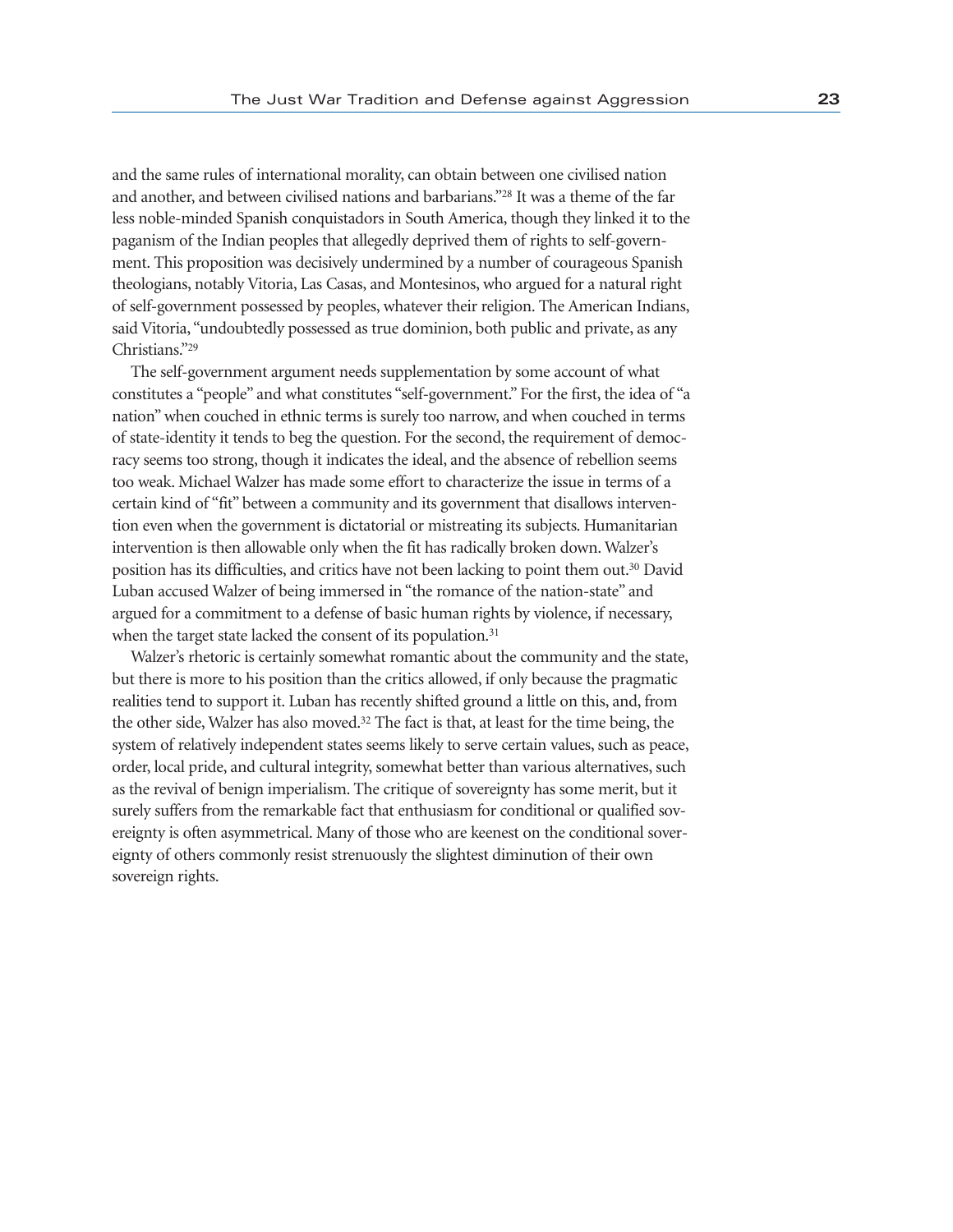### **Four**

# **Just War and Humanitarian Intervention**  The Burden to Be Met

**O**ne thing that emerges from the previous section is that any argument for humanitarian intervention has to overcome the presumptive case against aggressive war and has to discharge the other requirements of just war theory. This includes attention to the immediate good likely to be achieved and evil averted by intervention set against any violation of rights to self-determination involved, and against the consequences for world stability and peace that may be in prospect further down the road. Ethics is not only a matter of calculating consequences, but it does include the calculating of consequences and the weighing of different goods and evils, and just war theory reflects this in its requirements, especially that of proportionality. This should involve regard both for the immediate cause of preventing the current suffering or violation and for what aftermath is likely to ensue, and these two outcomes may well be in tension. A properly considered ethical perspective will always put some restrictions both on genuinely doing good and on "do-gooding." For the purposes of our discussion I am going to assume that the criterion of "right intention" is met, at least for the stark cases of severe oppression that provoke calls for humanitarian intervention. By making this assumption, I do not mean to deny that nations will often be tempted to use the cloak of humanitarian intent for military adventures that have predominantly quite different motives. No less a figure than General Wesley Clark, supreme commander of NATO's forces during the Kosovo intervention, seems now to have conceded that the primary motive for the NATO bombing of Serbia was to preserve the credibility of the NATO Alliance.<sup>33</sup> But the more interesting moral and political issues arise when we concede humanitarian motivation and address the other conditions of just war theory.

#### **Just Cause**

It is plausible to assume that the condition of just cause is also readily met for the situations of extreme oppression that raise the cry for humanitarian intervention, but there is one commonly voiced objection that can be viewed as a rejection of the claim to just cause (though in some forms it is perhaps meant as a criticism of right intention). This is the objection from lack of universality of response.

The objection is one of inconsistency. If humanitarianism is the issue, why intervene here and not there? It is notorious that civil wars, persecutions, widespread torture, forced refugees, and tyrannies occur in most parts of the globe. Intervention here and failure to intervene there surely show a flawed moral response, since what is right to do **24** in one place must also be right to do in another exhibiting the same morally relevant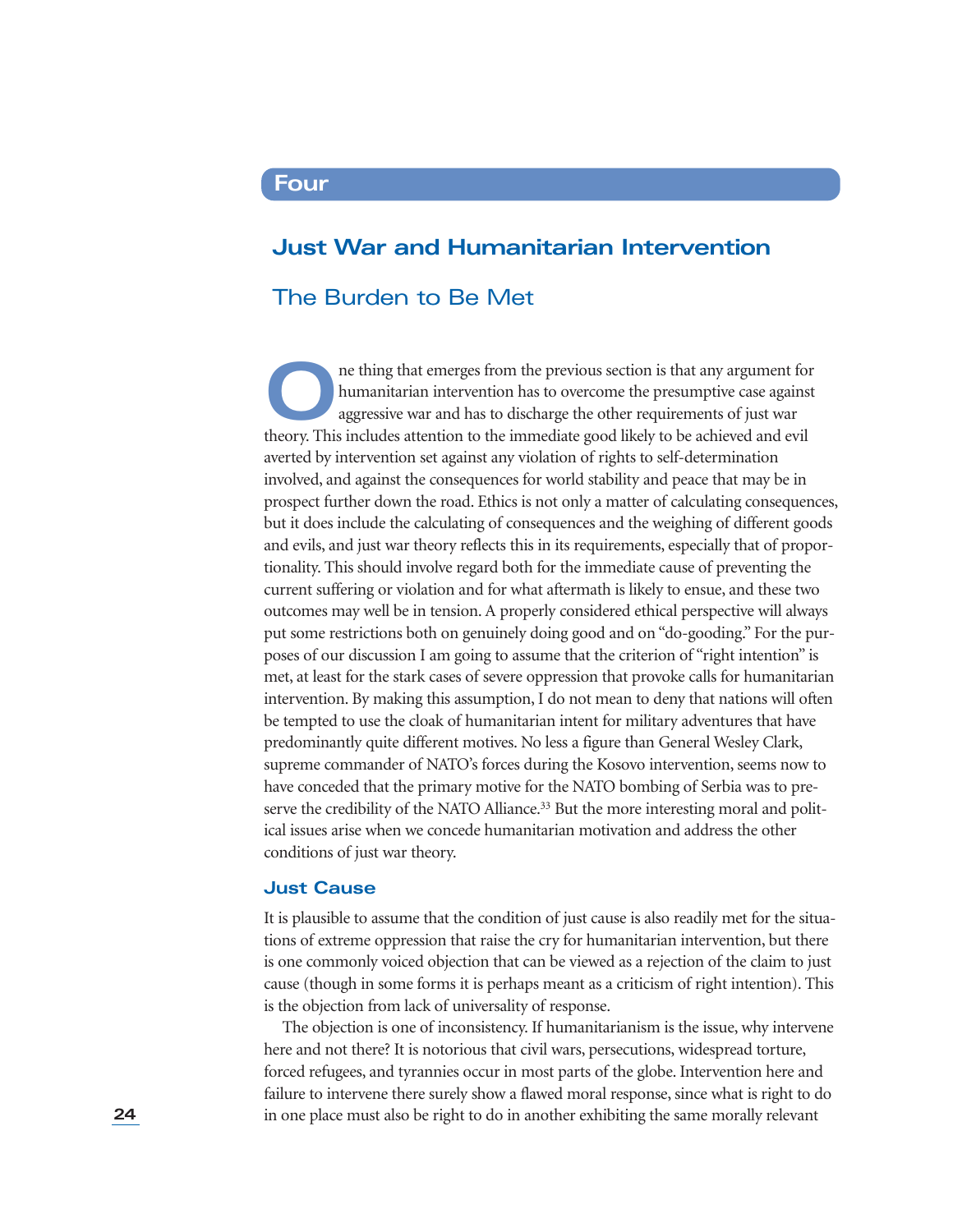features. There is an implicit appeal here to a form of the universalization principle beloved of many moral philosophers, especially those influenced by Immanuel Kant.

There are several things wrong with this response in the present case and one thing right with it. The first point is that we should distinguish between a right and a duty to intervene: we may have both a right and a duty to intervene, but we may have a right without a duty. In the latter case, it is permissible for us to intervene but not obligatory. Most of the discussions about the ethics of intervention are concerned with the permissibility of intervention; this is understandable given the prevailing legal and moral presumptions against intervention. Were the question merely one of a right (but no duty), we could choose to exercise that right wherever we may do good, and it is no objection that we have not exercised it elsewhere. But in cases of extreme disaster, it may be thought that there is a duty to intervene (Henry Shue speaks of a "default duty" activated by the failure of the domestic state to act protectively), $34$  and several commentators write as if that were so.

Does this give universality of response more bite as a criticism of just cause? Not very much more. For one thing, questions of capacity to respond and likely outcomes must condition where one chooses to relieve suffering. Thomas Weiss and others have plausibly invoked the idea of "triage" in this connection, since considerations of effectiveness and available resources will often determine who gets what help where not everyone can be assisted.35 So, the risks to world peace involved in intervening on behalf of the Tibetans or the Chechnyans make nonintervention there morally sane rather than a dereliction of duty, even though this means tolerating great sufferings. For another thing, it may be argued that certain relationships can legitimately dictate the choice when a choice must be made.

There is something of a divide in moral theory here between those who give a special weight to the demands of certain relationships and those who do not (or do so only reluctantly and indirectly). Classical act utilitarianism claims that, in calculating the greatest happiness of the greatest number, we must be totally impartial among all those affected. The most striking case of this is provided by William Godwin, writing at the end of the eighteenth century, who declared that if someone is faced with the choice between rescuing his mother or Archbishop Fenelon from a burning building, he should totally disregard the fact that the woman is his mother and rescue the cleric (who, Godwin claimed, was likely to do much more good for humanity if he survived). Godwin set the relevance of the personal pronoun "my" at nought compared with the findings of "impartial justice."36 But the normal conscience is plainly not so indifferent to the claims of kinship, friendship, and love, and, indeed, there was such a public outcry at the example that in later editions of his book Godwin changed the abandoned victim from mother to father, brother, or benefactor in order to soften the blow. A further complex question is what restrictions should be put on filial and other partialities, and a further question again is how far the partiality of bonds should extend. In the case of intervention, can it be a relevant factor in deciding where to intervene that this state is European, that state is Asian, and the other state is African? I raise this question, not because I have a clear-cut answer, but because it highlights questions of race, ethnicity, and culture in a disturbing way. It also points to something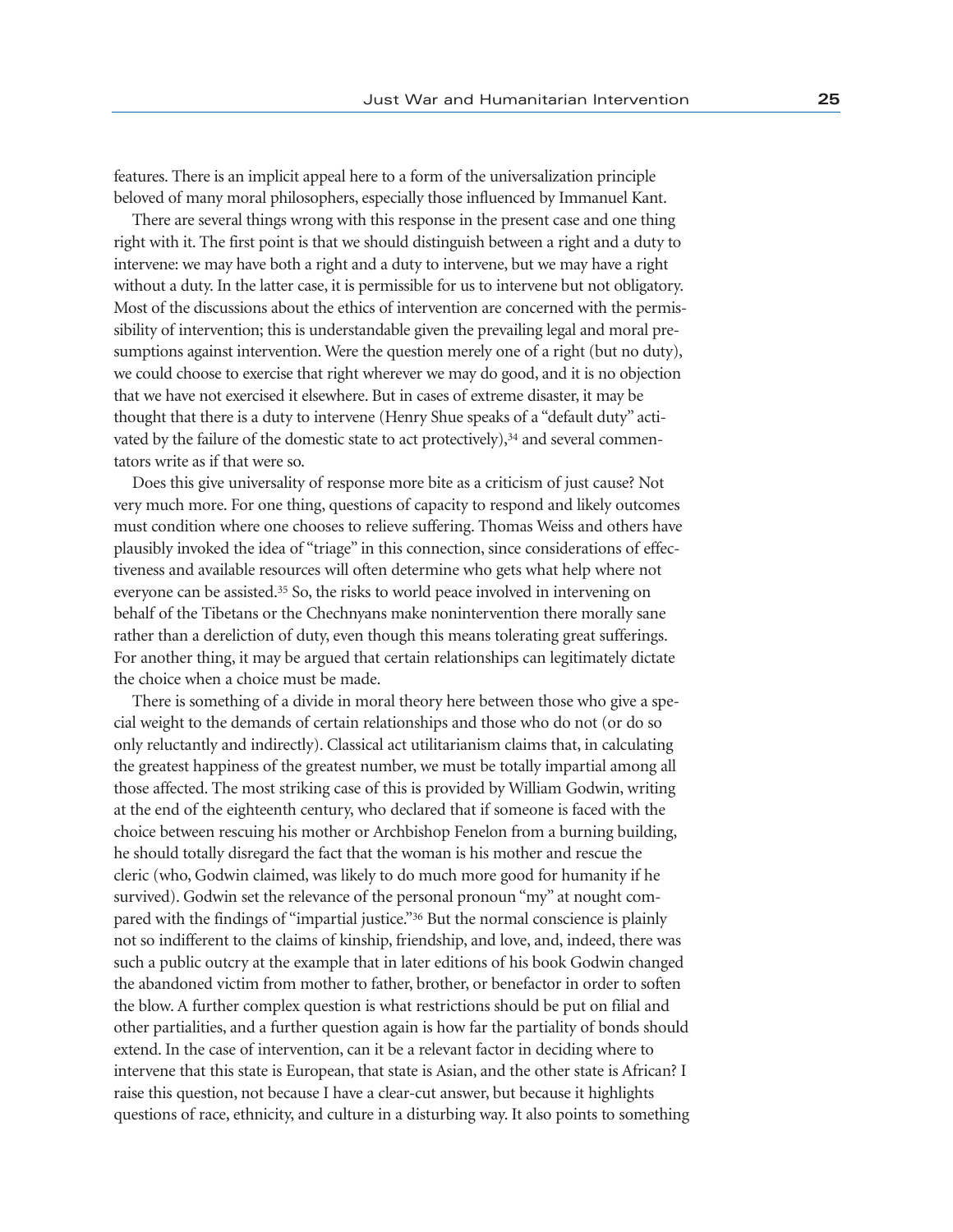right lurking in the mostly misguided demand for universality. This is the fact that disparate responses to exterminations need close examination lest they do contain elements of mere prejudice, illegitimate partiality, or sheer blindness to need elsewhere. Many believe, though I am not persuaded myself, that the failure to intervene in Rwanda poses this question very sharply in terms of the role of race. More generally, we may ask why the humanitarian impulse is so relatively silent about the ravages of AIDS in Africa, where military interventions are irrelevant but where medical and social measures might prove invaluable. The consistency challenge is worth raising even if it is not decisive in every case.

#### **Right Authority: Who Is to Intervene?**

An ethical dimension to this question can be seen by imagining that we had in place some legitimate form of world government, presumably in the shape of a federation. When a potentially violent police action was required to restore seriously violated human rights in one of the states that was a component in the federated world government, the action taken would have to be centrally authorized. It would be wrong for a powerful neighbor state simply to take the (international) law into its own hands. Even in the absence of a world state, there is a similar, if weaker, presumption against unilateral action. This is partly because there exists in the United Nations, with all its faults, some shadow of the international authority that a world state, as envisaged, would possess. It is also related to the broad requirements of impartiality in the exercise of justice that any humanitarian intervention purports to serve. The more an intervention is removed from the partial interests of particular states, especially powerful ones, the more likely it is to approximate justice, and the more likely it is to be perceived as legitimate by the parties in conflict and by the international community.

On the other hand, this requirement raises serious practical questions about implementation since a single agent is often likely to be more decisive and act with greater unity of purpose. The UN Security Council is also a cumbersome mechanism for achieving justice since the existence of the veto means that powerful states are in a position to block humanitarian interventions that do not serve their interests. As Kofi Annan has acknowledged, there is no simple way to resolve this dilemma, but what is suggested by the legitimating role of the United Nations is that no unilateral intervention can have adequate legitimacy unless it is in some significant way authorized by the United Nations.37 One possibility is that, when a veto is exercised, a simple majority of the Security Council or of the permanent members could confer a moral authorization for intervention. The condition of UN authorization should also apply to multilateral interventions, since without UN authorization they will invariably wear the appearance of sectional bias. "Coalitions of the willing" have certain obvious advantages, usually to do with regional associations and a perception of joint national interests, but one cannot ignore the possibility that the willingness may arise, or be understandably perceived to arise, from motives of domination. The need for UN authorization can do something to reduce this possibility. All interventions that bypass the United Nations at least need a very strong case to rebut the presumption that they are ethically dubious.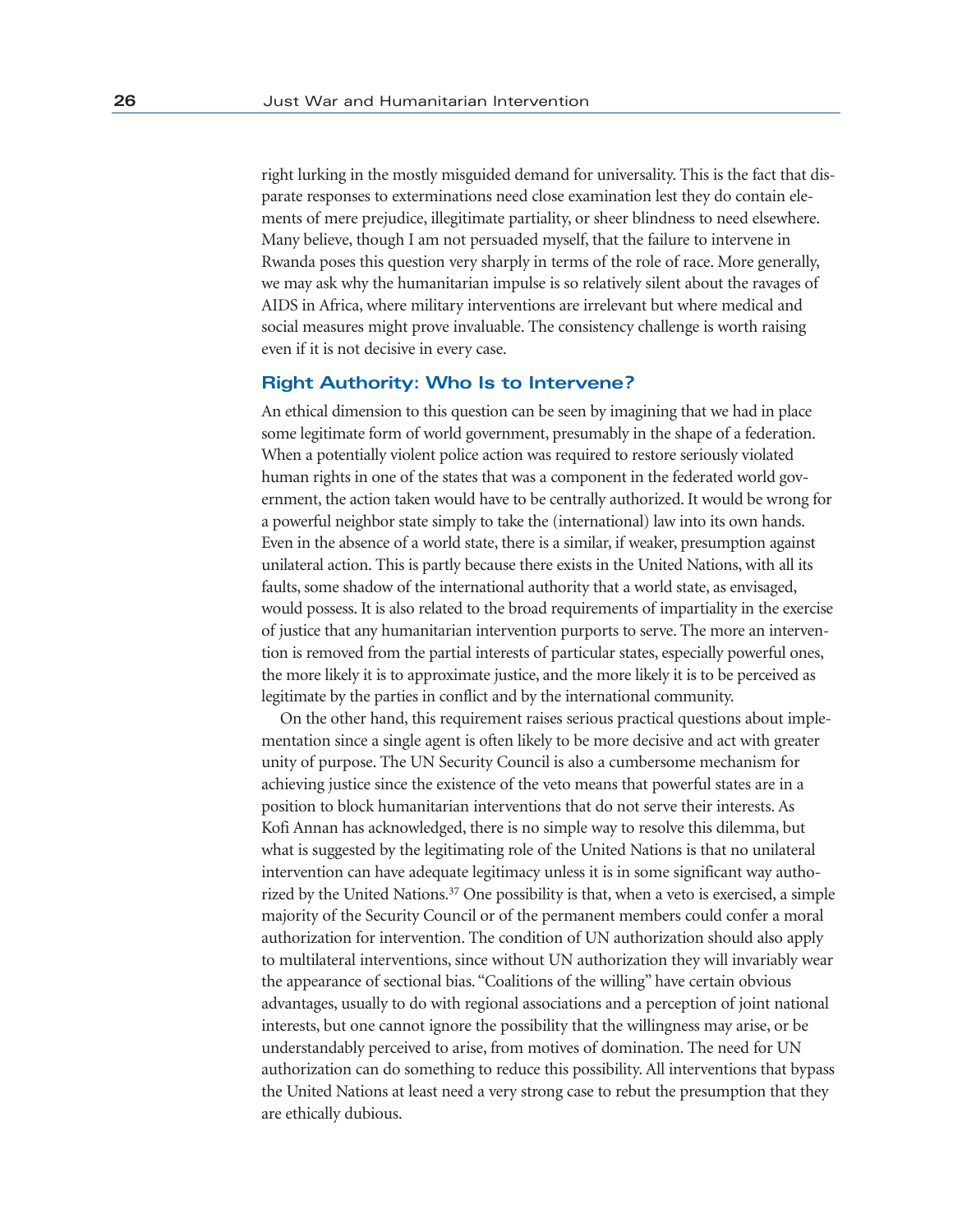#### **Proportionality and Its Ambiguities**

The first thing to be said about proportionality is that a response to humanitarian need should itself be humanitarian. No less than other military activities, altruistic military interventions should ensure that they do not do more harm to human rights than the harms they aim to correct or prevent. If one ethnic group is engaged in genocidal activities against another, then the wrong way to respond is to visit genocide on them in return. Proportionality is not a matter of imitating the enemy but of giving a morally appropriate response. (It is worth noting that the same point applies to defensive responses to terrorist attacks.)

The second issue to consider is the scale of likely outcomes of a military intervention. The prevention of Russian atrocities in Chechnya by military means would have been too dangerous for world peace and involved disproportionate risks. A response proportionate to one situation may be disproportionate to another situation that is similar in terms of oppression but dissimilar in context and in the likely consequences of intervention.

A third issue, overlapping to some extent with the just cause condition, concerns whether the violations are grave enough to require intervention. There is a high degree of moral and political consensus that human rights violations have to reach a certain plateau of "outrage" before such intervention even seems morally feasible.38 Persistent rigging of elections, state torture of small numbers of dissidents, and drastic restrictions of free speech are all plausibly viewed as grave denials of human rights, but they seem inadequate to create the demand for intervention. Why is this?

Part of the answer may reside in the residual power of the idea of state sovereignty and related ideas of the good of self-government (see above), and part of it concerns the grossness of the oppression and the way it is perceived within the target state. Part, no doubt, is the recognition that various deplorable injustices disfigure the workings of all political communities, so that intervention would become unmanageable if required to deal with that scale of wrong. The interveners would also have less authority to act when they could so readily be subject to a *tu quoque* retort. Amnesty International, for instance, lists 142 countries and territories, many of them democratic, where governments and oppositions committed serious human rights abuses in 1998. Some of these violations are controversial; they include, for instance, the practice of capital punishment, which is a notable feature of public life in the United States.39 Yet this only highlights the problem of taking systematic violations of human rights (or "basic, civil and political rights" as Tesón has it) $40$  as criterial for humanitarian war. Those of us who regard capital punishment as such a violation would not think of initiating humanitarian war to eradicate its practice, even were it feasible to do so.

David Luban, who eloquently supported intervention for human rights violations against Michael Walzer's more cautious position in the late 1970s, and whose work is often cited in this connection, has recently modified his position, arguing that intervention is justified only for acts of barbarism.<sup>41</sup>

A fourth problem that has emerged in recent years and deserves treatment here (though it is partly a matter that relates to the criterion of prospect for success) is that of "cost-free intervention." A significant element in the current debate about humanitarian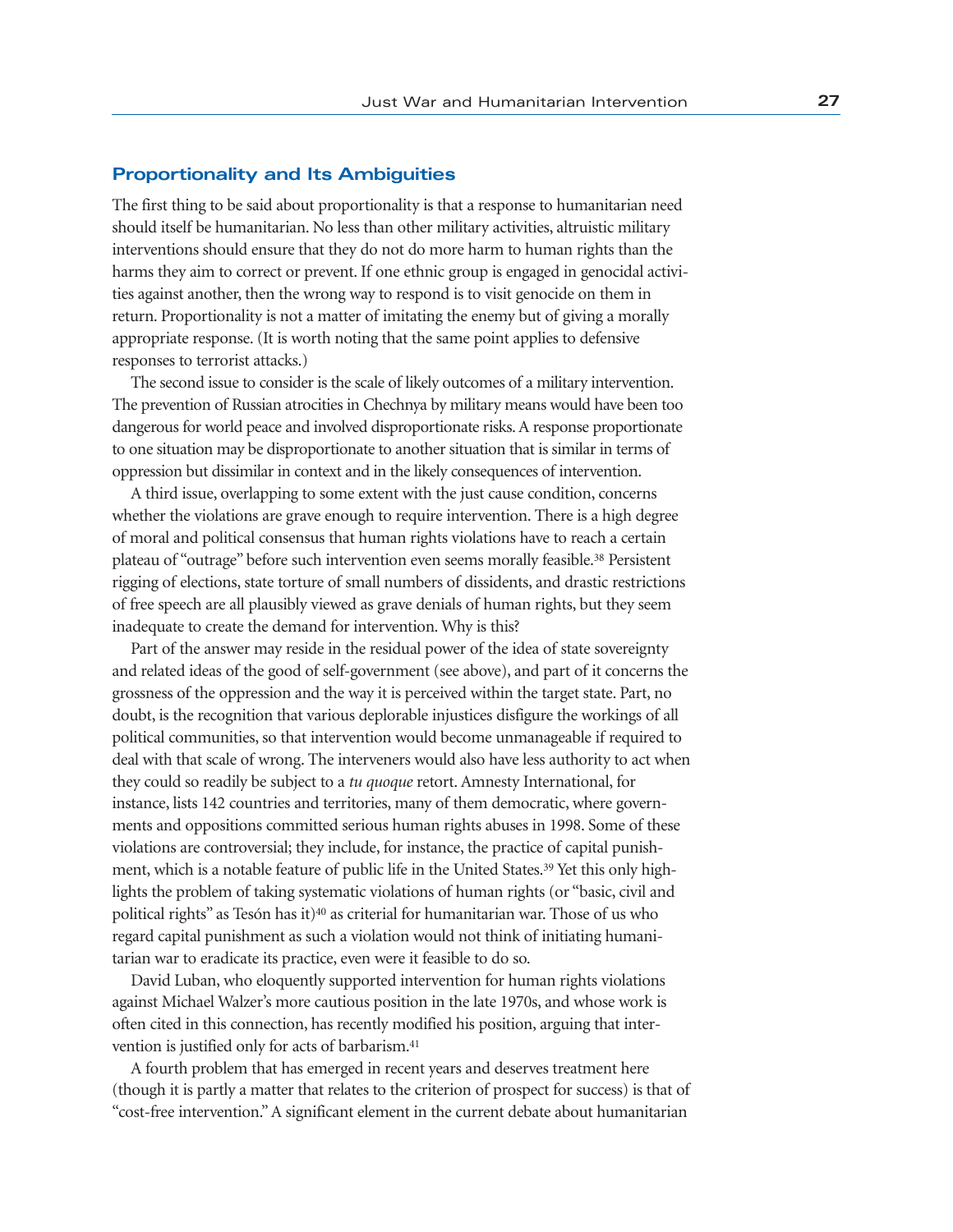intervention is that the various guidelines laid down by Western governments considering the problem insist on conditions for intervention that are profoundly self-regarding. In some respects this is merely prudent, but there is reason to believe that the emphasis on interventions that will be cost-free to the interveners in terms of risk to their own forces (though not so much in terms of money expended) has become excessive because it leads to a disproportionate response to the problem. It is very understandable that interveners want to minimize risks to their own forces; the concern for one's own troops represents a moral advance over many military policies of the past—for example, the treatment of one's own soldiers as the merest cannon fodder in the trenches of World War I. In democracies, there is also a question of the political costs of acting in defiance of widespread public fears.42 Nonetheless, if the saving of foreigners from massacre or mass expulsion from their homelands is a worthy cause for war, then governments and commanders must be prepared to put troops in harm's way.

The refusal to do so inevitably leads to the reliance on remote forms of air power and technological wizardry that tend to shift the damage on to largely blameless civilian populations, as in the bombing of Serbia. The damage in terms of immediate killing of civilians, estimated by the London *Times* to be in the order of fifteen hundred,43 is significant enough, and Amnesty International considered that such NATO killings "may have violated international humanitarian law."44 But in addition to this, the bombing of what are called "dual-purpose" targets (especially power, water, and transport facilities) has clearly created a serious humanitarian problem for the Serbian civilian population and for many beyond the borders of Serbia (e.g., in the disruption of the Romanian economy).

#### **Last Resort: Exploring the Alternatives**

The just war provision of "last resort" contains many puzzles and ambiguities, especially those that raise semantic and logical problems having to do with what it can mean to call something a last resort. There will always be *something* that might be tried as an alternative to violence, but if there is a great evil to be prevented, we cannot be expected to wait on every possibility other than effective violence. Clearly, some principle of feasibility is required to screen the realistic availability of alternatives to violence. And it needs to be remembered that waiting to try numerous such options may actually reduce the likely effectiveness of the military option when it is tried.

Nonetheless, bearing these difficulties in mind, the criterion of last resort has a commonsense interpretation in which it functions as a reminder that the resort to violence must be, to a significant degree, reluctant. It enjoins us to make serious efforts at peaceful resolutions of our political problems before resorting to the sword. The term "peaceful" is itself open to varied interpretations, depending on how rich or thin a notion of peace is in play.45 Here I mean to include a comprehensive range of nonviolent methods that may certainly involve pressure and coercion. In the case of intervention, the emphasis needs to be put on such nonviolent efforts, including coercive interventions of an economic and political nature.

These include what Alexander George has called "coercive diplomacy" or "forceful persuasion."46 George's definitions of this phenomenon are a little loose, but they are meant to cover threats of violence and lesser forms of deprivation, as well as the combi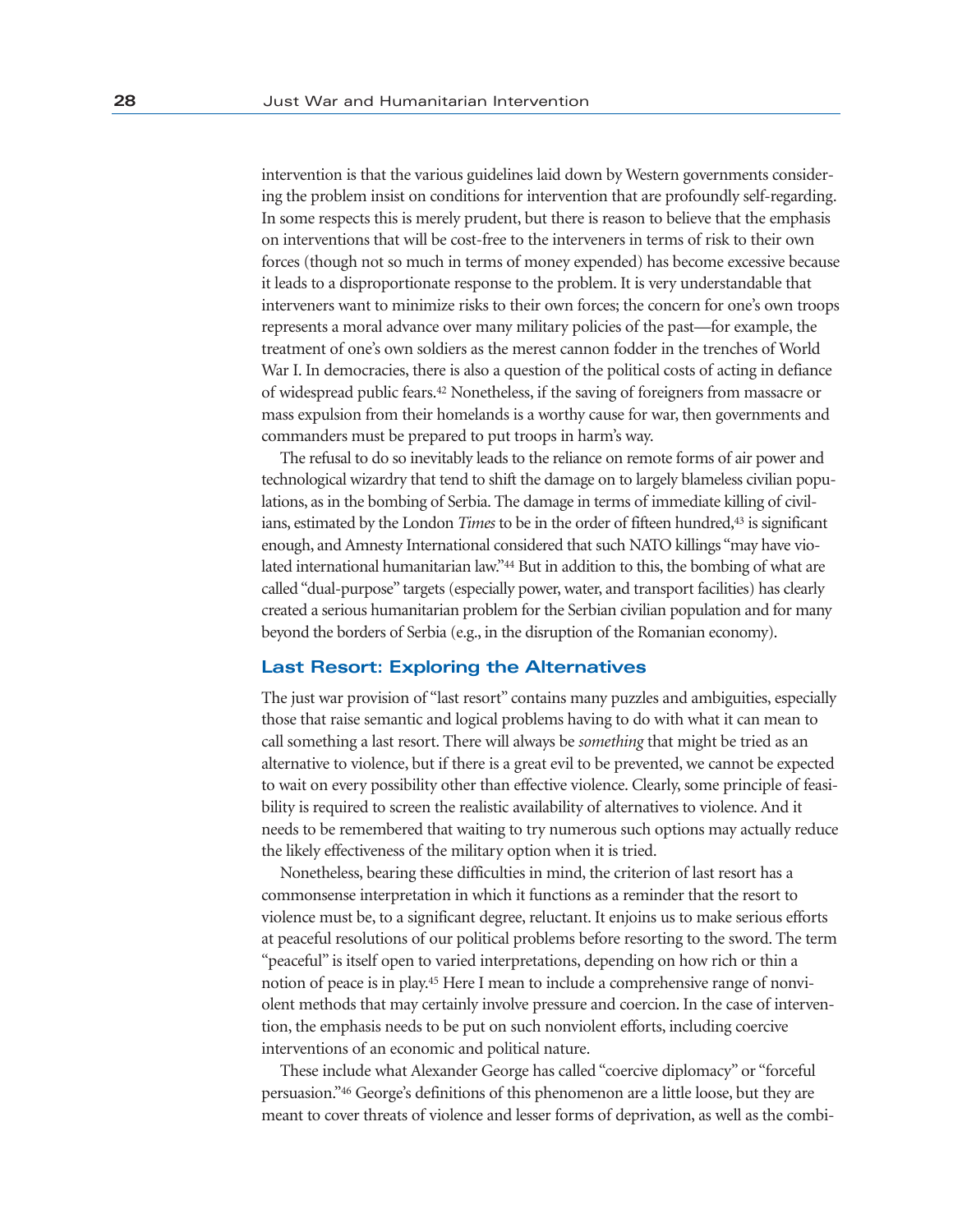nation of these with concessions, promises, and other "carrots" or positive inducements. Threats to withdraw existing support, such as aid, trade status, or diplomatic recognition, or threats not to proceed with economic or political aid that has been anticipated, are coercive interventions in domestic affairs in that they exercise power in seeking to constrain the choices of national agents. The imposition of economic sanctions constitutes an extreme form of such coercion, and this can shade into violent measures, as when a sanction regime is enforced by military means.

Clearly, there are more problems with some of these than with others. Sanctions, in particular, were once viewed as a clean alternative to violent intervention, but they can now be seen often to have very harmful effects on the least guilty and only minimal impact on the primary agents of the evil they were intended to prevent or restrict. Of course, there are sanctions and sanctions. One of the most successful forms of sanction, only partly economic, was the sporting sanction imposed on South Africa that had a great imaginative impact on a fanatically sports-loving society and politically hurt the predominantly oppressive white community more than the black, though it did not cause starvation and death.

The other problem with sanctions is that they are sometimes difficult to operate and frequently take time to have an effect, but in many cases military intervention and other military enterprises are also protracted (witness the miscalculations about how long the bombing of Serbia would need to go on, and, more dramatically, the U.S. misjudgment about the scope and duration of its involvement in Vietnam). Both persuasion and certain nonviolent coercive measures should be employed in the early stages of a crisis, or as a crisis looms, when opportunities for prevention or mitigation of humanitarian disasters may present themselves or can be constructed.47 This sort of prevention is likely to be less costly and less damaging than the military response to the headline-grabbing disaster, though it is a curious quirk of human psychology that it is easier to create support for very expensive, dramatic military efforts, especially where the risks to the interveners are low, than for cheaper nonviolent activities aimed at prevention.

Another form of sanction that is in the process of development and needs further encouragement is the criminal sanction of law. War crimes tribunals, the international criminal court, and even foreign domestic courts have deterrence potential as well as retributive power; though their processes are slow, they target only individuals, and they have difficulty getting those they indict to appear, the political impact of courts is significant and likely to increase. Indicted political and military leaders may be secure for a time in their own countries, but (as the Pinochet case showed) they will be at risk traveling abroad and can have no confidence in immunity if the leadership in their own nation changes, as eventually it is very likely to do.

These nonviolent approaches are not guaranteed to work and they need imagination and political savvy in their implementation if they are to be successful, but both these points apply to the use of violence as well.

#### **The Prospects for Success**

It is particularly important here that enthusiasm for rescue not swamp a prudent assessment of what armed intervention can and cannot achieve. What counts as success is to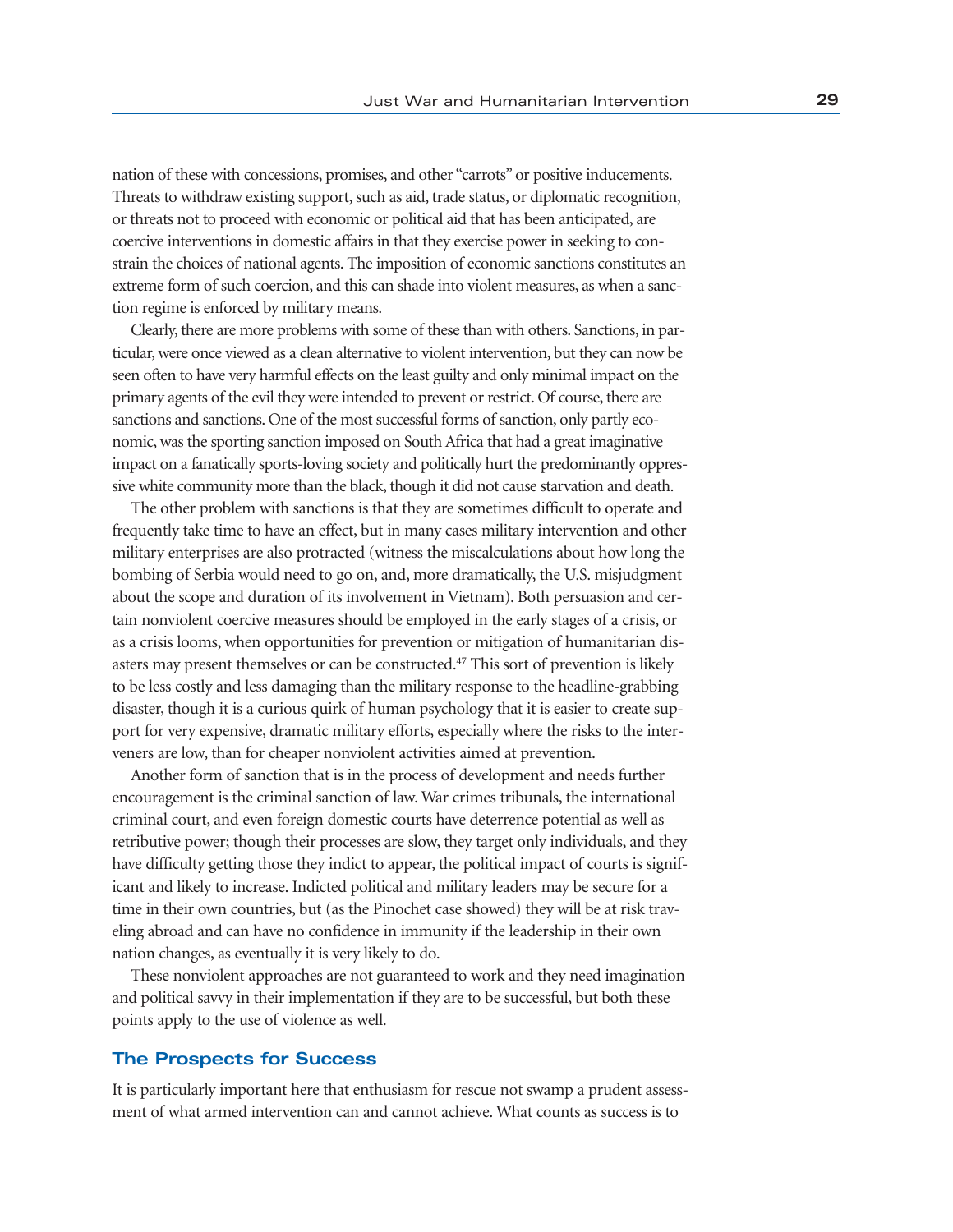some extent determined by the aims one sets for a campaign, and limited aims make success more likely. Even so, if aims are too limited, then what success is achieved may fall short of the success demanded by the humanitarian crisis. The point about limitations is a difficult one since it was observed strictly in the Gulf War, with the result that Saddam Hussein is still in power. Even so, it is not at all clear what the internal political consequences of external military overthrow of Hussein would have been, given the divided opposition forces, the ethnic hostilities, and the religious oppositions in Iraq. Current discussion in the United States about further major military interventions in Iraq needs to take these uncertainties into account.

There is a conflict here between different understandings of success. Should we think of success in a short-term way as saving these lives now, or restoring these people to their homes, or should the criterion of success embrace longer-term objectives such as ensuring political stability and enduring safety for any in the area threatened with the same kind of persecution? Clearly, both accounts of success have their attractions, but equally clearly they are in tension in that they dictate different policies and forms of intervention. In particular, the shorter-term objective is compatible with and, in some respects, suited to military procedures, whereas armed forces alone are unlikely to deliver the longer-term objectives.

My earlier discussion of the simplified example of responses to childbeating brings out some of the tension involved between the two interpretations of success. You kill the father, thus preventing death or severe damage to the child, but then who is to look after the child? Within the structures of a stable state, trained personnel will deal with this question and relocate the child, but in the international realm the parallel question is much harder to address, a lesson that is still being painfully learned in Kosovo and neighboring areas. The metaphor of rescue needs completion not only with the phrase "from what" but also with the phrase "for what." We need to understand both the complexities of the background to the crimes and disasters and the best way forward in the light of that.48 For many international situations, the appropriate domestic analogy would be a father visiting dangerous violence on some of his children while the others either stand by or actually help with the beating. After the father is killed or removed, what do you do with the rest of them?49 There is also the question of the adequacy of your response in the first place. I have imagined you with a gun, but suppose all you have is a heavy cane. Maybe you can prevent the violence with counterviolence, but maybe you will gravely endanger your own life or by blundering in escalate the antagonism against the victims.

Advocates of the short term will say that at least we saved this child's life here (or these people's lives now), but the long-termers will say that this is small comfort if our intervention merely delays the death for a day and makes it likely that others die with him in response to the intervention. Furthermore, if you are going for the longer term, you will need more than mere violent intervention. Some longer-term solution is ideally preferable in both the domestic and the international spheres, since most short-term solutions risk futility. But "longer-term" cannot be too long. An intervention must avoid escalating into a colonial saga or even an enduring protectorate.

But even sensible longer-term solutions that avoid these perils require many things that are not readily available. First, they require nonmilitary techniques and personnel;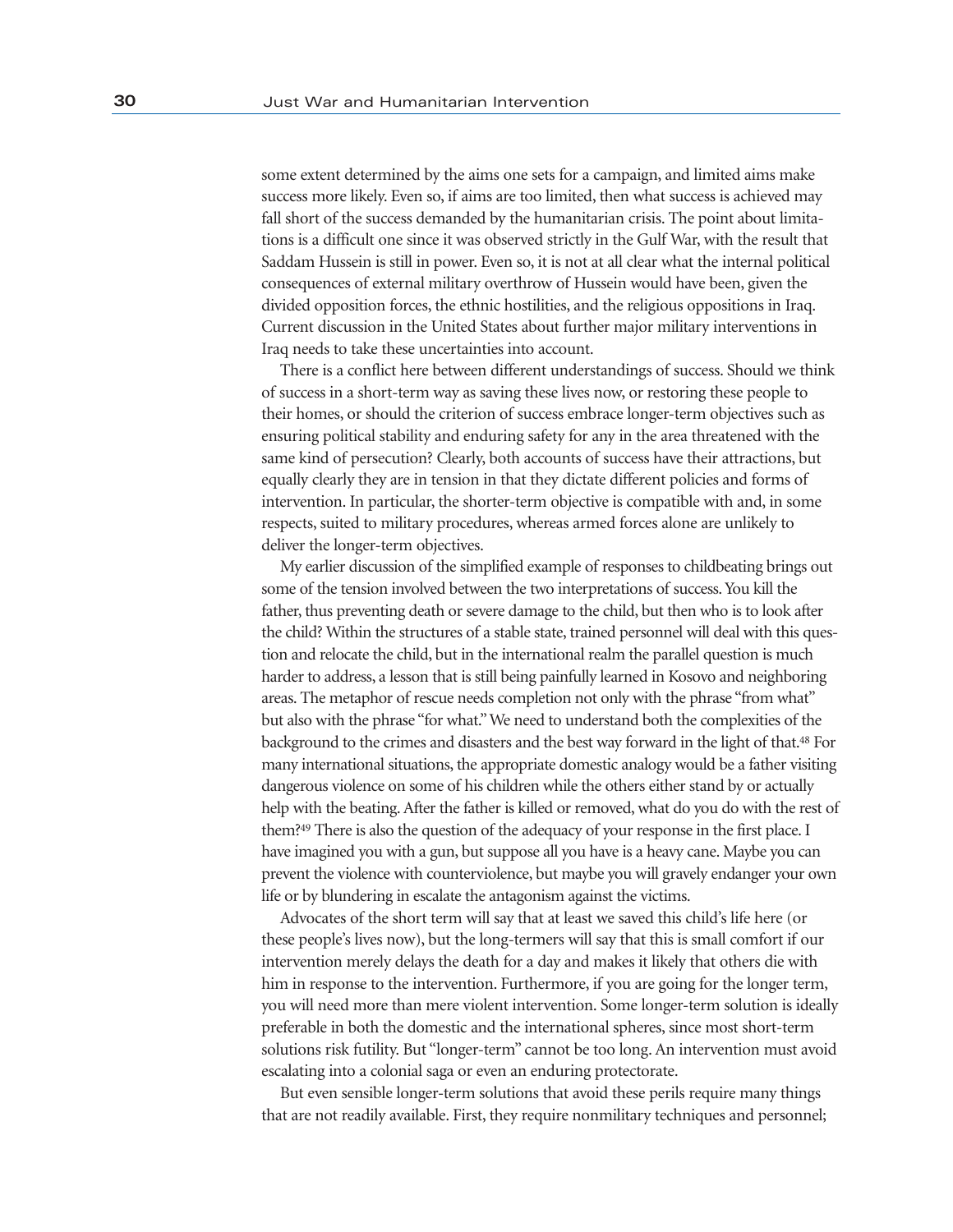second, they require a commitment of will over a relatively long time; and third, they require the dedication of financial and other resources for an unglamorous long haul. They necessitate, in short, what Thomas M. Franck has called a "holistic approach" to humanitarian rescue.50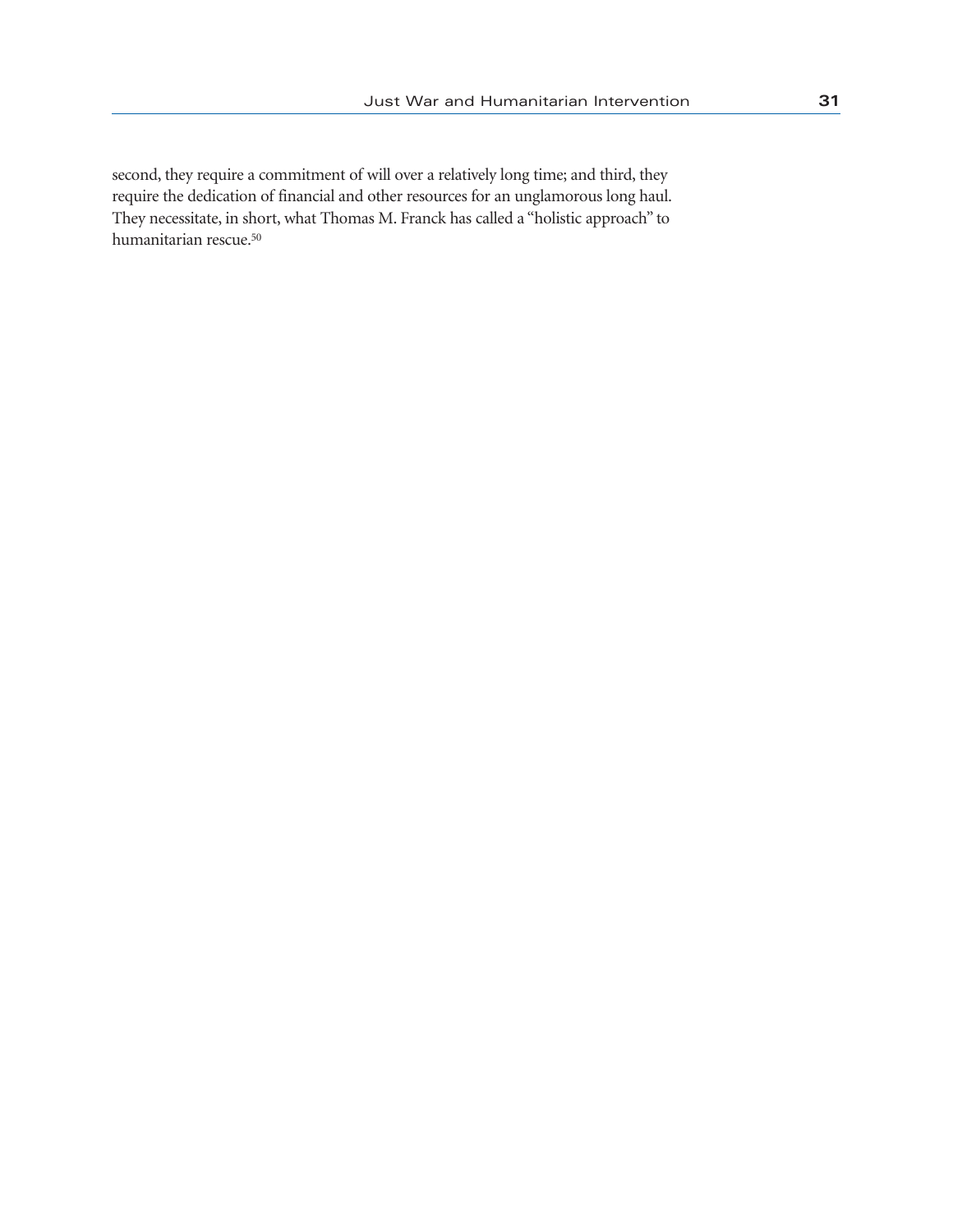**Facing the Future**

**Five**

have been arguing that the moral presumption against unsought military intervention in the affairs of other nations is broadly defensible in just war terms and should still carry considerable weight even when the primary motive for intervention is humanitarian. But when peaceful alternatives fail, the cries of the victims will still carry an urgent appeal to conscience. Sometimes, even here, there will be nothing that a resort to violence can, or should, achieve. We cannot solve every problem, we cannot answer every cry, and it is a particularly dangerous illusion to think that we can solve every problem with military might—a lesson that the "war against terrorism" also needs to learn. Nonetheless, outsiders may be able to solve, or help solve, some. I think that this is true and that the presumption against armed humanitarian intervention is rebuttable in certain circumstances. **I**<br> **I**<br> **I**<br> **I**<br> **I**<br> **I**<br> **I** 

Given that, does the moral framework provided above have any practical lessons for confronting future calls for humanitarian military intervention? The primary lesson is that institutional reforms or broad policy and institutional orientations that would make for more ethically acceptable intervention need to be in place before the future crises loom. These are principally concerned with meeting some of the difficulties raised under the just war headings discussed earlier.

#### **Moral Legitimacy, the United Nations, and International Collaboration**

The United Nations must really be taken more seriously, both as an authorizing source of intervention and as a principal agent of it. The major powers, including the United States, must cease trying to bypass the United Nations or using it to provide a fig leaf of respectability for largely hegemonic activities. The persistent attempt to substitute partial military alliances such as NATO for the United Nations is bound to be destructive of what authority the United Nations has. It is also likely to alienate the non-European world (and part of Europe) from otherwise legitimate attempts at intervention. This would require a major shift in mainstream American attitudes to the world body, which are far too often as hostile as they are ill informed. True, there are many things that need reform in the United Nations, but it is still a primary locus of hope for peace through much of the world, and positive efforts to build it up rather than ignore or undermine it are required.

Since the United Nations, with all its faults, is still viewed in most of the world as the primary agent of international legitimacy, UN authorization of interventions should remain the norm. The NATO action against Serbia was blemished from the beginning by its ignoring of the Security Council. The problems posed by the likelihood of a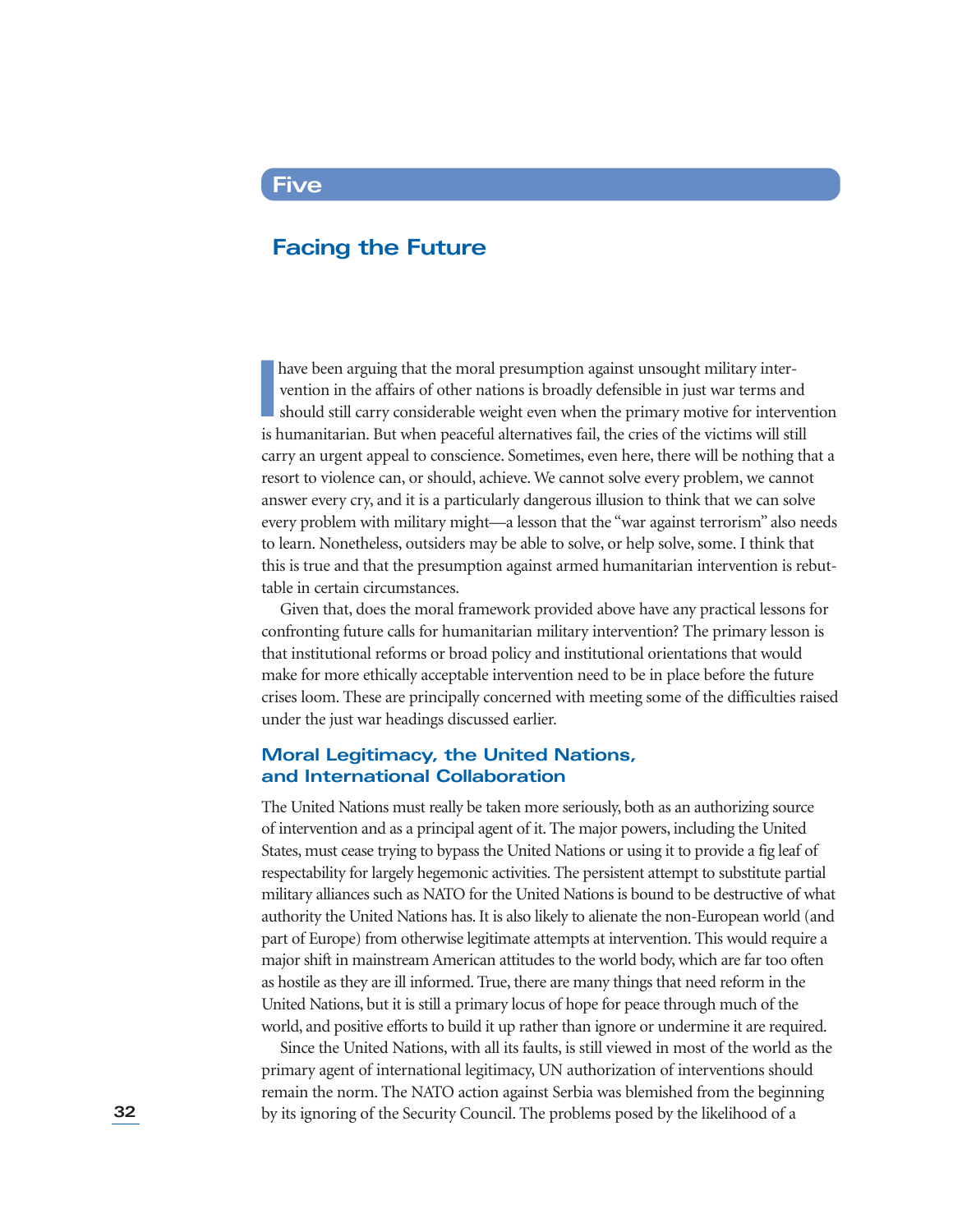Chinese or Russian veto were certainly real, but UN approval for the operation should at least have been sought. It may be that a different form of military intervention or the threat of it might have been approved, or that some form of intervention might have reasonably proceeded in the face of what could have been represented as a blatantly misguided veto.

#### **Arrangements for Peacekeeping and Peacemaking**

We need to continue efforts to develop a coherent and reasoned restructure of the United Nations' understanding of its role in deploying armed forces for peace activities. Much of the debate here has focused on the role and nature of the ideal of "neutrality," which many believe needs to be questioned for some sorts of peace operations. Here a distinction needs to be made between peacekeeping and peacemaking. Traditional peacekeeping was understandably committed to a norm of neutrality because its role was to police existing truce or settlement arrangements that required evenhandedness between the sides that had agreed to invite the United Nations to support the truce. Even here, there may be need for some reinterpretation of "neutrality" in the face of palpable brutality. Rules of engagement that require peacekeepers to turn a blind eye to atrocities are clearly inadequate. But any such change in attitude would require an accompanying change in the equipment and resourcing for peacekeepers, and it is a delicate matter to decide how this can be done without too great a shift in their role.

Peacemaking is another matter. It requires positive involvement in stopping conflict and restoring peace. When this involvement demands military activity, peacemaking becomes fraught with problems. There were high hopes held for the expansion of the United Nations' peacemaking role in the mid-1990s, but these hopes are now at least held somewhat less confidently. Part of the problem here is the lack of resources that nations are prepared to commit to the United Nations for either peacekeeping or peacemaking.

Contrary to public perception, for instance, the amount that the United States directly contributes to UN peace operations is very small. In the mid-1990s, the United States ranked only twenty-third among advanced industrial democracies in the percentage of GNP devoted to foreign aid, and it contributed only 963 out of 67,000 personnel to UN peacekeeping operations in the same period.51 Given the wealth of the United States, these figures are at best surprising and at worst shaming. But a further problem is the unrealistic ambitions that peacemaking efforts tend to have. The expression "nation building" can be seriously misleading here. The expression masks both a practical and an ethical problem. The practical one is that of sustaining such peacemaking over the long haul that it is usually going to require, for this is likely to be very costly in financial and political terms. The ethical problem is that nation building is essentially something that nations have to do for themselves. They can be given advice and money, but their nation cannot be built for them by foreigners. Inevitably, conflict and resentment will arise because nation building essentially requires the exercise of autonomy. It is fashionable to cite as evidence against this the successful rebuilding of Germany and Japan by the Allied forces at the end of World War II. But these cases are not sufficiently analogous to the cases that now exist and are likely to exist in the future. Germany and Japan had been physically and institutionally demolished by the Allies,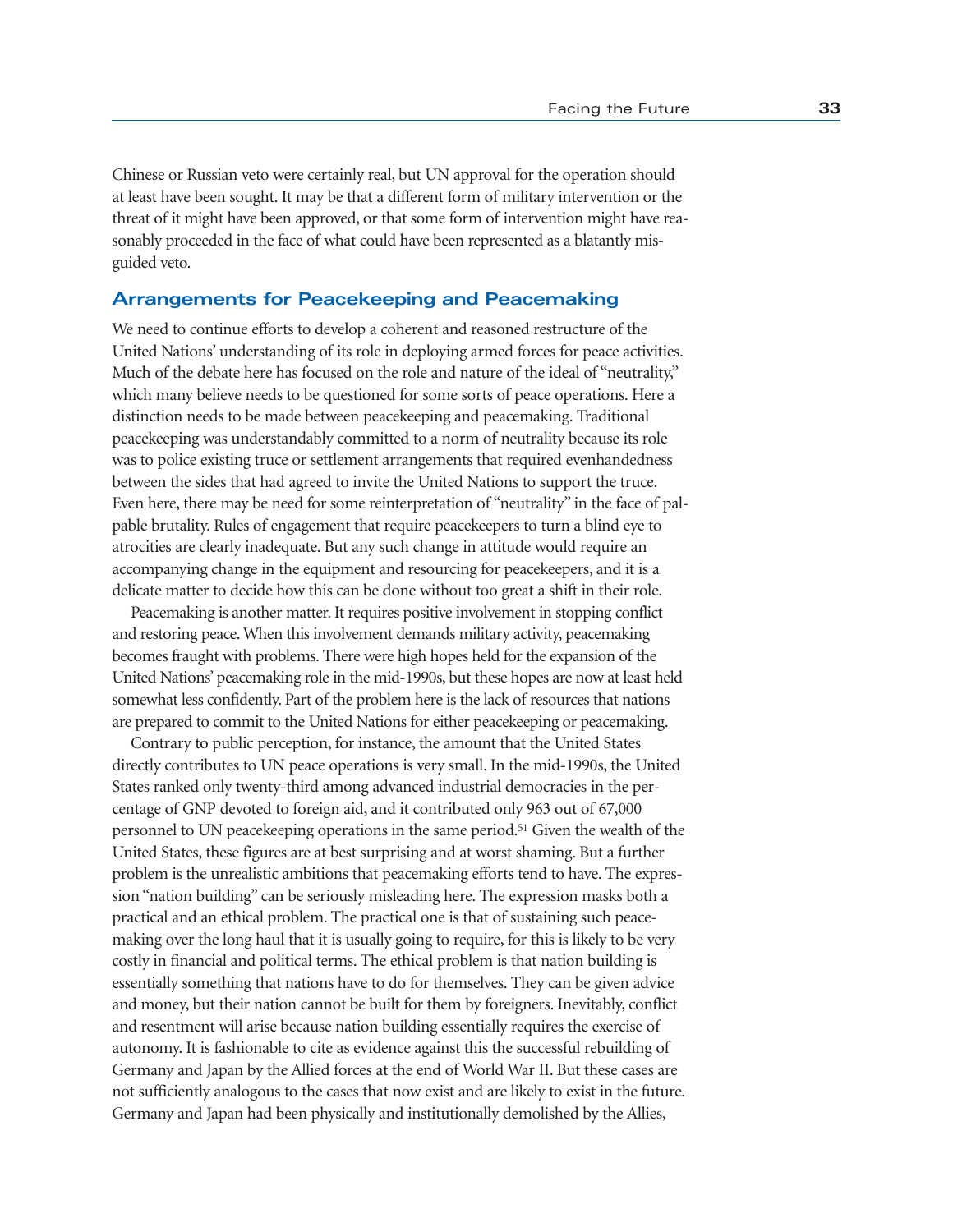who had an obligation and right to rebuild the defeated nations, and a war economy and manpower to sustain the task.

It is clear that if the United Nations is to be seen as the primary focus of justified interventions, then not only will its authority and power need to be strengthened, and some constraints on them weakened (e.g., some renegotiating of the veto power), but also the institution will have to be supported by the great powers even when such support is not in their short-term interests.

#### **The Need for a UN Intervention Force**

One thing that is clearly indicated by the difficulties discussed earlier is the need to develop a volunteer force, independent of national sovereignties, under the command of the United Nations. This would be a rapid deployment force. In 1995, Boutros Boutros-Ghali presented the rationale for one: "I have come to the conclusion that the United Nations does need to give serious thought to the idea of a rapid reaction force. Such a force would be the Security Council's strategic reserve for deployment when there was an emergency need for peacekeeping troops."52 Although the secretary-general refers only to peacekeeping, the idea is readily adaptable (and indeed more suitable) to peacebuilding or peacemaking. As Franck argues, any such force would consist of specialists with a common training, who had developed a tradition and fund of experience in peace operations, who would be ready for immediate posting, and whose availability would not depend on the political vagaries of particular state jurisdictions.53 The proposal is by no means utopian; it was first advanced in the early 1990s and has the support of such distinguished advocates as Sir Brian Urquhart and the political endorsement of a number of smaller nations with a significant record of support for UN peace operations. It would be costly, especially if it was complemented by the development of a similar nonmilitary corps in line with the holistic approach. Nonetheless, it would probably be less costly than the current ad hoc and dispersed efforts, and it is much more likely to promote success (understood in the broader sense). In any case there are creative ways of meeting these costs that have independent merit, such as a small percentage tax on currency dealings (akin to the airport taxes for international travelers).

#### **Holistic Solutions**

We have noted the importance of nonviolent approaches as *alternatives* to solving the problems for which military intervention is often advocated, but here I would stress the importance that such approaches should have as *accompaniments* to military intervention. This importance arises from the considerations discussed in the previous section. Although there are those who are confident in the peacebuilding capacities of the military, I think that their confidence is misplaced and that the military are generally ill suited for this role. This is not to say that the military should be insensitive to the need to support the reconstruction of civil society; at the very least, they should place no hindrances on the development of appropriately local, democratic political institutions. Indeed, it is important that their training help develop sensitivity to the importance of local initiative and autonomy. But the skills relevant to such tasks will inevitably be secondary to their primary orientation, and this means that tasks such as policing, interim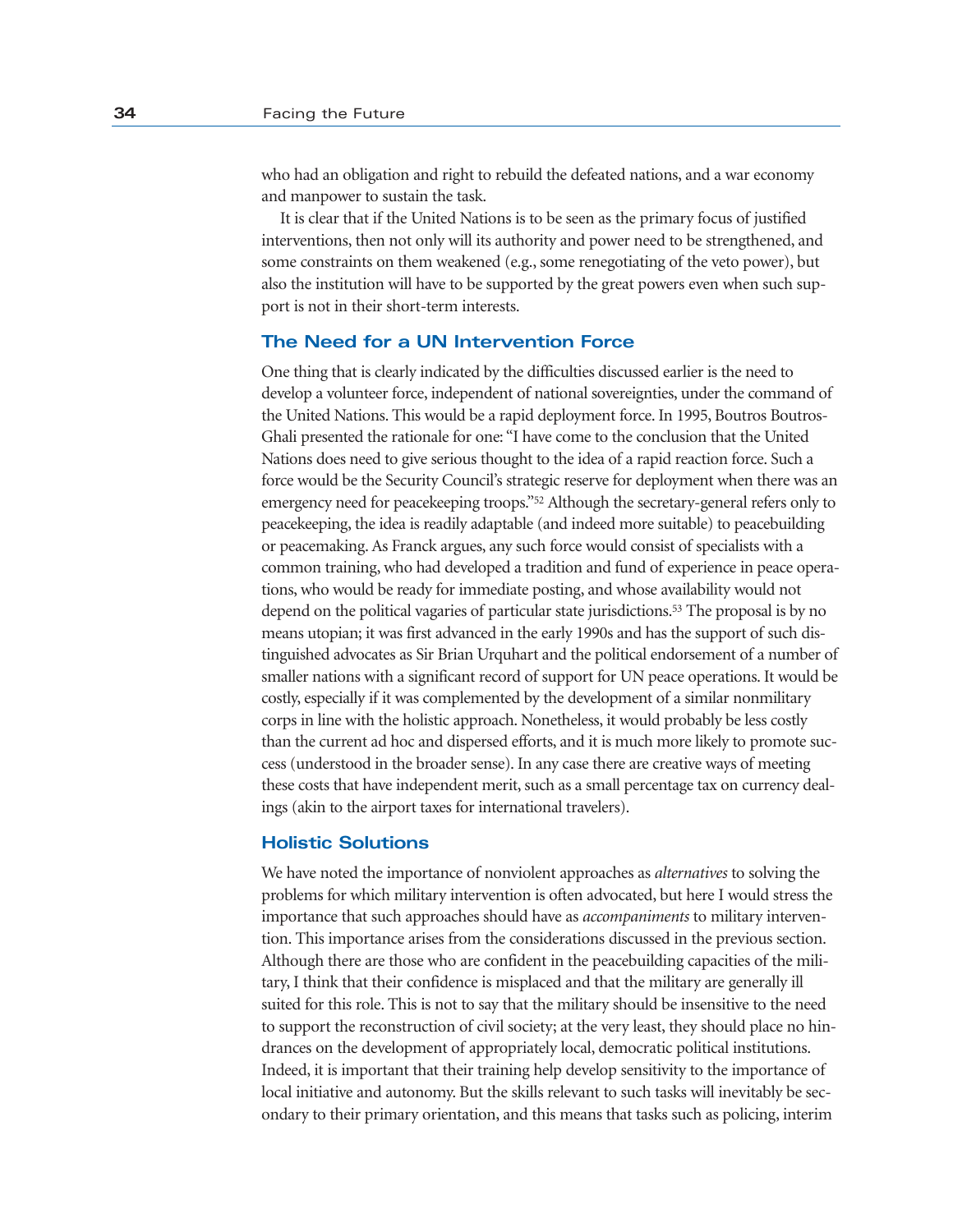administration, relief supplying, helping to arrange and monitor elections, and providing economic and humanitarian aid must be in other hands. There are many problems raised even by the provision of such pacific aid, but unless serious efforts are made in these directions, military "rescue" will be at best partial and at worst futile. The UN agencies, various NGOs, and civilian agencies from neighboring countries that are authorized by the United Nations should be utilized here since nonmilitary "coalitions of the willing" probably make more sense in these contexts than their military equivalents. None of which is to deny the importance of the difficult tasks of liaison and cooperation between the military and civilian agencies.

#### **Cooperative Multilateral Action**

I have already discussed the merits of multilateral action, but there is a strong tendency in recent writing on humanitarian intervention to stress the uniquely important role of the United States as the sole superpower. One of the many ironies of the humanitarian intervention debate is that Americans who have been strongly critical of their country's past interventionist record (in Latin America, for instance) are often loudest in their demands that the United States take the lead, or act unilaterally, with its military might in humanitarian causes. Their case rests on the preeminent power and wealth of the United States, which they equate with a capacity to deliver the desired humanitarian outcome. But where this capacity is construed in military terms the outcome is likely to be ambiguous at best, as in Kosovo, and in a different way in Somalia. As Americans have begun to realize since September 11, the dominant power of the United States is an ambiguous asset. It can help to solve problems, but, if used incautiously, it can have the effect often created by bulls in china shops. The unequaled national might of the United States is envied, feared, misunderstood, and interrogated by those who feel its impact, especially in military forms. The undoubted reserves of altruism in U.S. politics would be better channeled into much greater financial and civilian support for multilateral activities and for genuinely collaborative peacekeeping and peacemaking.

#### **Avoidance of Demonization**

This is not so much a requirement for institutional change as a warning against a circumstance that can prompt unwarranted intervention or blight the conduct of an otherwise legitimate intervention. When there is evil abroad, as we may assume in the cases that most plausibly prompt calls for humanitarian intervention, it is tempting to concentrate all of it in particular persons and groups, ignoring its presence elsewhere in the target situation or the region affected, or indeed in ourselves. This can profoundly distort perceptions and actions in the context of intervention. One classic case of this was Anthony Eden's demonizing of Egypt's Gamal Abdel Nasser in the Suez crisis; another was the United States' demonizing of the Ayatollah Khomeini (and his counterdemonizing of the United States as "the Great Satan"), which made the United States supportive of the (now "satanic") Saddam Hussein during the Iran-Iraq War. The Balkans conflicts have seen the same phenomenon at work in the tendency to demonize Serbs as a whole and in the incapacity some have shown to take legitimate Serbian concerns about the Kosovo Liberation Army and its activities sufficiently seriously. In the wake of the September 11 terrorist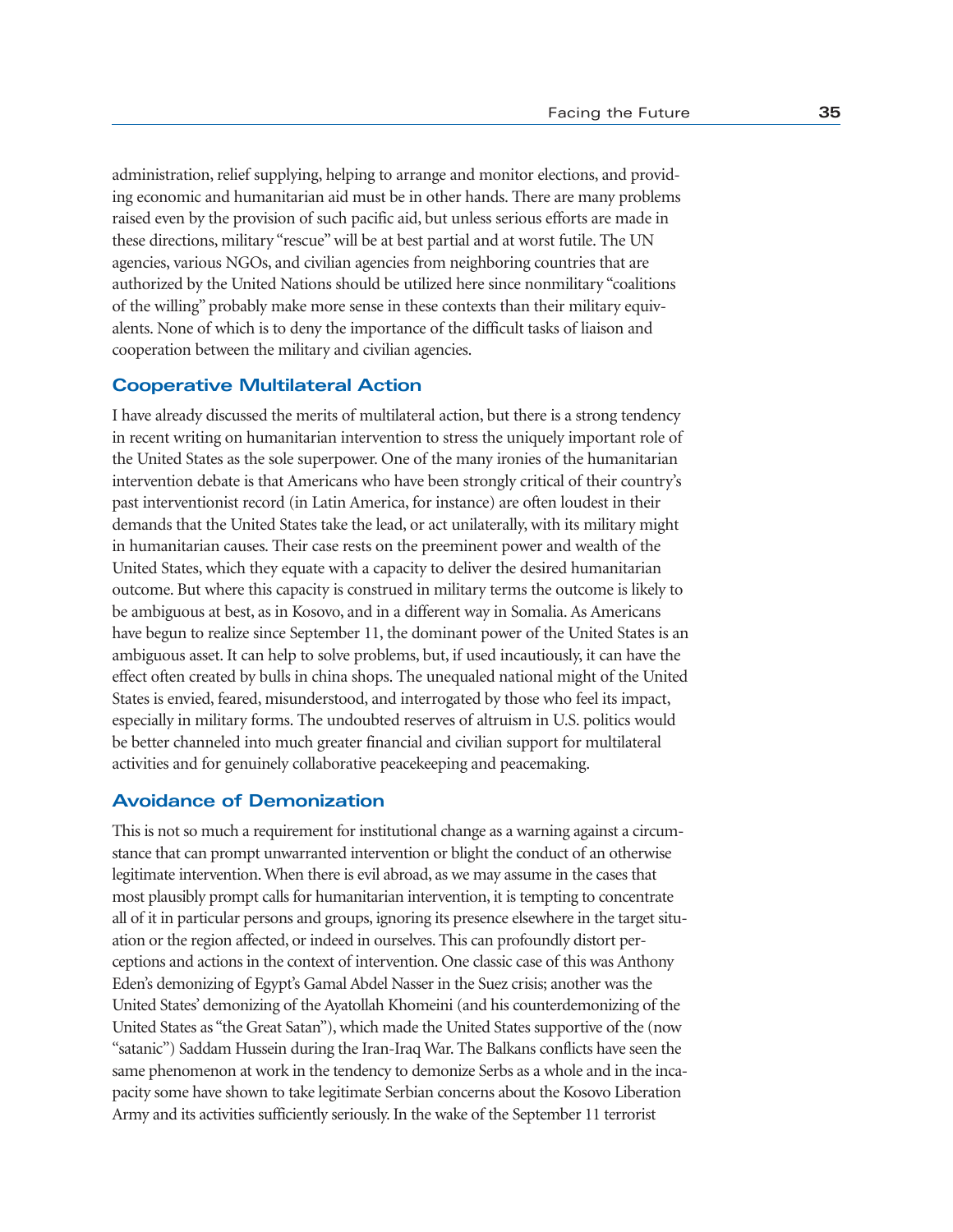bombings of New York and Washington, it was reassuring that the U.S. government resisted the tendency to demonize the whole Muslim or Arab world. None of this is to deny that some political leaders are worse than others, often conspicuously, and that some are purely murderous.

#### **Conclusion**

Despite all its paradoxes, the cry for destruction and killing in defense of human rights and for prevention of human suffering makes a certain appeal to the John Wayne lurking within us all. And sometimes, rarely, this appeal will be legitimate. But it is bedeviled by the problems discussed above. In addition, the attractions of decisive violence frequently tend to distract us from the more fundamental, though less glamorous, task of reconsidering and reconstructing our domestic and international politics so that our world will be a somewhat less dangerous and exploitative place for all its inhabitants. The current drive to solve the problems of terrorist attacks by "a war against terrorism" may well involve the same unbalanced confidence in violent solutions. We can admit the grain of truth in the cynical slogan, "If you want peace, prepare for war," but the surer path to a more tranquil world is to prepare for peace directly.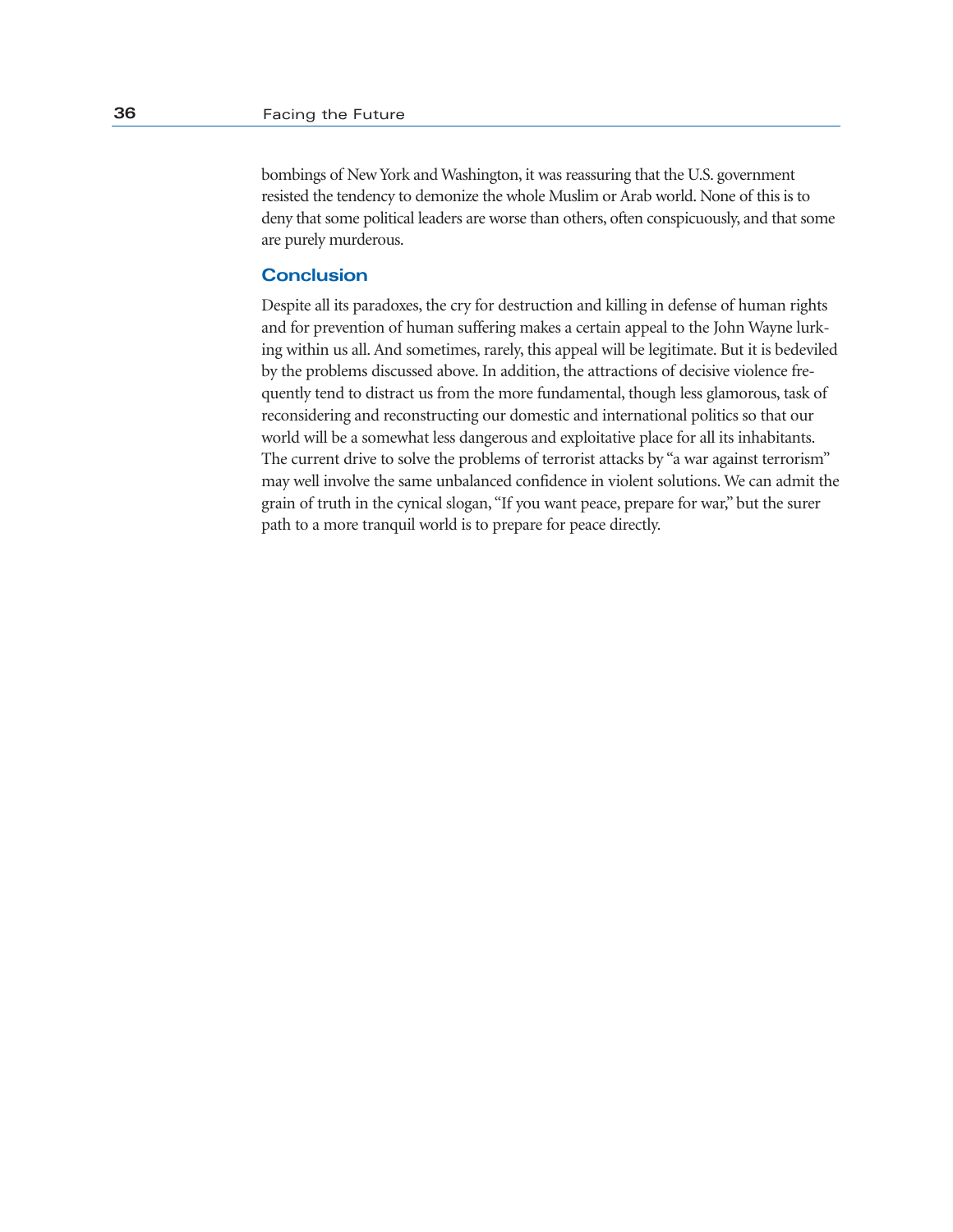### **Notes**

**1.** Charles Krauthammer, "The Short, Unhappy Life of Humanitarian War," *National Interest,* no. 57 (fall 1999): 8.

**2.** Fernando Tesón, *Humanitarian Intervention: An Inquiry into Law and Morality* (New York: Transnational Publishers, 1998), 15. Tesón adds: "A further requirement is that the intervention be welcomed, actually or ideally, by those citizens whose human rights are being violated."

**3.** William McKinley quoted in Henry Steel Commager, "Ethics, Virtue, and Foreign Policy," in *Ethics and International Relations: Ethics in Foreign Policy,* vol. 2, ed. Kenneth W. Thompson (New Brunswick, N.J.: Transaction Books, 1985), 127–137.

**4.** Adam Roberts, "NATO's 'Humanitarian War' over Kosovo," *Survival* 41, no. 3 (1999): 104. Roberts says that the striking unanimity of the NATO members in taking action was inspired not least by "a sense of shame" at failures to act during the Yugoslav wars of 1991–95.

**5.** See Adam Roberts, *Humanitarian Action in War,* Adelphi Paper no. 305 (Oxford: IISS and Oxford University Press, 1996), 7.

**6.** Stanley Hoffmann, *World Disorders: Troubled Peace in the Post–Cold War Era* (Lanham, Md.: Rowman and Littlefield, 1998), 153.

**7.** Roberts, *Humanitarian Action in War,* 19.

**8.** The consent condition is also problematic for those situations in which there is no longer any plausible candidate for local political sovereignty or legitimacy, as in what are commonly called "failed states." Although such societies are very troubling, they are relatively rare, and so I shall not spend time on developing an adaptation of the consent condition to cover their circumstances, though I believe it could be done.

**9.** Paul Kahn argues that the term began military life with a connotation quite different from that which it has today, being used to refer to military efforts to rescue one's own citizens from danger in foreign parts. Such interventions would now be thought of as dictated by "national interest," though "national ties" or "honor" might be more appropriate. See Paul W. Kahn, "From Nuremberg to The Hague: The United States Position in *Nicaragua v. United States* and the Development of International Law," *Yale Journal of International Law* 12, no. 1 (1987): 45 n. 161. Other authorities, however, seem to consider the present usage part of the original meaning; see, for instance, the discussion in Ian Brownlie, *International Law and the Use of Force by States* (Oxford: Clarendon Press, 1963), chap. 18.

**10.** Tesón, *Humanitarian Intervention,* 104.

**11.** Ibid., 105.

**12.** The secretary-general called for "a new, more broadly defined, more widely conceived definition of national interest" for the new century. See Kofi Annan, "Secretary-General Presents His Annual Report to General Assembly," transcript of speech to 54th United Nations General Assembly, September 20, 1999, press release no. SG/SM/7136 /GA/9596, http://www.un.org/ News/Press/docs/1999/19990920.sgsm7136.html (date last accessed, December 18, 2001).

**13.** Felix Oppenheim, *The Place of Morality in Foreign Policy* (Lexington, Mass.: Lexington Books, 1991), 11.

**14.** Plato, *The Republic,* 352D. Socrates' question is probably better translated as "How should one live?" but that nuance need not concern us here.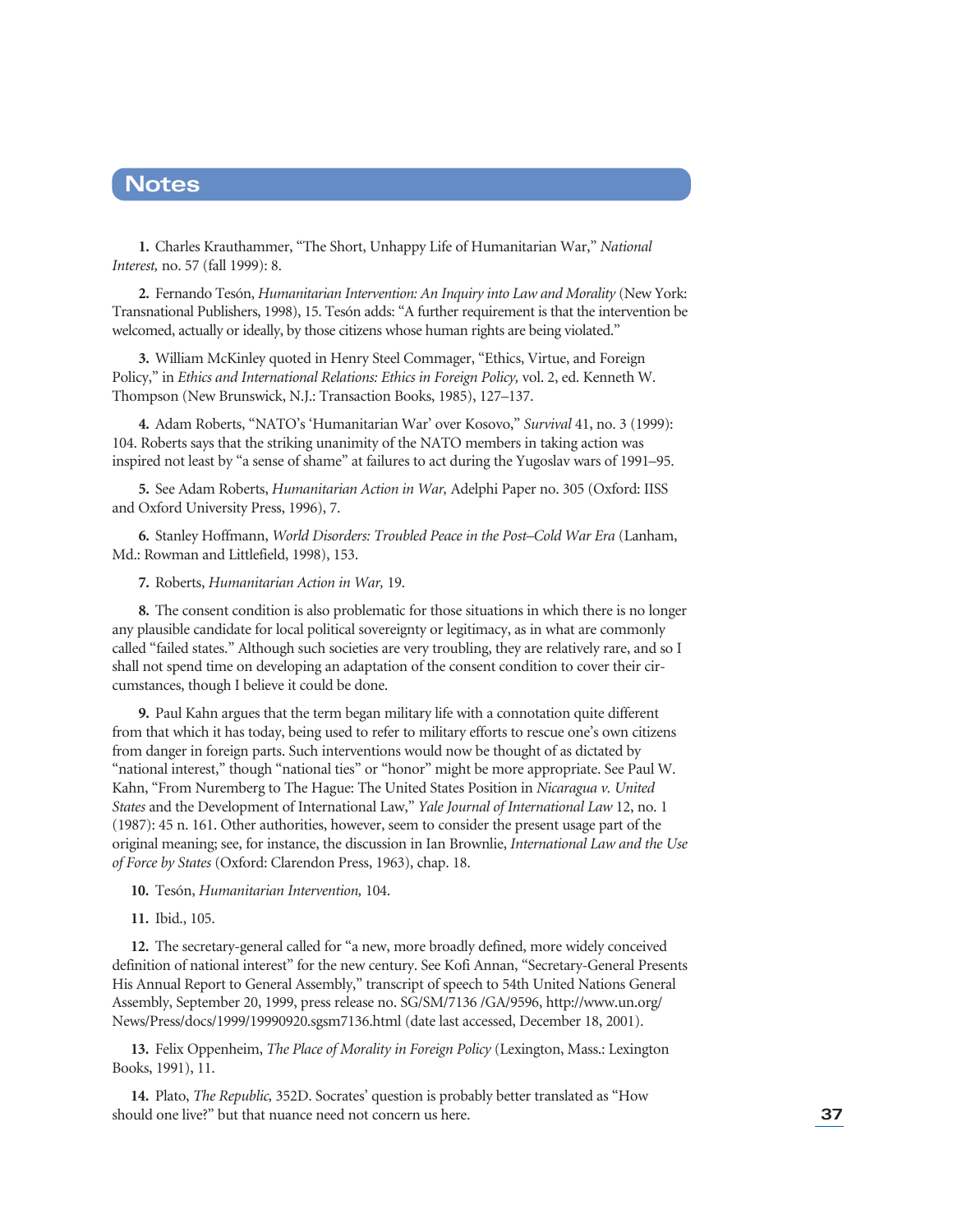**15.** Here is one from President William Taft in 1912, aimed at the Mexicans: "We are not going to intervene in Mexico until no other course is possible, but I must protect our people in Mexico as far as possible, and their property, by having the Government in Mexico understand that there is a God in Israel and he is on duty." Taft quoted in Johan Galtung, "U.S. Foreign Policy as Manifest Theology," in *Culture and International Relations,* ed. Jonsuk Chay (New York: Praeger, 1990).

**16.** J. Bryan Hehir, "Intervention: From Theories to Cases," *Ethics and International Affairs* 9 (1995): 7.

**17.** Ibid.

**18.** I have discussed the problems of "legitimist" definitions more fully in "The Idea of Violence," *Journal of Applied Philosophy* 3, no. 1 (1986).

**19.** For a good recent account of just war thinking, see A. J. Coates, *The Ethics of War* (Manchester, U.K.: Manchester University Press, 1997).

**20.** Mo Tzu, "Against Offensive War," in *Basic Writings of Mo Tzu, Hsun Tzu, and Han Fei Tzu,* ed. and trans. Burton Watson (New York: Columbia University Press, 1967), 60–61.

**21.** Hehir, "Intervention: From Theories to Cases," 5ff.

**22.** See Hoffmann, *World Disorders,* 161–164.

**23.** See Stanley Hoffmann, "Sovereignty and the Ethics of Intervention," in *The Ethics and Politics of Humanitarian Intervention* (Notre Dame, Ind.: University of Notre Dame Press, 1996), 28–29.

**24.** Michael Walzer, "The Politics of Rescue," *Social Research* 62, no. 1 (1995).

**25.** Mo Tzu, "Against Offensive War," 56.

**26.** For an influential argument related to this, see Hehir, "Intervention: From Theories to Cases," 6. Also Henry Shue, "Conditional Sovereignty," *Res Publica* 8, no. 1 (1999): 1–7.

**27.** See John Stuart Mill, "A Few Words on Non-Intervention." in *Collected Works,* vol. 21, *Essays on Equality, Law, and Education,* ed. John M. Robson (Toronto: University of Toronto Press, 1984), 118–120.

**28.** Ibid., 118. Mill's wholehearted defense of British imperialism and the civilizing mission of the English also invokes what might well be called "English exceptionalism." In comparison with other civilized nations, England is "a novelty in the world" (p. 111).

**29.** Francisco Vitoria, *On the American Indians,* in *Political Writings* (Cambridge: Cambridge University Press, 1991), 250. Vitoria thinks that if it could be shown that the barbaric state of the Indians was such that they could be regarded as virtually mad, then they might have to be governed by others for their own good (though certainly not for the profit of those others), but he considers this prospect merely "for the sake of argument" and palpably does not believe the madness premise.

**30.** See, for instance, Tesón, *Humanitarian Intervention,* 88–94; David Luban, "Just War and Human Rights" and "The Romance of the Nation State," *Philosophy and Public Affairs* 9 (1980): 160–181 and 392–397, respectively; G. Doppelt, "Walzer's Theory of Morality in International Relations," *Philosophy and Public Affairs* 8 (1978-79): 3–26; and Charles Beitz, "Nonintervention and Communal Integrity," *Philosophy and Public Affairs* (1979-80).

**31.** Luban, "The Romance of the Nation State."

**32.** See David Luban, "Intervention and Civilization: Some Unhappy Lessons of the Kosovo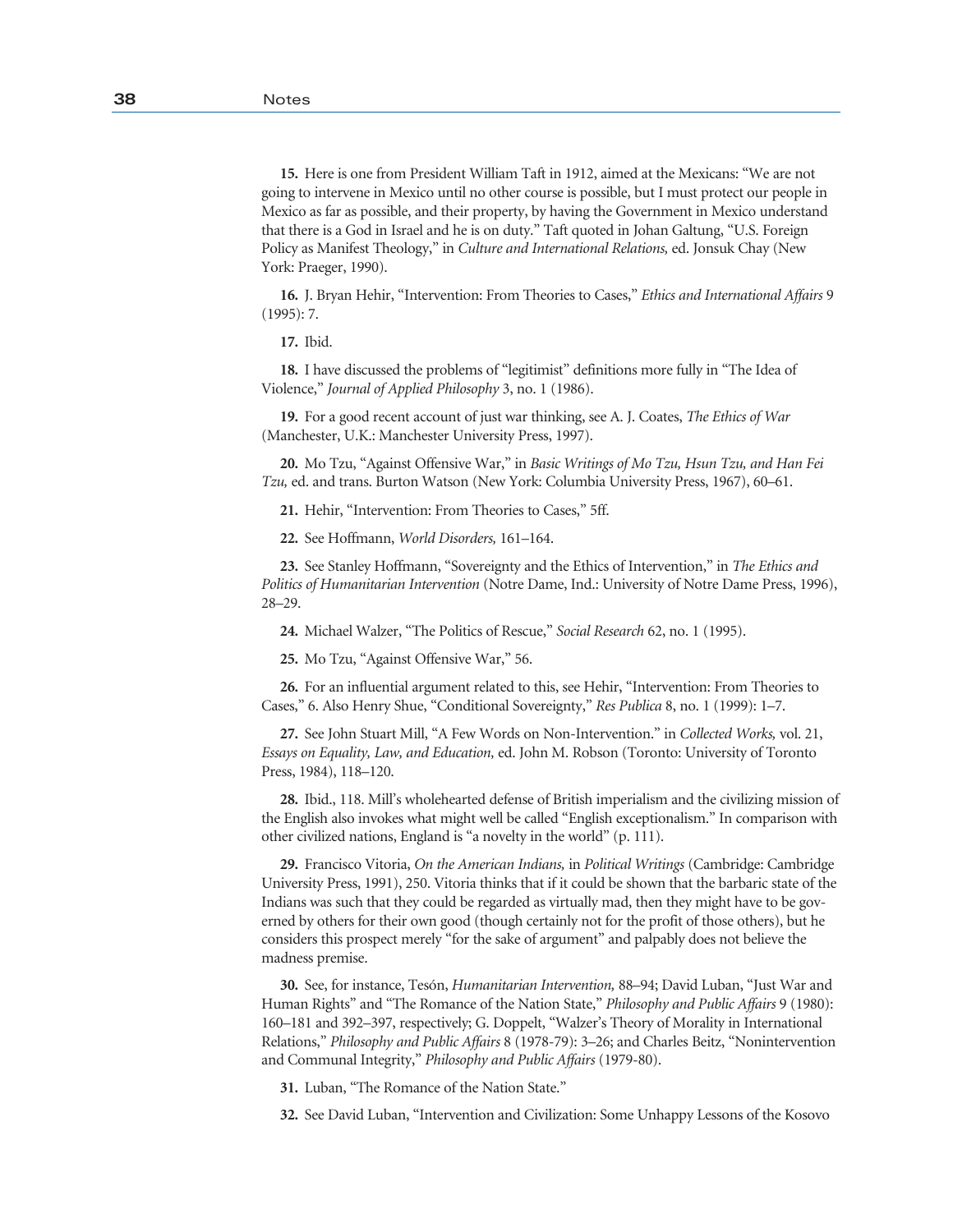War," in *Global Justice and Transnational Politics,* ed. Pablo de Greiff and Ciaran Cronin (Cambridge, Mass.: MIT Presss, 2002); and Walzer, "The Politics of Rescue."

**33.** As reported by Michael Ignatieff in a review of Clark's book, *Waging Modern War: Bosnia, Kosovo, and the Future of Combat,* in *The Age,* October 8, 2001, 11.

**34.** Shue, "Conditional Sovereignty," 8–9.

**35.** Thomas G. Weiss, "Triage: Humanitarian Interventions in a New Era," *World Policy Journal* 11 (1994).

**36.** William Godwin, *Enquiry Concerning Political Justice* (Middlesex, U.K.: Penguin, 1976), 169–170.

**37.** Annan, "Secretary-General Presents His Annual Report to General Assembly."

**38.** Hannah Arendt has explored a connection between violence and rage in her *On Violence* (New York: Harcourt Brace Jovanovich, 1969), esp. 63.

**39.** Amnesty International, *Amnesty International Annual Report 1999* (New York: Amnesty International Publications, 1999).

**40.** Tesón, *Humanitarian Intervention,* 117.

**41.** Luban, "Intervention and Civilization."

**42.** As several commentators have pointed out, it is not clear that there is quite as much public opposition to humanitarian military operations (including interventions) that involve genuine risks to the lives of troops as is commonly believed. At least this seems so prior to intervention and in its early stages. But what worries politicians is public opinion when the body bags start arriving.

**43.** "The War So Far," *Times* (London), World Wide Web edition, May 23, 1999.

**44.** Amnesty International, *Amnesty International Annual Report 2000* (New York: Amnesty International Publications, 2000). Amnesty International gives a figure of five hundred civilians killed by NATO, though it is somewhat unclear from the report whether this is meant to be civilians in Kosovo alone, as the context seems to indicate. Estimates vary dramatically about the number of civilians killed by Serb forces in Kosovo, though the U.S. State Department claims that "probably around 10,000" Albanian Kosovars were killed in the Serbian purge. This is at the high end of estimates and does not distinguish civilians from Kosovo Liberation Army combatants. Moreover, the vast majority of these killings occurred during the dreadful expulsion of Albanian Kosovars by Serb forces *after* the NATO bombing campaign began. See U.S. Department of State, *Ethnic Cleansing in Kosovo: An Accounting,* Archive Site, January 20, 2001.

**45.** Jeff Ross and I sketch some of the relevant distinctions in "St. Augustine and the Ideal of Peace," special issue on St. Augustine in *American Catholic Philosophical Quarterly* 74, no. 1 (2000): 153–161.

**46.** Alexander L. George, *Forceful Persuasion: Coercive Diplomacy as an Alternative to War* (Washington, D.C.: United States Institute of Peace Press, 1991).

**47.** This was again an emphasis of Kofi Annan's 1999 address cited above.

**48.** Similar doubts about the idea of rescue have been raised by Amir Pasic and Thomas G. Weiss, "The Politics of Rescue: Yugoslavia's Wars and the Humanitarian Impulse," *Ethics and International Affairs* 11 (1997). The authors comment, "Rescue is misleading in that it fails to acknowledge the possibly irreparable disorder which preceded the crisis that motivated the rescue" (p. 129).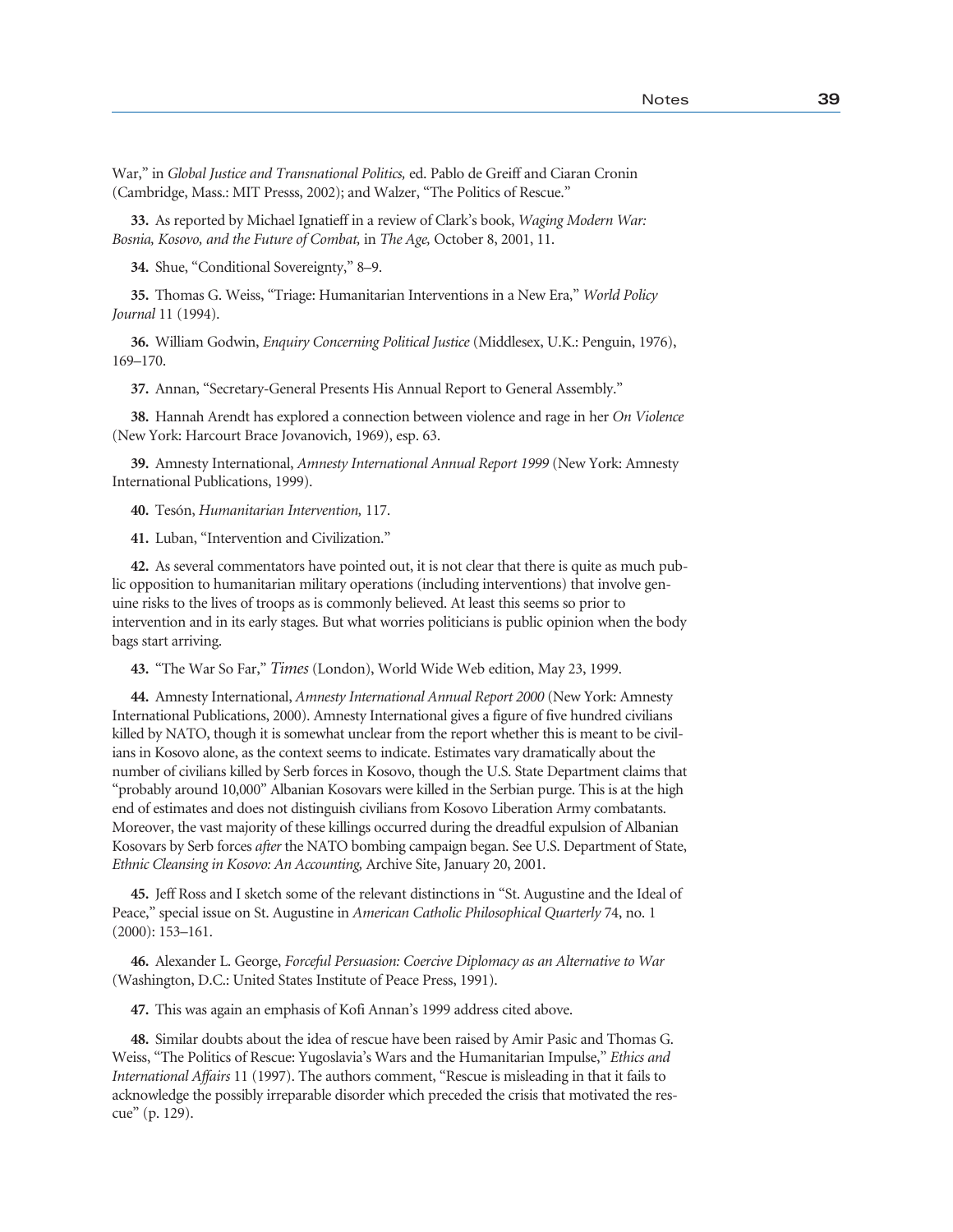**49.** The comparison with family violence is only an illustrative analogy for certain purposes. I do not mean to endorse the view that state-citizen relations closely mirror parent-child relationships.

**50.** Thomas M. Franck, "A Holistic Approach to Building Peace," in *Peacemaking and Peacekeeping for the New Century,* ed. Olara A. Otunnu and Michael W. Doyle (Lanham, Md.: Rowman and Littlefield, 1998), 275–296.

**51.** Cited in Stephen A. Garrett, *Doing Good and Doing Well: An Examination of Humanitarian Intervention* (Westport, Conn.: Praeger, 1999), 171–172.

**52.** Boutros Boutros-Ghali, *Supplement to An Agenda for Peace: Position Paper of the Secretary-General on the Occasion of the Fiftieth Anniversary of the United Nations,* A/50/60- S1995/1, January 3, 1995; and *An Agenda for Peace,* 2d ed. (New York: United Nations, 1995), 18 (A44).

**53.** Franck, "A Holistic Approach to Building Peace," 292.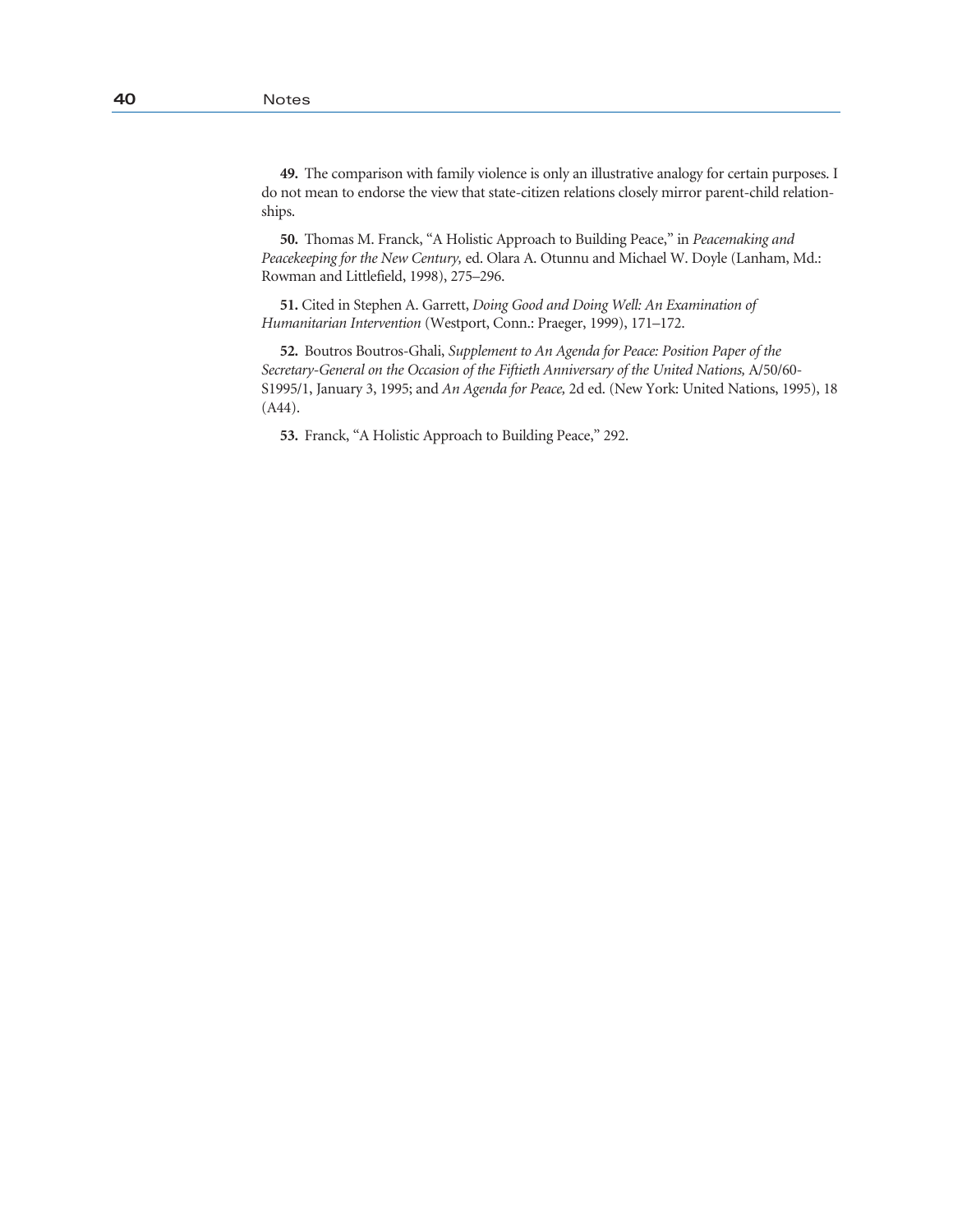# **Bibliography**

#### **Books**

- Anderson, Mary. *Do No Harm: How Aid Can Support Peace—or War.* Boulder, Colo.: Lynne Reinner, 1999.
- Arendt, Hannah. *On Violence.* New York: Harcourt Brace Jovanovich, 1969.
- Carr, E. H. *The Twenty Years' Crisis, 1919–1939: An Introduction to the Study of International Relations.* New York: Harper and Row, 1964.
- Chay, Jonsuk, ed. *Culture and International Relations.* New York: Praeger, 1990.
- Coates, A. J. *The Ethics of War.* Manchester, U.K.: Manchester University Press, 1997.
- Dyer, Hugh. *Moral Order/World Order: The Role of Normative Theory in the Study of International Relations.* London: St. Martin's Press, 1997.
- Fromkin, David. *Kosovo Crossing: American Ideals Meet Reality on the Balkan Battlefields.* New York: Free Press, 1999.
- Garrett, Stephen A. *Doing Good and Doing Well: An Examination of Humanitarian Intervention.* Westport, Conn.: Praeger, 1999.
- George, Alexander. *Forceful Persuasion: Coercive Diplomacy as an Alternative to War.* Washington, D.C.: United States Institute of Peace Press, 1991.
- Godwin, William. *Enquiry Concerning Political Justice.* Middlesex, U.K.: Penguin, 1976.
- Gray, J. Glenn. *Warriors: Reflections on Men in Battle.* New York: Harcourt Brace, 1959.
- Grotius, Hugo. *Rights of War and Peace: Including the Law of Nature and of Nations.* Translated by A. C. Campbell. New York and London: M. Walter Dunne, 1901.
- Harbour, Frances. *Thinking about International Ethics: Moral Theory and Cases from American Foreign Policy.* Boulder, Colo.: Westview Press, 1999.
- Hoffmann, Stanley. *The Ethics and Politics of Humanitarian Intervention.* Notre Dame, Ind.: University of Notre Dame Press, 1996.
	- ———. *World Disorders: Troubled Peace in the Post–Cold War Era.* Lanham, Md.: Rowman and Littlefield, 1998.
- Joes, Anthony James, ed. *Saving Democracies: Intervention in Threatened Democratic States.* Westport, Conn.: Praeger, 1999.
- Kung, Hans. *A Global Ethic for Global Politics and Economics.* Translated by John Bowden. Oxford: Oxford University Press, 1998.
- Mill, John Stuart. "A Few Words on Non-Intervention." In *Collected Works of John Stuart Mill,* vol. 21, *Essays on Equality, Law, and Education.* Toronto: University of Toronto Press, 1984, 111–124.
- Miller, Linda, and Michael Joseph Smith, eds., *Ideas and Ideals: Essays on Politics in Honor of Stanley Hoffmann.* Boulder, Colo.: Westview Press, 1993.
- Mo Tzu, Hsun Tzu, and Han Fei Tzu. *Basic Writings of Mo Tzu, Hsun Tzu, and Han Fei Tzu.* Translated by Burton Watson. New York: Columbia University Press, 1967.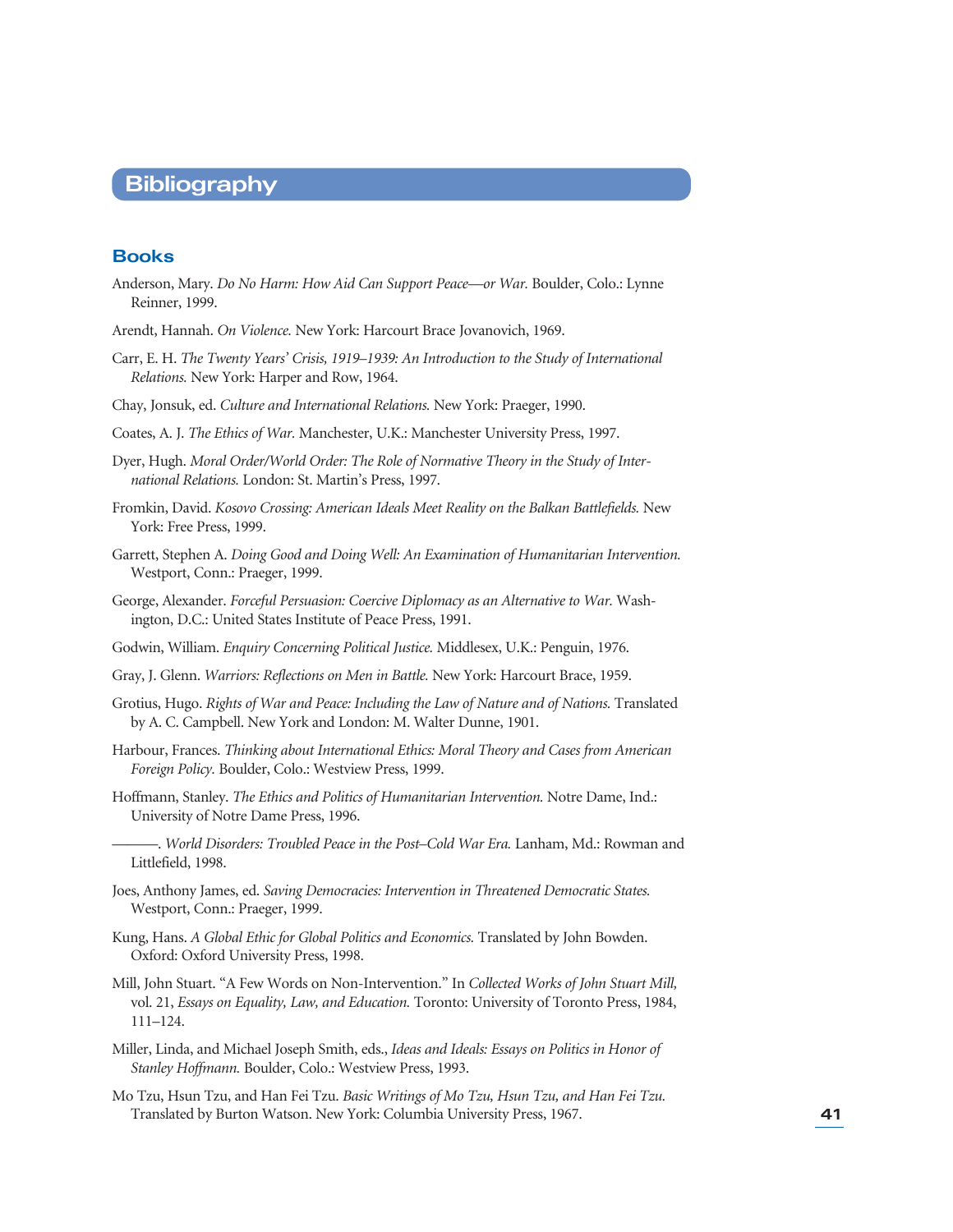- Murphy, Sean. *Humanitarian Intervention: The United Nations in an Evolving World Order.* Philadelphia: University of Pennsylvania Press, 1996.
- Nolan, Cathal, ed. *Ethics and Statecraft: The Moral Dimension of International Affairs.* Westport, Conn.: Greenwood Press, 1995.
- O'Hanlon, Michael. *Saving Lives with Force: Military Criteria for Humanitarian Intervention.* Washington, D.C.: Brookings Institution Press, 1997.
- Otunnu, Olara, and Michael Doyle, eds. *Peacemaking and Peacekeeping for the New Century.* Lanham, Md.: Rowman and Littlefield, 1996.
- Pangel, Thomas, and Peter Ahrensdorf. *Justice among Nations: On the Moral Basis of Power and Peace.* Lawrence: University Press of Kansas, 1999.
- Plato. *The Republic.*
- Ramsbotham, Oliver, and Tom Woodhouse. *Humanitarian Intervention in Contemporary Conflict: A Reconceptualization.* Cambridge, Mass.: Polity Press, 1996.
- Suarez, Francisco. *Selections from Three Works.* Translated by Gwladys L. Williams. Oxford: Clarendon Press, 1944.
- Tesón, Fernando. *Humanitarian Intervention: An Inquiry into Law and Morality.* New York: Transnational Publishers, 1998.
- Thompson, Kenneth, ed. *Ethics and International Relations: Ethics in Foreign Policy,* vol. 2. New Brunswick, N.J.: Transaction Books, 1985.
- ———. *Moralism and Morality in Politics and Diplomacy: The Credibility of Institutions, Policies and Leadership,* vol. 1. New York: University of America Press, 1985.
- Vitoria, Francisco. *Political Writings.* Cambridge: Cambridge University Press, 1991.
- Walzer, Michael. *Just and Unjust Wars: A Moral Argument with Historical Illustrations,* 2d ed. New York: HarperCollins, 1992.

#### **Articles**

- Annan, Kofi. "Secretary-General Presents His Annual Report to General Assembly," transcript of speech to 54th United Nations General Assembly, September 20, 1999, press release no. SG/SM/7136/GA/9596, http://www.un.org/News/Press/docs/1999/19990920.sgsm7136.html (date last accessed, December 18, 2001).
- Barzani, Massoud. "Hope Restored: Benefits of Humanitarian Intervention." *Harvard International Review* 16, no. 1 (1993): 18–19, 62.
- Beitz, Charles. "Nonintervention and Communal Integrity." *Philosophy and Public Affairs* (1979-80).
- Chomsky, Noam. "Humanitarian Intervention." *Boston Review* (December-January 1993-94):  $3 - 7$ .
- Coady, C. A. J. "The Idea of Violence." J*ournal of Applied Philosophy* 3, no. 1 (1986): 3–19.
- Coady, C. A. J., and Jeff Ross. "St. Augustine and the Ideal of Peace." *American Catholic Philosophical Quarterly* 74, no. 1 (2000): 153–161.
- Coste, René. "View from the Vatican: The Moral Dimension of Intervention." *Harvard International Review* 16, no. 1 (1993): 28–29, 67–68.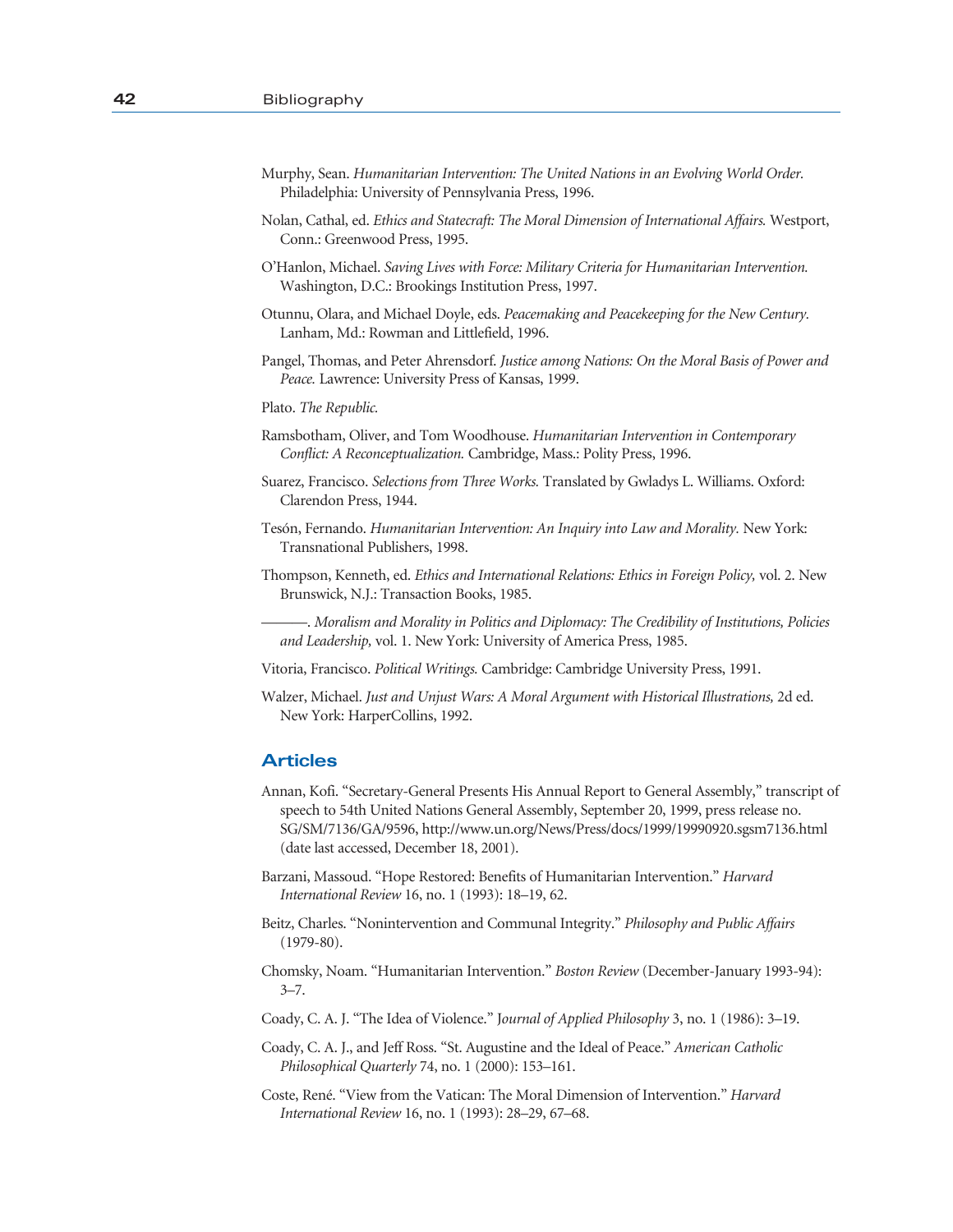- Dellums, Ronald. "Preventive Engagement: Constructing Peace in a Post–Cold War World." *Harvard International Review* 16, no. 1 (1993): 24–27.
- Doppelt, Gerald. "Walzer's Theory of Morality in International Relations." *Philosophy and Public Affairs* 8 (1978): 3–26.
- Eliasson, Jan. "Confronting Reality: The UN Prepares for Expanded Duties." *Harvard International Review* 16, no. 1 (1993): 20–21, 64–65.
- Franck, Thomas. "A Holistic Approach to Peace." In *Peacemaking and Peacekeeping for the New Century.* Edited by Olara Otunnu and Michael Doyle, 275–295. Lanham, Md.: Rowman and Littlefield, 1998.
- Haekkerup, Hans. "The Nordic Track: New Directions of UN Armed Forces." *Harvard International Review* 16, no. 1 (1993): 22–23, 66.
- Hehir, J. Bryan. "Intervention: From Theories to Cases." *Ethics and International Affairs* 9 (1995): 1–13.
- Hoffmann, Stanley. "Out of the Cold: Humanitarian Intervention in the 1990s." *Harvard International Review* 16, no. 1 (1993): 8–9, 62.
- Kahn, Paul. "From Nuremberg to The Hague: The United States Position in *Nicaragua v. United States* and the Development of International Law." *Yale Journal of International Law* 12, no. 1 (1987).
- Langan, John. "Justice or Peace? A Moral Assessment of Humanitarian Intervention in Bosnia." *America,* February 12, 1994, 9–14.
- Luban, David. "Just War and Human Rights." *Philosophy and Public Affairs* 9 (1980): 160–181. Revised version in *International Ethics: A Philosophy and Public Affairs Reader.* Edited by Charles Beitz, Marshall Cohen, Thomas Scanlon, and John Simmons. Princeton, N.J.: Princeton University Press, 1985.

———. "The Romance of the Nation-State." *Philosophy and Public Affairs* 9 (1980): 392–397.

———. "Intervention and Civilization: Some Unhappy Lessons of the Kosovo War." In *Global Justice and Transnational Politics.* Edited by Pablo De Greiff and Ciaran Cronin. Cambridge, Mass.: MIT Press, 2002.

- Otunnu, Olara, and Michael Doyle, eds. *Peacemaking and Peacekeeping for the New Century.* Lanham, Md.: Rowman and Littlefield, 1998.
- Pasic, Amir, and Thomas Weiss. "The Politics of Rescue: Yugoslavia's Wars and the Humanitarian Impulse." *Ethics and International Affairs* 11 (1997): 105–131.
- Roberts, Adam. "The Road to Hell . . . A Critique of Humanitarian Intervention." *Harvard International Review* 16, no. 1 (1993): 10–13, 63.
	- ———. "NATO's 'Humanitarian War' over Kosovo." *Survival* 41, no. 3 (1999): 102–123.
- Shue, Henry. "Conditional Sovereignty." *Res Publica* 8, no. 1 (1999): 1–7.

Smith, Dan. "The Norm of Sovereignty in the Age of Intervention." In *Will World Peace Be Achievable in the Twenty-first Century?* Edited by Young Seek Choue, 185–224. Seoul: Institute of International Peace Studies, Kyung Hee University, Seoul, 1999.

- Smith, Michael. "Humanitarian Intervention: An Overview of the Ethical Issues." *Ethics and International Affairs* 12 (1998): 63–79.
- Stanton, Kimberly. "Pitfalls of Intervention: Sovereignty as a Foundation for Human Rights." *Harvard International Review* 16, no. 1 (1993): 14–16.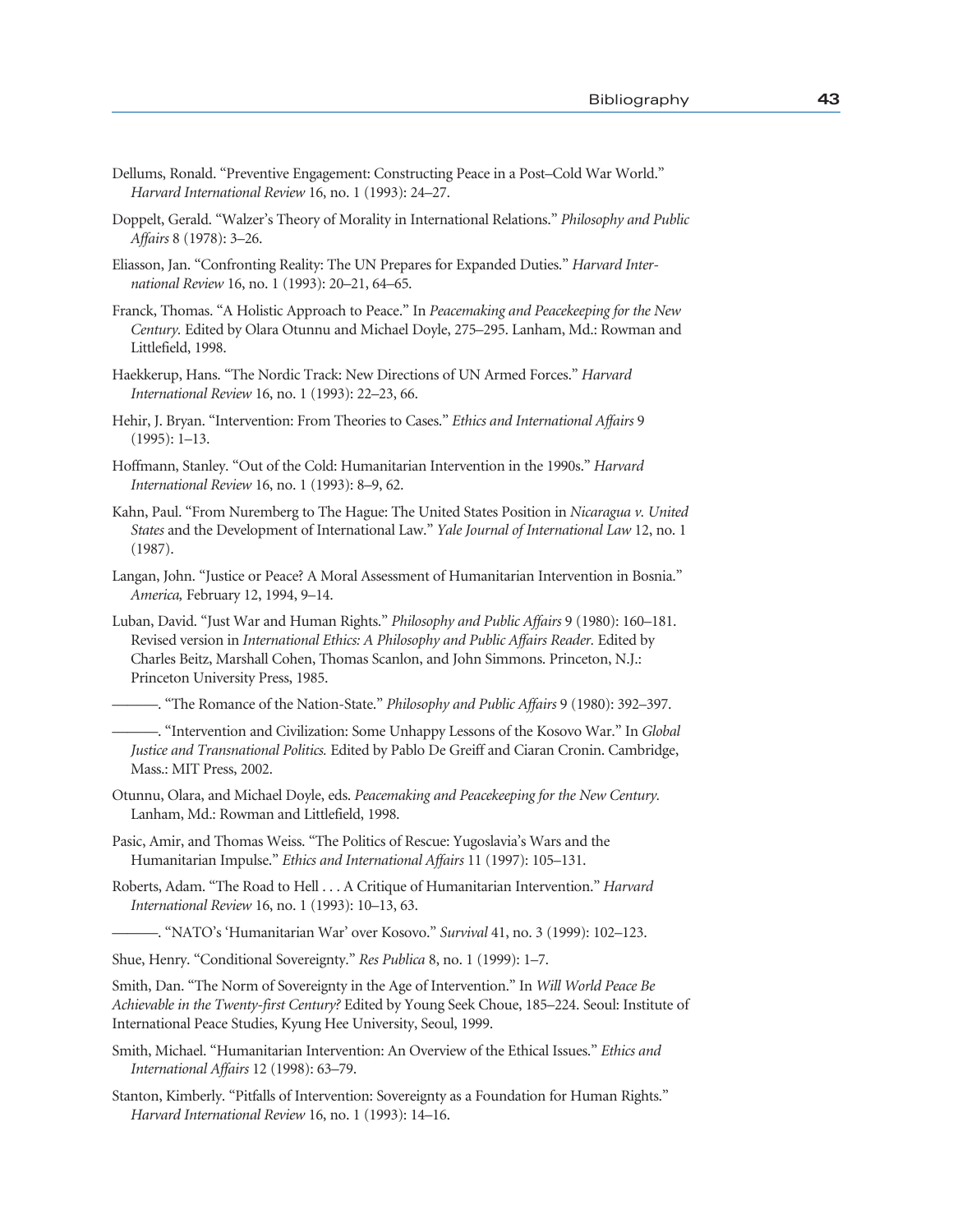Walzer, Michael. "The Politics of Rescue." *Social Research* 62, no. 1 (1995).

———. "Kosovo." *Dissent* (1999): 5–7.

Weiss, Thomas. "Tangled Up in Blue." *Harvard International Review* 16, no. 1 (1993): 30–32.

———. "Triage: Humanitarian Interventions in a New Era." *World Policy Journal* 11 (1994).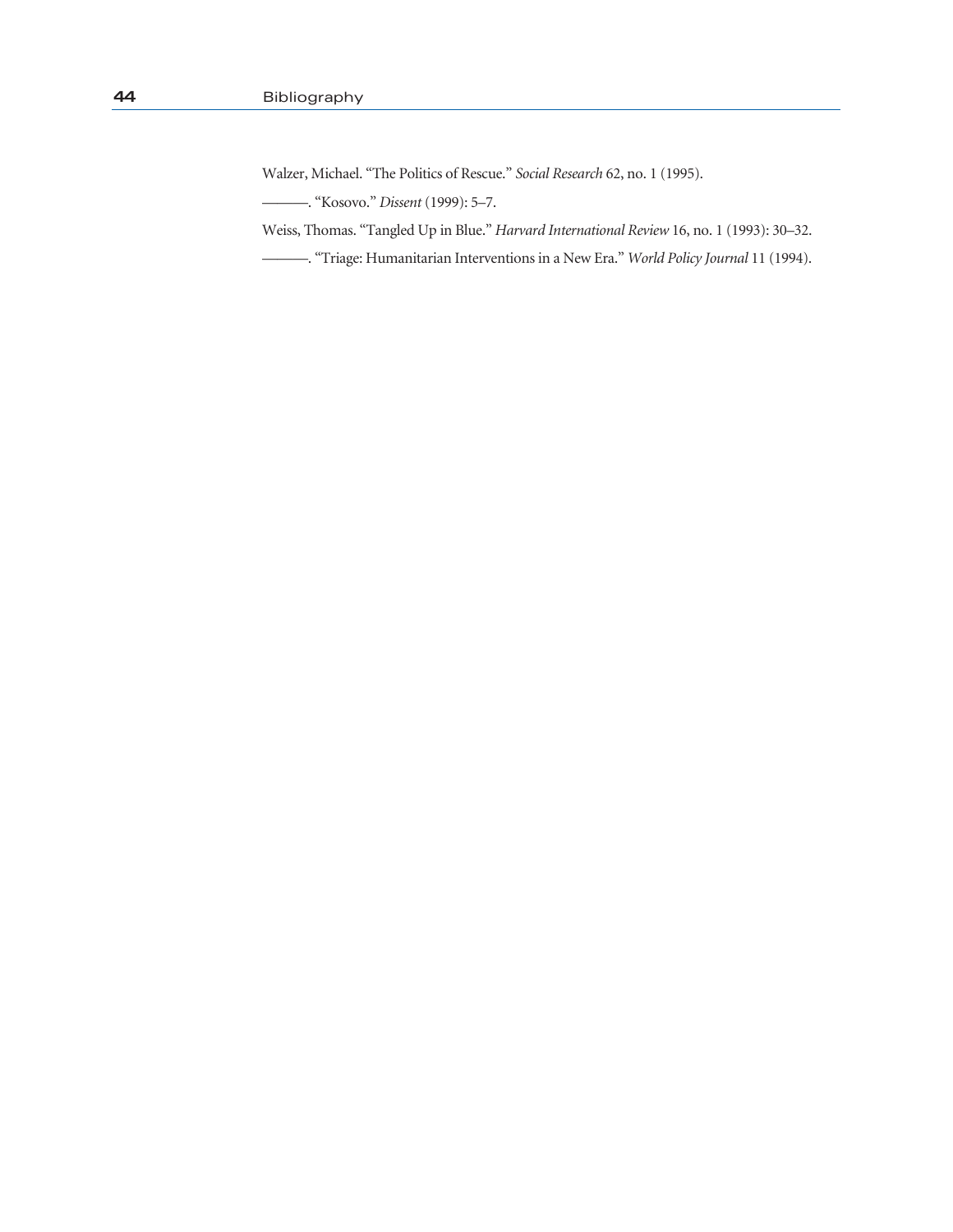# **About the Author**

**C. A. J. (Tony) Coady** is an Australian Research Council senior research fellow. He is deputy director and head of the University of Melbourne division of the Centre for Applied Philosophy and Public Ethics. He was Boyce Gibson Professor of Philosophy at the University of Melbourne from 1990 to 1998. Coady has held visiting fellowships at Corpus Christi College, Oxford, and at St. John's College and Churchill College, Cambridge, as well as visiting positions at several American universities, most recently as Laurance Rockefeller Visiting Fellow in Ethics and Public Affairs at Princeton University's Center for Human Values. He was a senior fellow at the United States Institute of Peace in Washington, D.C., in 1999–2000.

His books include *Testimony: A Philosophical Inquiry* (Oxford University Press, 1992) and *Morality and Political Violence* (forthcoming from Cambridge University Press). His coedited collection *Terrorism and Justice: Moral Argument in a Threatened World* will be published soon by Melbourne University Press.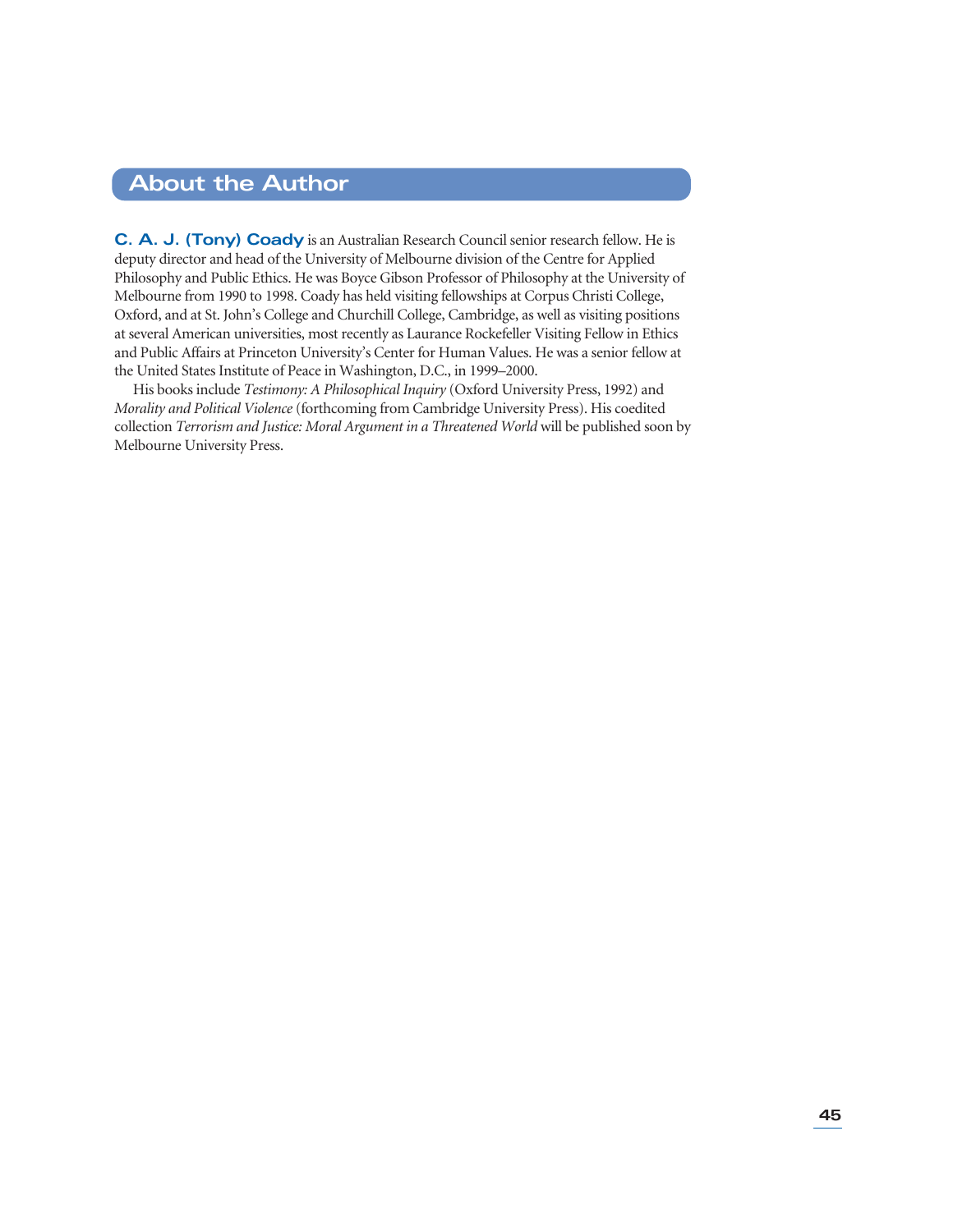# **About the Institute**

The **United States Institute of Peace** is an independent, nonpartisan federal institution created by Congress to promote research, education, and training on the peaceful management and resolution of international conflicts. Established in 1984, the Institute meets its congressional mandate through an array of programs, including research grants, fellowships, professional training, education programs from high school through graduate school, conferences and workshops, library services, and publications. The Institute's Board of Directors is appointed by the President of the United States and confirmed by the Senate.

*Chairman of the Board:* Chester A. Crocker *Vice Chairman:* Seymour Martin Lipset *President:* Richard H. Solomon *Executive Vice President:* Harriet Hentges *Vice President:* Charles E. Nelson

#### **Board of Directors**

- **Chester A. Crocker** (Chairman), James R. Schlesinger Professor of Strategic Studies, School of Foreign Service, Georgetown University
- **Seymour Martin Lipset** (Vice Chairman), Hazel Professor of Public Policy, George Mason **University**
- **Betty F. Bumpers,** President, Peace Links, Washington, D.C.
- **Holly J. Burkhalter,** Advocacy Director, Physicians for Human Rights, Washington, D.C.
- **Marc E. Leland,** Esq., President, Marc E. Leland & Associates, Arlington, Va.
- **Mora L. McLean,** Esq., President, Africa-America Institute, New York, N.Y.
- **María Otero,** President, ACCION International, Boston, Mass.
- **Barbara W. Snelling,** former State Senator and former Lieutenant Governor, Shelburne, Vt.

**Harriet Zimmerman,** Vice President, American Israel Public Affairs Committee, Washington, D.C.

#### Members ex officio

**Lorne W. Craner,** Assistant Secretary of State for Democracy, Human Rights, and Labor **Douglas J. Feith,** Under Secretary of Defense for Policy

**Paul G. Gaffney II,** Vice Admiral, U.S. Navy; President, National Defense University **Richard H. Solomon,** President, United States Institute of Peace (nonvoting)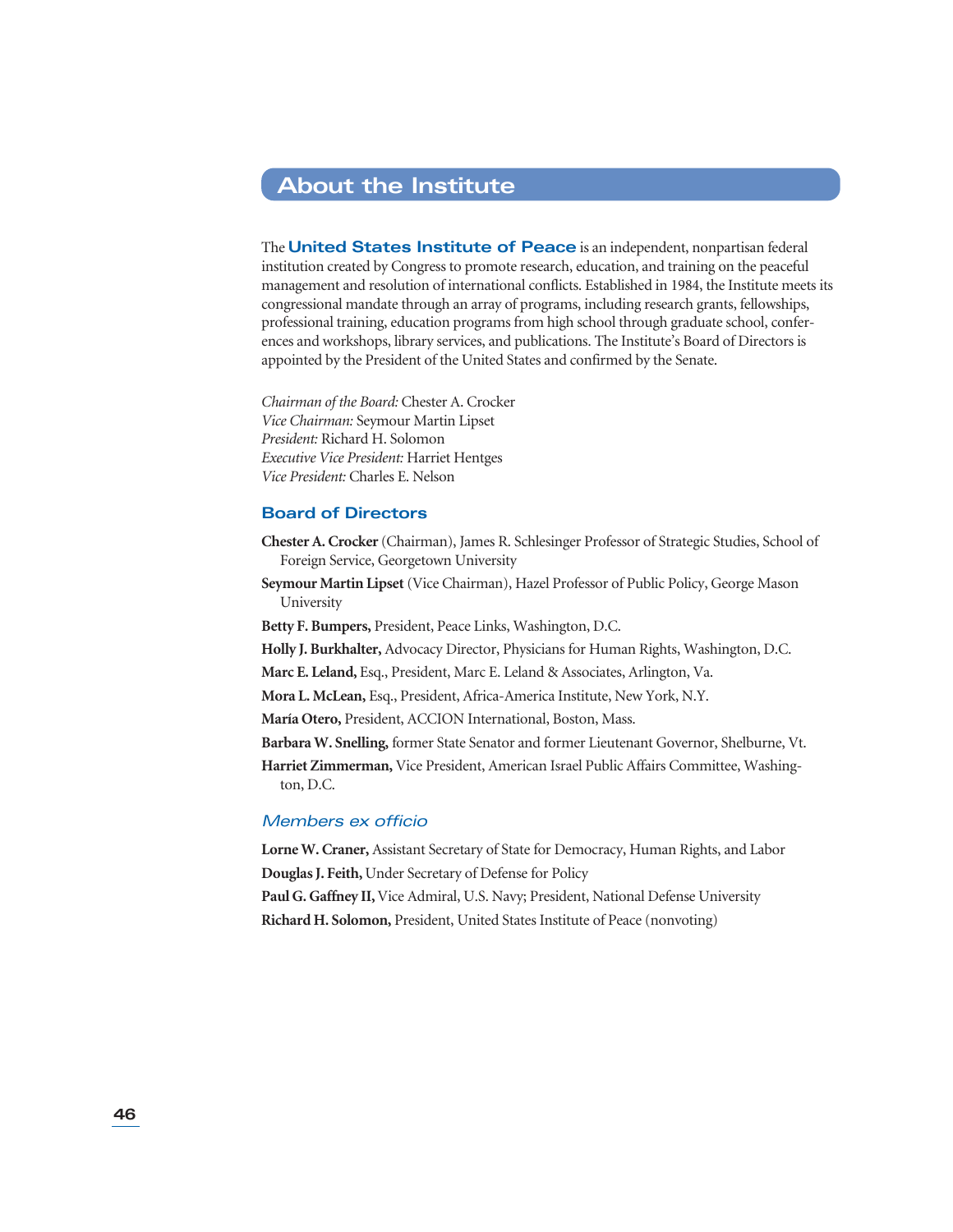#### **OTHER TITLES IN THE PEACEWORKS SERIES**

*Democratic Values, Political Structures, and Alternative Politics in Greater China,* by David Zweig (No. 44, June 2002)

*Training for Peace and Humanitarian Relief Operations: Advancing Best Practices,* by Robert M. Schoenhaus (No. 43, April 2002)

*The Role of International Financial Institutions in International Humanitarian Law,* by Laurie R. Blank (No. 42, January 2002)

*Controlling Weapons of Mass Destruction: Findings from USIP-Sponsored Projects,* edited by Deepa M. Ollapally (No. 41, September 2001)

*Passing the Baton: Challenges of Statecraft for the New Administration,* with remarks by Samuel R. Berger and Condoleezza Rice (No. 40, May 2001)

*From Revolutionary Internationalism to Conservative Nationalism: The Chinese Military's Discourse on National Security and Identity in the Post-Mao Era,* by Nan Li (No. 39, May 2001)

*El Salvador: Implementation of the Peace Accords,* edited by Margarita S. Studemeister (No. 38, January 2001) *The News Media and Peace Processes: The Middle East and Northern Ireland,* by Gadi Wolfsfeld (No. 37, January 2001)

*Conflict Management Training: Advancing Best Practices,* by Robert M. Schoenhaus (No. 36, January 2001)

*Coercive Prevention: Normative, Political, and Policy Dilemmas,* by Bruce W. Jentleson (No. 35, October 2000)

*Women in War and Peace: Grassroots Peacebuilding,* by Donna Ramsey Marshall (No. 34, August 2000)

*Grappling with Peace Education in Serbia,* by Ruzica Rozandic (No. 33, April 2000)

*Three Dimensions of Peacebuilding in Bosnia: Findings from USIP-Sponsored Research and Field Projects,* edited by Steven M. Riskin (No. 32, December 1999)

*Building Security in Post–Cold War Eurasia: The OSCE and U.S. Foreign Policy, by P. Terrence* Hopmann (No. 31, September 1999)

*New Approaches to International Negotiation and Mediation: Findings from USIP-Sponsored Research,* edited by Timothy D. Sisk (No. 30, August 1999)

*Training to Promote Conflict Management: USIP-Assisted Training Projects,* edited by David Smock (No. 29, July 1999)

*The Challenge of Regional Cooperation in Central Asia: Preventing Conflict in the Ferghana Valley,* by Anara Tabyshalieva (No. 28, June 1999)

*Territorial Conflicts and Their Resolution: The Case of Ecuador and Peru,* by Beth A. Simmons (No. 27, April 1999)

*The Quest for Democratic Security: The Role of the Council of Europe and U.S. Foreign Policy,* by Heinrich Klebes (No. 26, January 1999)

*Nagorno-Karabakh: Searching for a Solution,* by Patricia Carley (No. 25, December 1998)

*Removing Barricades in Somalia: Options for Peace and Rehabilitation,* by Hussein Adam and Richard Ford, with Ali Jimale Ahmed, Abdinasir Osman Isse, Nur Weheliye, and David Smock (No. 24, October 1998)